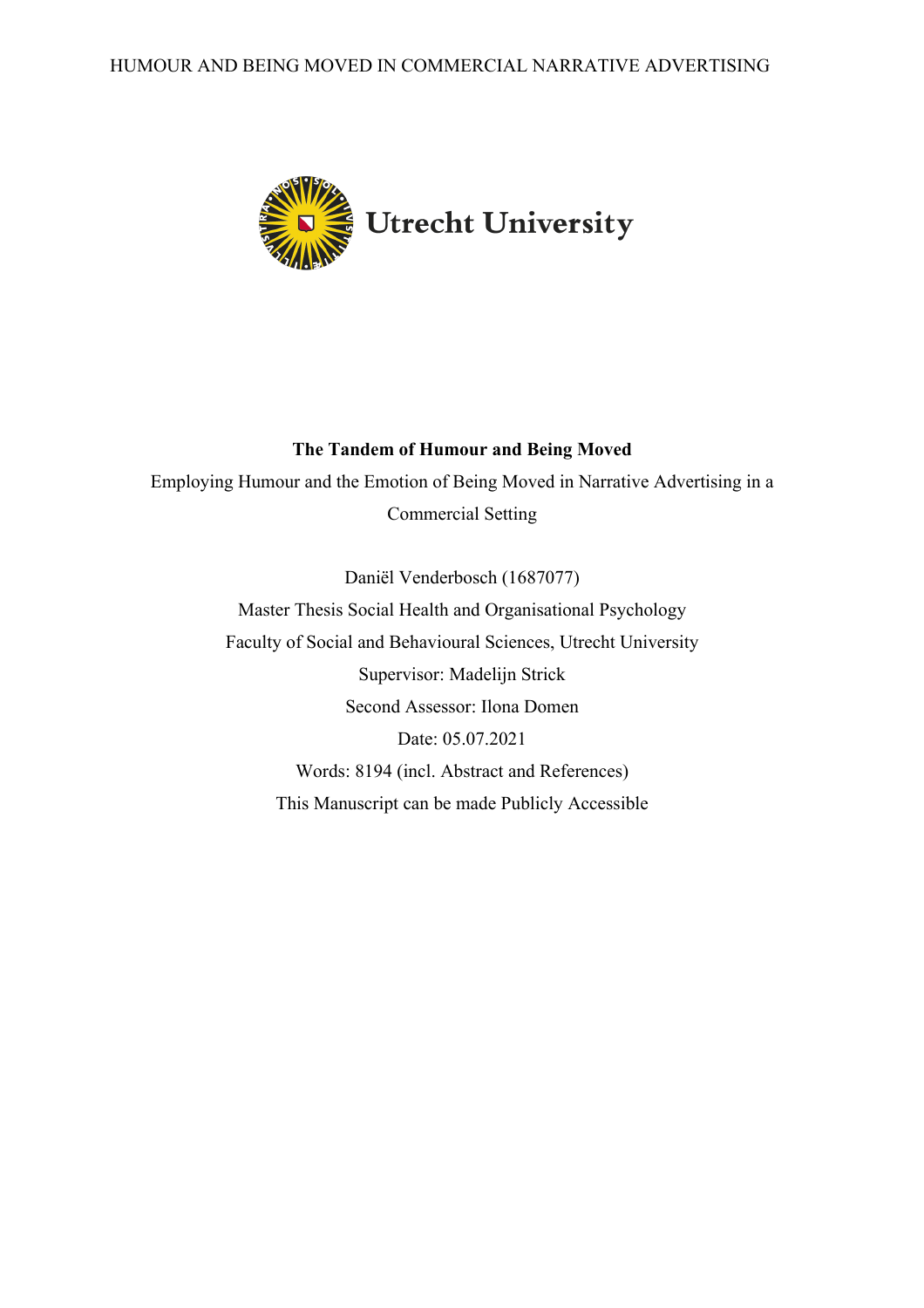#### **Abstract**

Narrative advertising is an effective marketing strategy that has a high persuasive potential because of its ability to psychologically transport its audience. Two of the most employed elements in narrative advertising are humour and the emotion of being moved, which respectively provide two forms of well-being: pleasure and meaning or *hedonia* and *eudaimonia*. This study uses evaluative conditioning to explore the influence of humorous, moving or both humorous and moving stories on brand attitude towards commercial brands. The experiment  $(N = 214)$  used a within-subjects design with four levels (humour, moving, humour-moving and neutral) and additionally explored a 2(humour condition: high humour vs low humour) x 2(moving condition: high moving vs low moving) design, also within-subjects. Brand attitude was measured in likeability, appeal and attractiveness. The results showed that stories which contained both humour and the emotion of being moved produced a more positive brand attitude than humorous or moving stories alone, but that humorous or moving stories alone did not produce a more positive brand attitude than neutral stories. It was found that the effect of humour and moving stories combined was mainly due to the humour component. It is suggested that adding the moving element was needed in order to provide a proposed contrast effect between the two. These results suggest that marketeers should employ humorous narratives with moving elements in their marketing techniques in order to gain in brand attitude. The findings provide guidance for marketeers in the commercial spheres on how to improve their marketing strategies.

*Keywords:* humour, being moved, narrative advertising, evaluative conditioning, hedonia, eudaimonia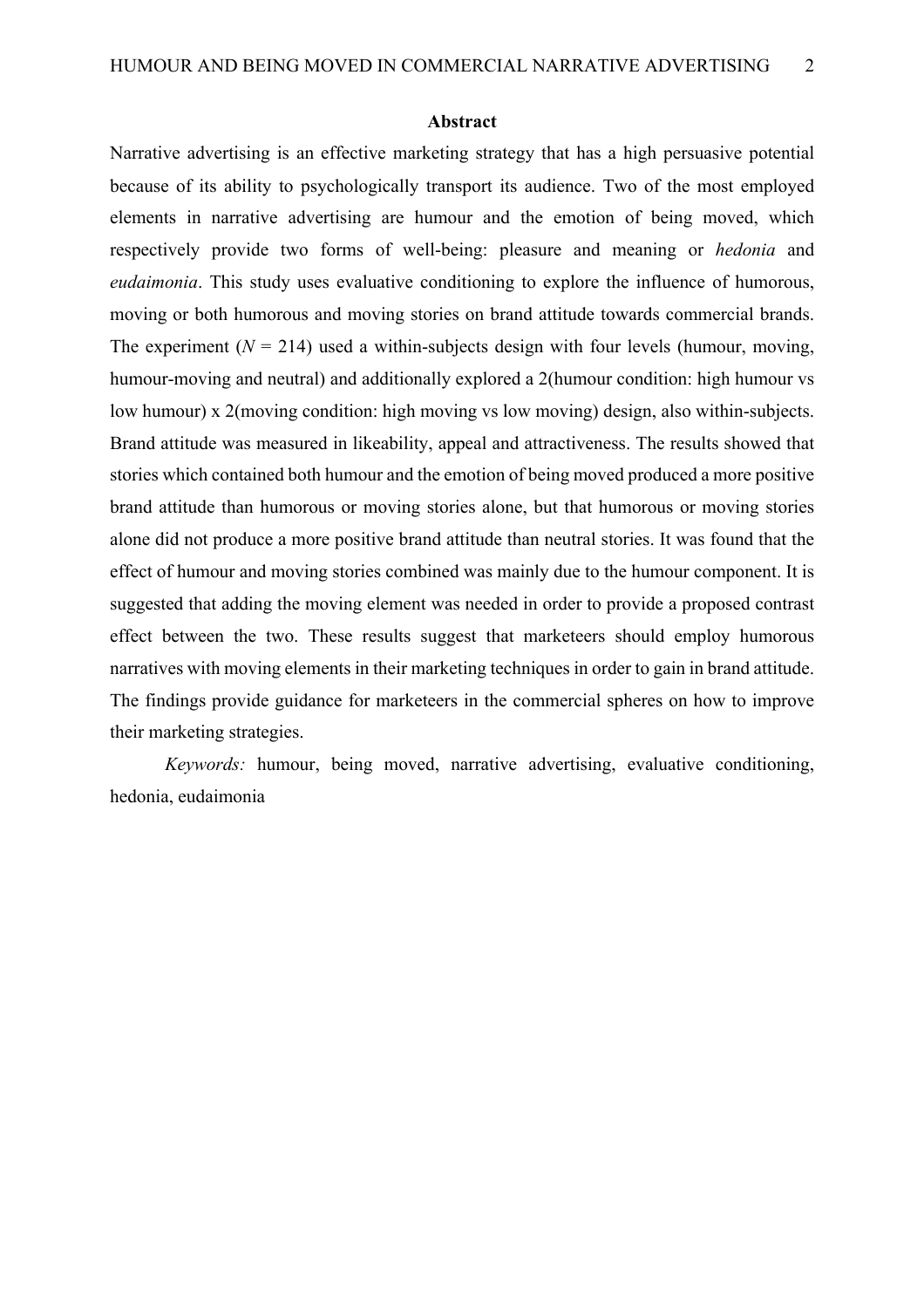The way companies use advertising to sell their products has drastically evolved over the years. Up until the mid 1950's, almost every company's leading marketing strategy was mainly informational (Tungate, 2007). Consumers were provided with factual information about the product, information about how to obtain the product and reasons why the product was one of the best in its kind, often based on "scientific research". In the late 1950's and early 1960's, a lot of brands started adopting a new strategy, which was influenced by the idea that not objective product differences, but brand personality was the main factor that drew consumers to products (Tungate, 2007). Companies started telling stories in order to create this identity (Boller & Olson, 1991). One of the first companies that integrated this idea in their way of advertising was Marlboro, with the introduction of their 'Marlboro man' in 1954. They were one of the first companies to make use of narrative advertising (Starr, 1984). A narrative always involves an actor and an event and often evokes a certain emotion (Chang, 2009). Nowadays, the use of narratives is one of the mainly adopted strategies in advertising. At least a third of the commercials in the United States makes use of narrative appeals (Chang, 2012). This research will explore the role of two of the most used elements in narrative advertising: humour and the emotion of being moved. First, the role of humour and the role of being moved in advertising will be discussed, before presenting the research question of this study. Then, underlying theories will be explored before posing a hypothesis.

#### **Theoretical Background**

#### **Humour**

When watching a commercial break on television, chances of companies trying to make you laugh are fairly high. It is estimated that between 30% and 42% of commercials employ humour (Weinberger et al., 1995). Humour works well in narrative contexts, which is illustrated by the following example of a commercial in the Netherlands in an advertisement from insurance company Centraal Beheer: Two young guys visit a car show in their classic American lowrider. They have a hard time finding a parking spot, but because of their low car, they are able find a spot behind a fence under which their car just fits. Satisfied with the situation they find their seats at the monster truck show, only to find their beloved car parked between some car wrecks, waiting to be crushed by the monster truck. At this moment "*Even Apeldoorn bellen*" ("just phone Apeldoorn") appears on the screen (Apeldoorn being the city where Centraal Beheer houses), inferring that Centraal Beheer will take care of the situation when you have an insurance with them (Centraal Beheer, 2012). The commercials from this company have always had a similar storyline and plot for years and are well known and appreciated in the Netherlands.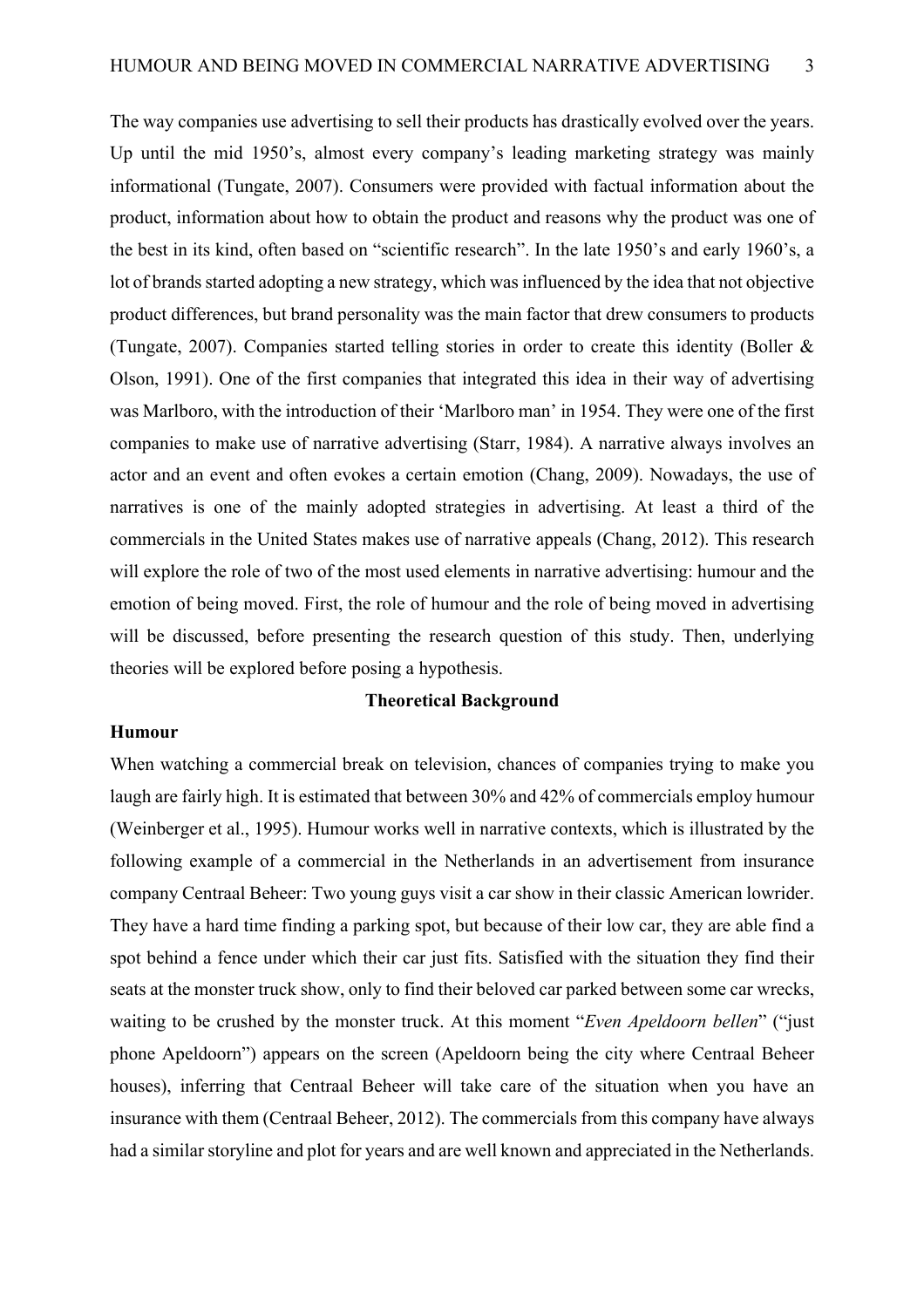Humour in advertisements (ads) is a well-studied subject and there are a lot of mixed findings on its effectiveness. Research has shown that humour has positive, but also negative or mixed effects on brand attitude (Cline, 2003), so it is not without reason that Sutherland and Sylvester (2000) argue that humour is one of the least understood elements in advertising. This has to do with the fact that the effectiveness of humour much depends on its context. The combination of what kind of humour is deployed, what kind of product is being advertised and the characteristics of the person processing the ad is crucial to its effectiveness (Cline, 2003). Overall, though, it can be concluded that humour can be considered as an effective tool in advertising (Eisend, 2011).

A meta-analysis by Eisend (2011) shows that several theoretical explanations on the effectiveness of humour in advertising can be categorized into a cognitive and an affective model. The cognitive model firstly highlights humours' capability to attract consumers' attention (Eisend, 2009, 2011; Spotts et al., 1997). Elaboration on the message is increased due to high attention, leading to enhanced cognitive responses (Eisend, 2011). Given that most ads provide positive information, these cognitions are also positive. Secondly, the cognitive model argues that humour can distract consumers from generating counterarguments when they are faced with a persuasion attempt (Eisend, 2011), which is typical behaviour found in experiments on advertising (Krishnan & Chakravarti, 2003). Another cognitive process that is affected by humour, is that humour increases memorability (Strick et al., 2009). People are highly capable of recalling unexpected events, of which a humorous event is a prime example.

Humour also has a more direct effect on evaluations, which is described in the affective model by Eisend (2011). Humour often generates a positive affect and brings people in a good mood (Eisend, 2011; Robert & Wilbanks, 2012). This feeling of positivity may transfer to the brand being advertised through an associative learning mechanism, a process called 'evaluative conditioning' (Eisend, 2011; Hofmann et al., 2010). Evaluative conditioning (EC) is defined as the change in liking of a stimulus by pairing it with another – positive or negative – stimulus (Hofmann et al., 2010). The stimulus to be changed is called the conditioned stimulus (CS, plural: CSi) and the second, positive or negative stimulus is called the unconditioned stimulus (US, plural: USi). Obviously, the CS becomes more positive when it is paired to a positive US and becomes more negative when paired to a negative US. As humour is considered to be a positive emotion (Robert & Wilbanks, 2012), it should have the ability to positively change the liking of a brand.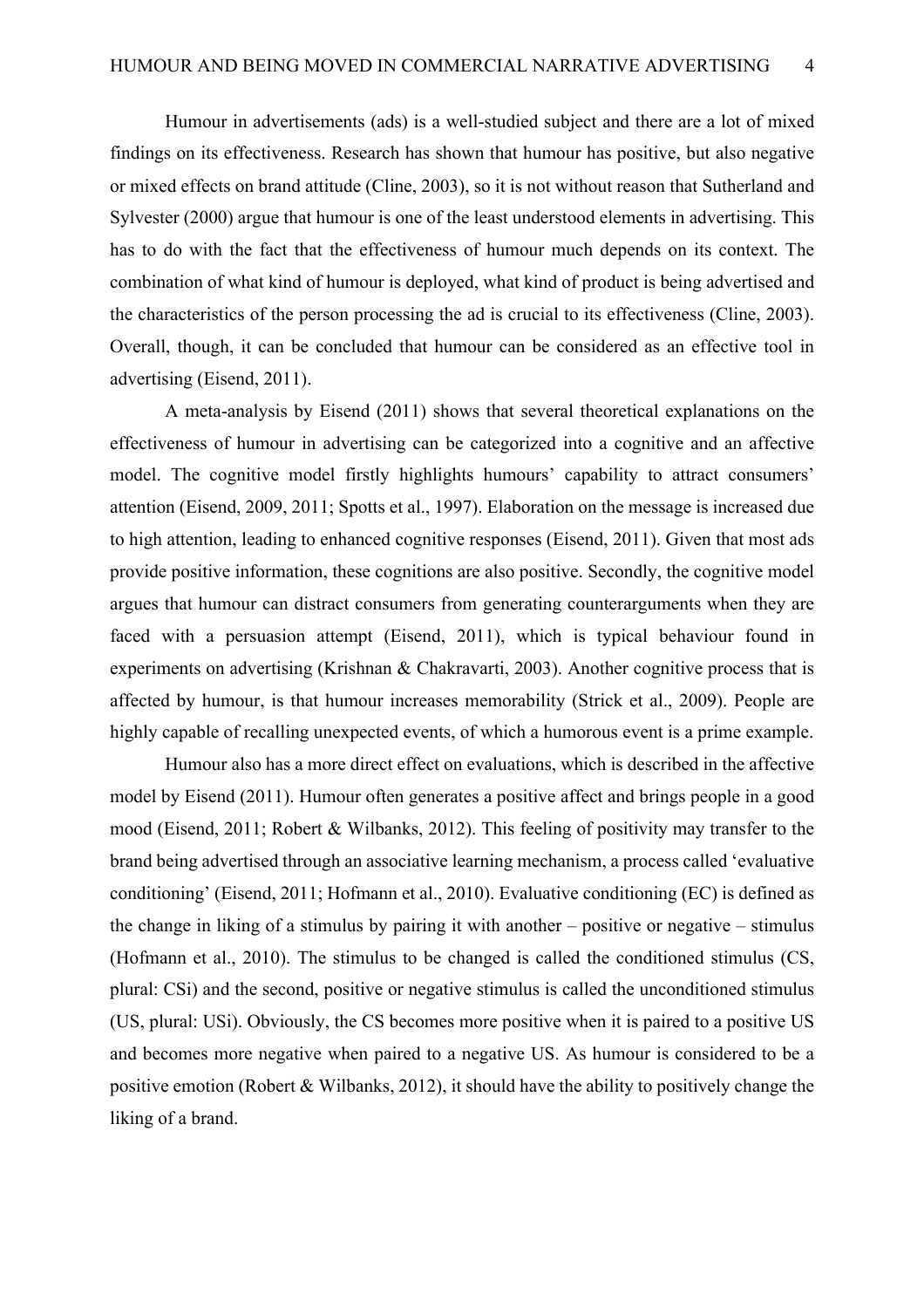#### **Being moved**

Another extremely successful and effective strategy that is often used in narrative ads is integrating the emotion of 'being moved' (Berry, 2019; Panda et al., 2013). Examples of an event that may evoke this emotion are the reunion of two lovers who were separated by war, or an Olympic athlete winning a gold medal at their comeback after a long and tough period of disease. The emotion of being moved is often confused with other emotions like sadness or joy (Cova & Deonna, 2014). This confusion with sadness or joy might in turn sound confusing itself, because sadness and joy are quite opposing. What characterizes the emotion of being moved is the emergence of positivity from negativity. Being moved is defined as an emotional state that elicits human core values like love, willpower and social bonding (Strick & Van Soolingen, 2018), which is often manifested despite certain negative circumstances (Cova & Deonna, 2014). This makes that 'being moved' can be considered a positive emotion. It should thus have the same ability as humour to positively change the liking of a brand through EC.

A company that is highly successful in integrating this emotion in their commercials is Nike. In their commercial from July 2020 during the Covid-19 pandemic, a lot of different athletes are shown performing their sport, including athletes of colour, homosexuals but also handicapped athletes. Messages like: "No matter how bad it gets, we will always come back stronger" and "When we're held back, we'll go farther and harder" are narrated and the video ends with the phrase: "You can't stop sport, you can't stop us" (Nike, 2020). The approach of the commercial is clear: motivating people to stay strong and positive during the Covid-19 pandemic, but also to keep moving forward despite all kinds of (societal) issues like being handicapped, black lives matter and deprived women's and LGBTQ+ rights. Obvious examples of core values like hope, love and willpower are integrated in this commercial and it is a wonderful example of using the emotion of being moved in advertising.

Before continuing to elaborate on underlying theories, the previous information on the use of being moved and humour leads me to draw the research question of this paper: What is the influence of humour, being moved and the combination of both in stories on brand attitude of commercial brands? A positive brand attitude will be used as a measure for success of the advertisement, as this is an important outcome that companies strive for when targeting their audience (Percy & Rossiter, 1992).

#### **Narrative persuasion**

The main goal of narrative commercials – and of commercials in general – is persuasion (O'Shaugnessy & O'Shaughnessy, 2003). This is often established by the capability of narratives to psychologically transport their audience (Escalas, 2004). Transportation can be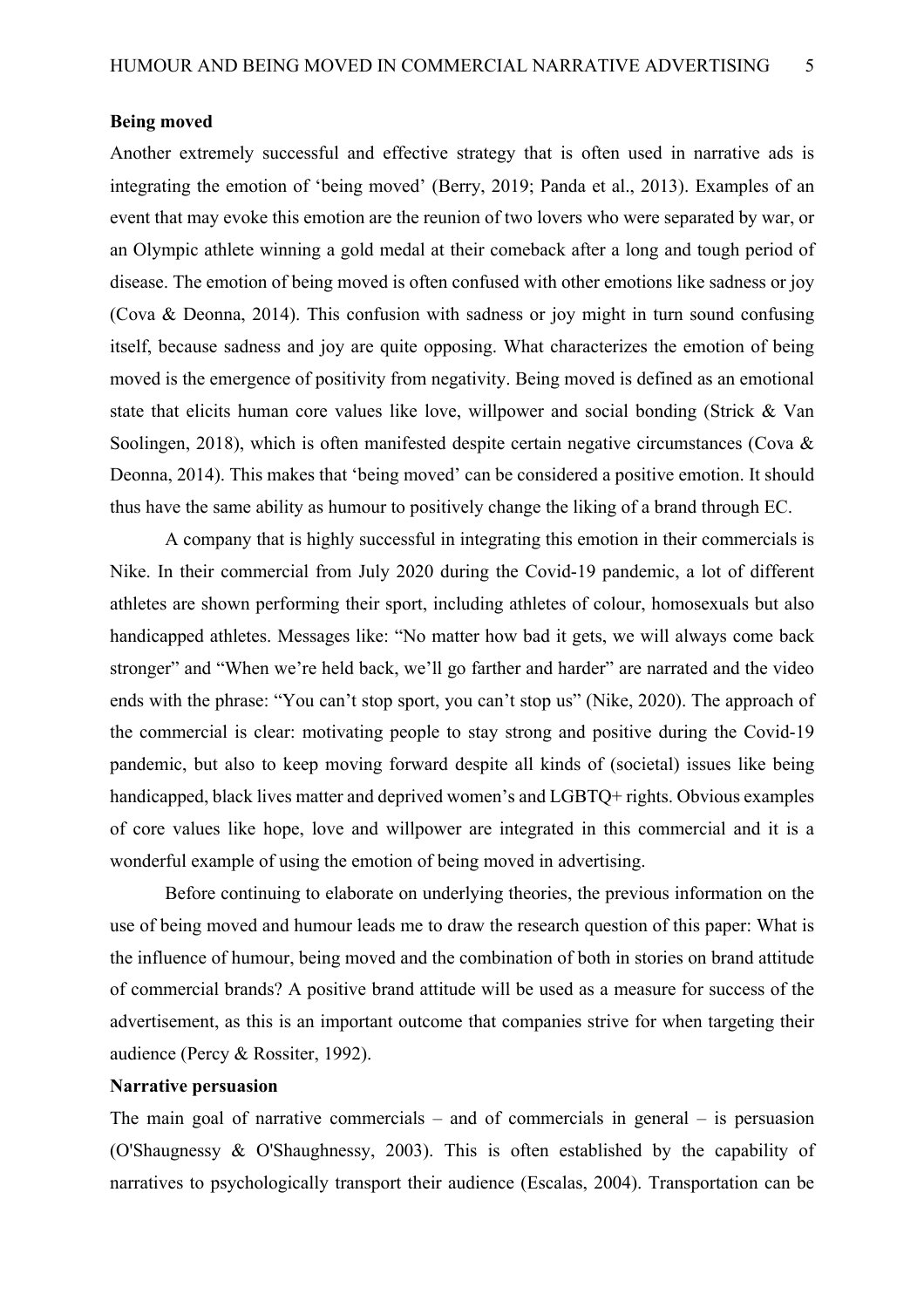defined as being 'lost' in a story and being in some way disconnected from the real world, which is often the case with books or movies (Green & Brock, 2000, 2005). This process plays part in persuasion, and thus in advertising, because it produces increased story-consistent beliefs and a more positive evaluation of story characters (Strick et al., 2015). Besides, transportation produces a similar effect as humour, namely that it distracts consumers from producing counter arguments (Strick et al., 2015). Experimental research by Zheng (2014) showed that transportation positively influences affective responses to narrative ads. The more one is transported by a narrative, the greater is the tendency to adopt beliefs embedded in the narrative (Appel & Richter, 2010). This affective process has significant common ground with the process of EC described earlier in this paper. Appel & Richter (2010) argue that, based on the assumption that transportation is usually enjoyable (Green et al., 2004), it can facilitate narrative persuasion via positive mood. When looking back at the commercials of Nike and Centraal Beheer, this makes sense. Whether through attempting to make you feel moved or make you laugh, the obvious goal of both commercials is to put you in a positive mood.

In the field of narrative advertising, humour and the emotion of being moved are both well studied subjects, which have proven to be effective. The combination of these, arguably the most frequent used elements in advertising, is lacking scientific research though. The combination of humour and being moved is something that is rarely seen in advertising and research into it is virtually absent. The only field where the emotion of being moved and humour meet is in cabaret. Jokes are combined with personal disclosure and intimacy (Lindfors, 2019), which on the one hand is meant to make people laugh but often also to feel moved. How could this successful formula be of use in other domains, like advertising?

Following the theory on EC, humour and the emotion of being moved could serve as positive USi and increase the liking of a brand. Could the combination of both increase this even more? The theory on EC states that the more positive the US, the more positive the evaluation of the CS (Hofmann et al., 2010). This leaves the question whether a stimulus which is both humorous and moving could be a stronger positive stimulus than a humorous or a moving stimulus alone. In this case there is an interesting process playing part that argues in favour of this proposition. That is the contrast effect between the positivity of humour and the negativity of which the emotion of being moved often emerges. A contrast effect is best described as an inversed relation between the evaluation of a target stimulus and the values of a context stimulus (Herr et al., 1983). Consider the following two stories. These stories were taken from the materials used in the current study.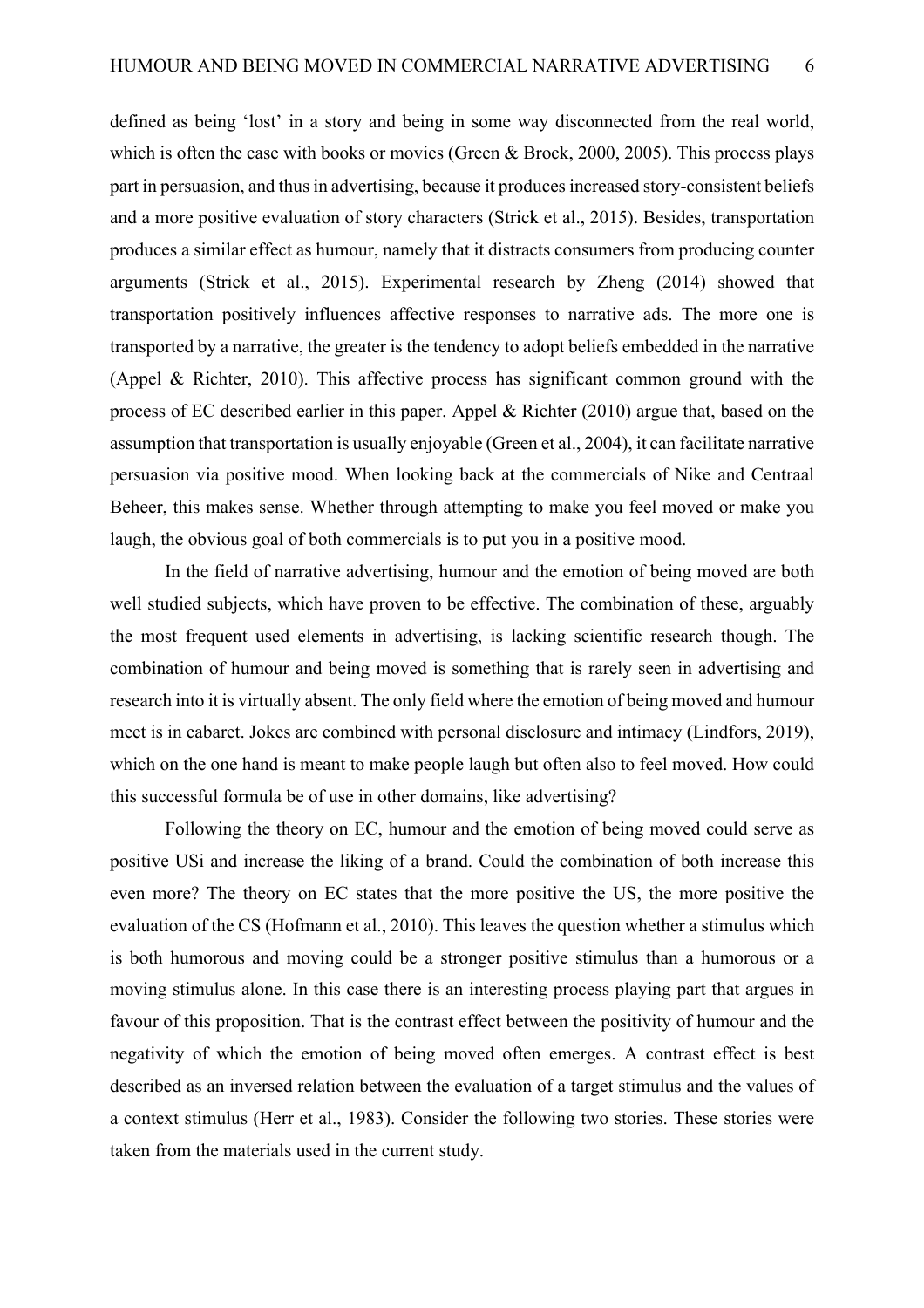- 1. "Francesca got injured during a hockey game and her physiotherapist told her that she will not be able to walk for at least a week. "That's bad", she says, "but that also means no taking out the trash for a week!"."
- 2. "Francesca suffers from ALS and during a consult, her doctor told her that she will probably not be able to walk anymore within a few months. "That's terrible", she says, "but that also means no more taking out the trash!"."

In general, the humorous, optimistic way in which the actor deals with the situation is perceived more positive in the second story than in the first story, which is also confirmed by experimental research by the author. This might seem odd, as the situation in which the actor finds herself is far more negative in the second story, while the positive element (the way in which the actor deals with the situation) is the same. This is due to a contrast effect. The evaluation of the actor's way of dealing with the situation (target stimulus) is inversely related to the value of the context stimulus, which is more negative in the second story. This means that the evaluation of the target stimulus becomes more positive and the story is perceived as more positive as well. This can be attributed to the presence of positive core values, which are more obvious in the second story. Because of the negative situation, values like hope and willpower emerge from the actor's way of coping. The situation has become moving. Positivity has arisen from negativity. Following this line of theory, a stimulus which contains humour and is also moving could be considered a stronger positive stimulus than a humorous or moving stimulus alone. Narrative persuasion attempts could thus be more effective when containing both of these elements than one of them alone.

#### **Well-being: Hedonia and eudaimonia**

To further justify why humour and being moved are being discussed in tandem, one needs to be aware of two main goals that people pursue in life and which comprise well-being: pleasure and meaning, or in more academic terms: *hedonia* and *eudaimonia* (Ryan & Deci, 2001). Hedonia is defined as the maximization of positive affect and minimization of negative affect, whereas eudaimonia is defined as the desire for self-growth and personal fulfilment (Carter & Williams, 2017; Deci & Ryan, 2008). People experience hedonia when they engage in pleasurable activities such as going to a concert, tasting a delicious cocktail or making love and this is considered to be a more short-term form of well-being. Eudaimonia is a more long-term form of well-being and is experienced when engaging in activities that provide deep satisfaction and are of great significance like rearing a child, completing a marathon or caring for someone in need. Note how humour can be linked to hedonia as experiencing humour is often a shortterm maximization of positive affect while being moved maps onto eudaimonia as it is more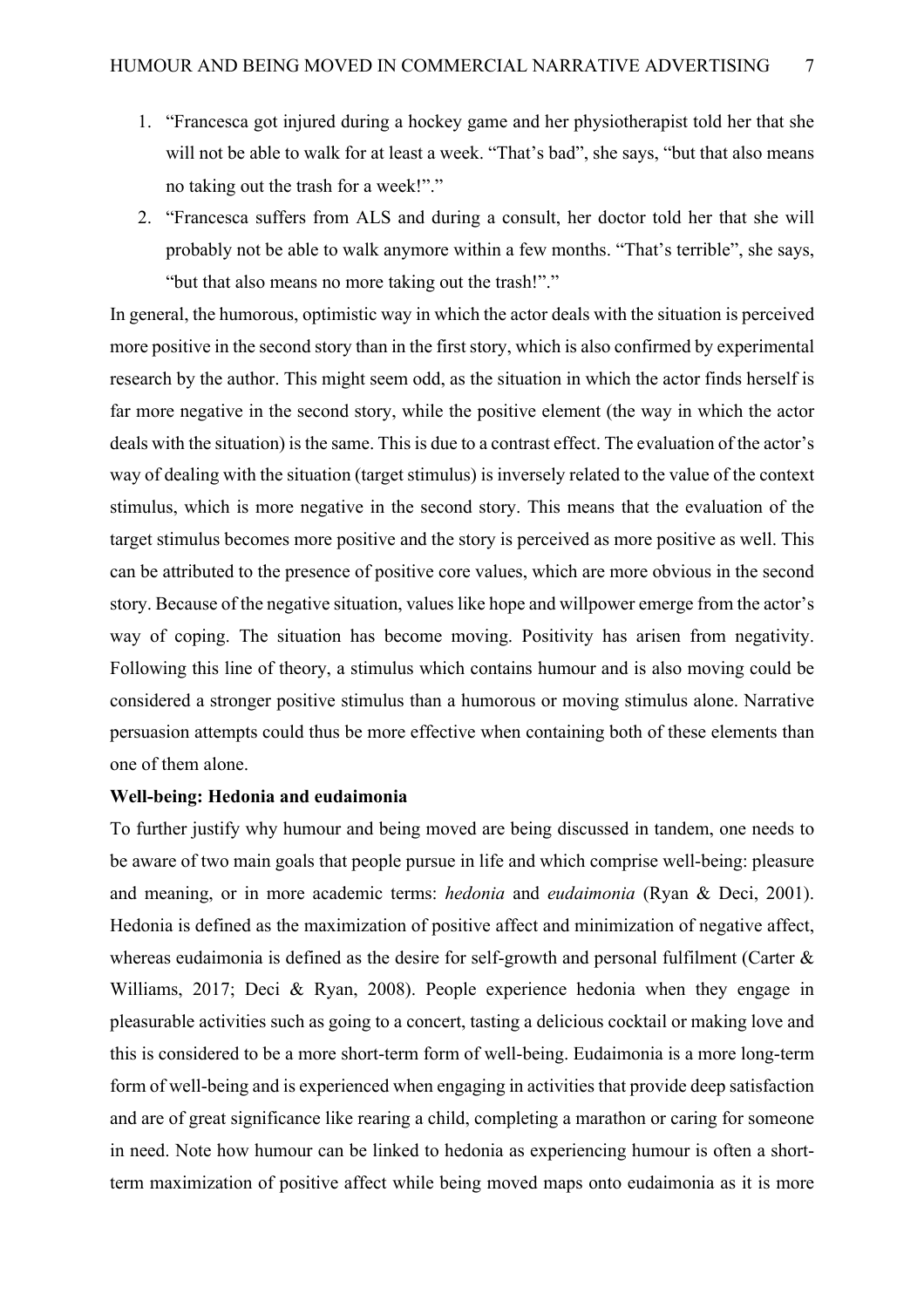related to long-term well-being and significance with the involvement of core values like love and willpower (Strick, 2021). Hedonia and eudaimonia are considered to be the most widely held goals that people pursue and by which people motivate themselves (Baumeister et al., 2013).

When brands think about strategies to promote their products, the main goal is often to fulfil the desires and needs of consumers (Dailey et al., 2006). Research on consumers' behaviour is mainly focused upon the assumption that consumers pursue optimal well-being or happiness when making choices (Provides, 2017). Lyubomirsky (2007) described happiness as "the experience of joy, contentment, or positive well-being, combined with a sense that one's life is good, meaningful and worthwhile" (p. 32). Obviously, hedonia and eudaimonia can be derived from this description. Marketeers capitalize on humans' chase for these forms of wellbeing by attaching their brands to humour or being moved.

As it is argued that people pursue both hedonia and eudaimonia, the question arises why brands would not provide consumers with both. Focusing on the combination of two of the most effective elements in advertising – humour and being moved – which both map onto the two most widely held goals that people pursue – hedonia and eudaimonia – could therefore be of great significance to marketeers. In this paper, I will further build upon this idea and support this with experimental research.

#### **Current research and hypothesis**

The current research will investigate if humour, being moved and the combination of both in stories has an effect on brand attitude of commercial brands. Short stories which are either humorous, moving or both humorous and moving will be paired with mineral water brands to create an evaluative conditioning effect. Earlier research on which this study is based has been done by Strick & Volbeda (2018) and by Berry (2019). Strick and Volbeda did an evaluative conditioning study on the effect of good-ending versus bad-ending stories on brand attitude and found that brand attitude can be manipulated using evaluative conditioning with stories. Berry investigated the role of moving stories on brand attitude of commercial versus non-profit brands and found that commercial brands were rated more positive when associated with moving stories than when associated with non-moving stories. The findings of these studies, the line of theory on evaluative conditioning and the contrast effect between humour and being moved, lead me to draw the following hypothesis: Humour, being moved and the combination of humour and being moved has a positive effect on brand attitude but the combination of both has a greater effect than humour or being moved alone.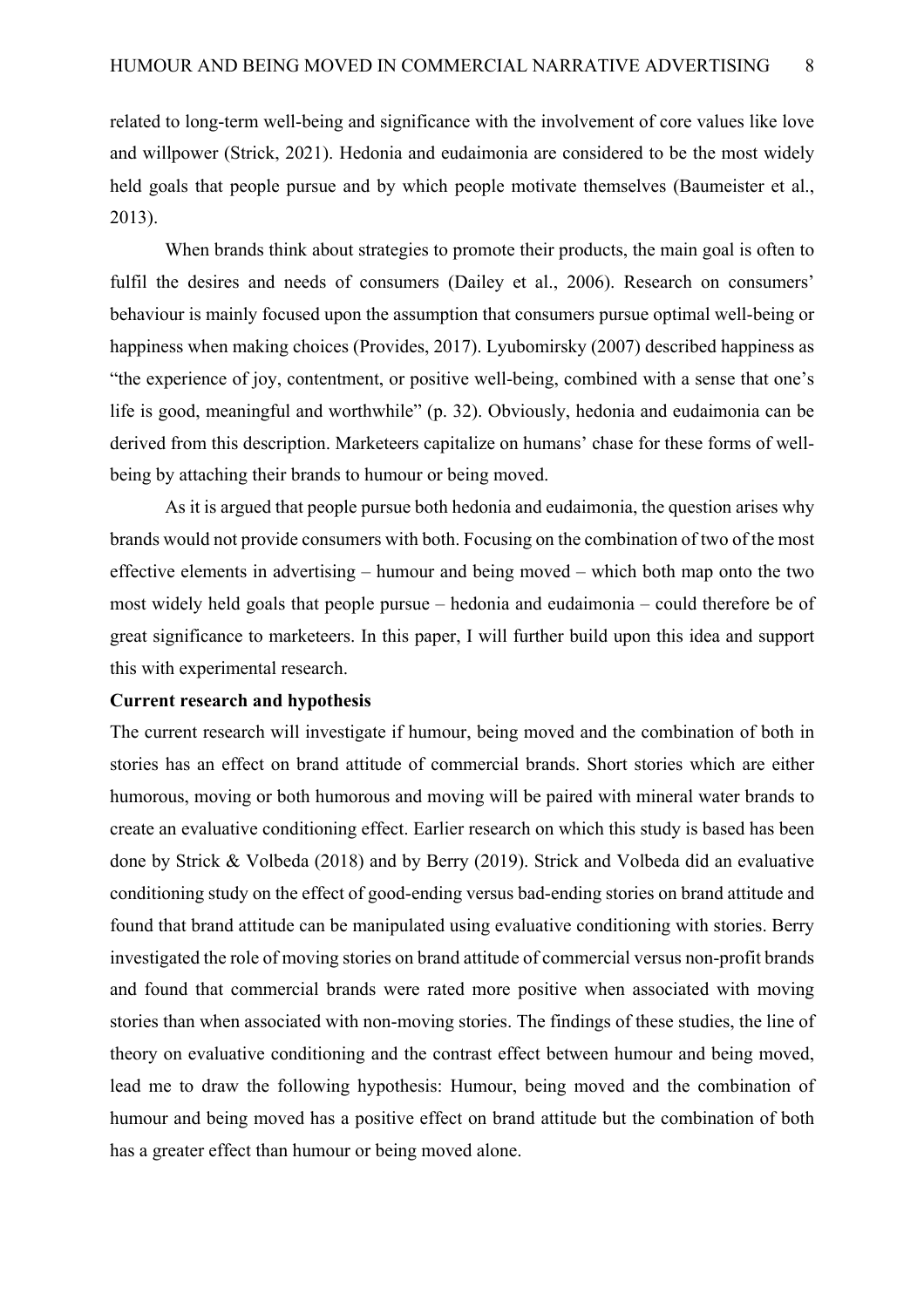#### **Method**

This study was approved by the Ethics Committee of the Faculty of Social and Behavioural Sciences of Utrecht University (project number 21-1505).

#### **Participants and design**

Participants were recruited via the Prolific platform and were rewarded with an amount of two British pounds sterling for completing the experiment. A minimum of 199 participants was needed to achieve a power of .80, which is a level that is generally accepted as a minimal level of power (Cohen, 1988). G\*Power 3.1 was used to calculate this for a dependent t-test comparing any of the experimental conditions (humour, moving, and humour-moving) to the neutral control group with an effect size of .2, using cohen's *dz* and an alpha level of .05. The choice for using a small effect size was based on research by Berry (2019) who conducted a very similar experiment and found an effect size of .183, using cohen's *d*. The final sample included 214 British participants ( $M = 32.31$  years,  $SD = 11.81$  years, age range 18-72 years; 65 female, 149 male). The study used a within subjects design with four levels (humour, moving, humour-moving, neutral). An additional factorial analysis (see Results) used a 2(humour condition: high humour vs low humour) x 2(moving condition: high moving vs low moving) within subjects design.

#### **Materials**

#### **Questionnaire**

The experiment was programmed by the author with Inquisit software (Draine, 1998) and was largely based on the script for Strick and Volbeda's (2018) Experiment 2.

#### **Brands (CSi)**

Four photos of existing foreign mineral water brands were used as brands to be evaluated by the participants. The photos can be found in Appendix A, labelled as Brand 1, 2, 3, 4. These were the same photos that were used in Strick and Volbeda's (2018) experiments and they were pilot tested by Strick and Volbeda to make sure that the brands were unknown to the population and did not elicit extremely positive or negative a priori reactions.

#### **Stories (USi)**

For the current experiment, there were 32 stories, which all had a humour, a moving, a humourmoving and a neutral version. This makes up a total of 128 stories. Initially there were 36 stories times four versions, but four of them were found to be qualitatively too low and were deleted. The stories were generated by the author and by reviewer Madelijn Strick. The stories were between 30 and 60 words and consisted of two segments. The first sentence(s) describe(s) a situation. The last sentence(s) describe(s) how the actor dealt with this situation. This was either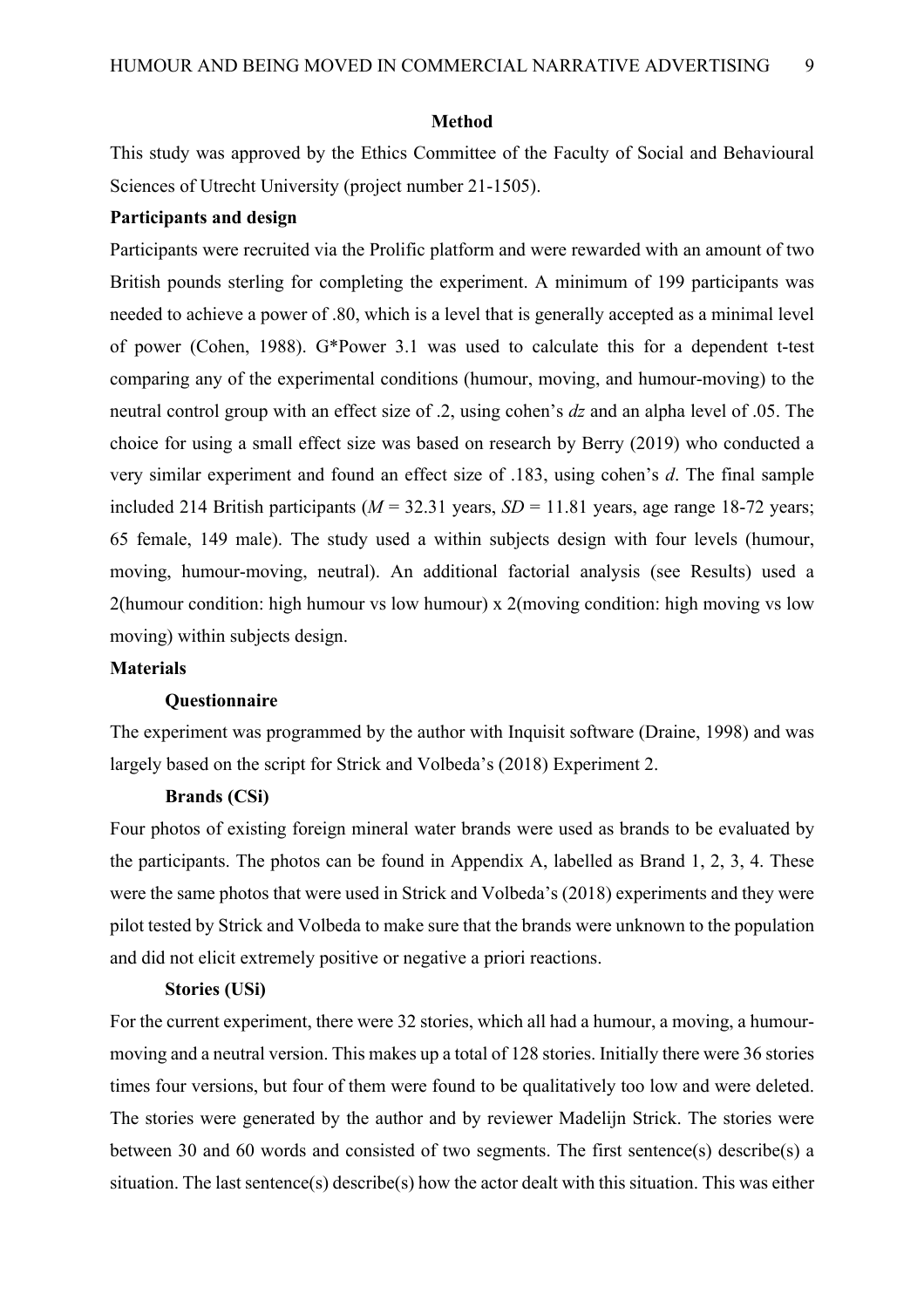in a humorous, moving, both or neutral way as all stories had four versions. An example of all four versions of a story is provided. All stories can be found in Appendix B.

Humour story:

"Hank is asked by his friend if he ever considered registering for organ donation. "I did", said Hank, "but after finding out what a kidney yields on the black market, the choice was easily made!"."

#### Moving story:

"Hank's best friend suffers from serious disease and needs a kidney transplantation. Hank is asked if he ever considered donating one of his kidneys. "I did", said Hank, "I already have an appointment scheduled to check whether we are a match. I will do anything to save my friend's life"."

Humour-moving story:

"Hank's best friend suffers from serious disease and needs a kidney transplantation. Hank is asked if he ever considered donating one of his kidneys. "I did", said Hank, "I will do anything to save my friend's life, even after finding out what a kidney yields on the black market!"."

#### Neutral story:

"Hank is asked by his friend if he ever considered registering for organ donation. "I did", said Hank, "I got the registration form in the mail yesterday"."

The stories were pilot tested by 97 American participants who were recruited via the Amazon M-Turk platform. They were offered three US dollars for participation. The pilot study was created with Qualtrics software (Miller et al., 2020). Participants were asked to rate the stories on a 5-point Likert scale on whether they thought the stories were humorous, moving, positive and engaging (1 = *not at all*, 5 = *a great deal*). The goal of the pilot was to check whether for every type of story, the versions which contained humour were perceived more humorous than the versions which did not contain humour and the versions which contained the emotion of being moved were perceived as more moving than the stories which did not. Besides, it was found useful to check whether the stories were perceived as positive and engaging for exploratory reasons. See Table 1 for the means and standard deviations on humour, moving, positivity and engagingness. The most important criteria for selecting the stimulus materials were the scores on perceived level of humour and moving. The 32 stories (128 versions) were tested by paired samples dependent t-tests. It was found that humour ( $M = 2.18$ , *SD* = .61) and humour-moving stories ( $M = 2.05$ ,  $SD = .56$ ) were perceived more humorous than moving ( $M = 1.11$ ,  $SD = 0.36$ ) and neutral stories ( $M = 1.09$ ,  $SD = 0.32$ ) and that moving (M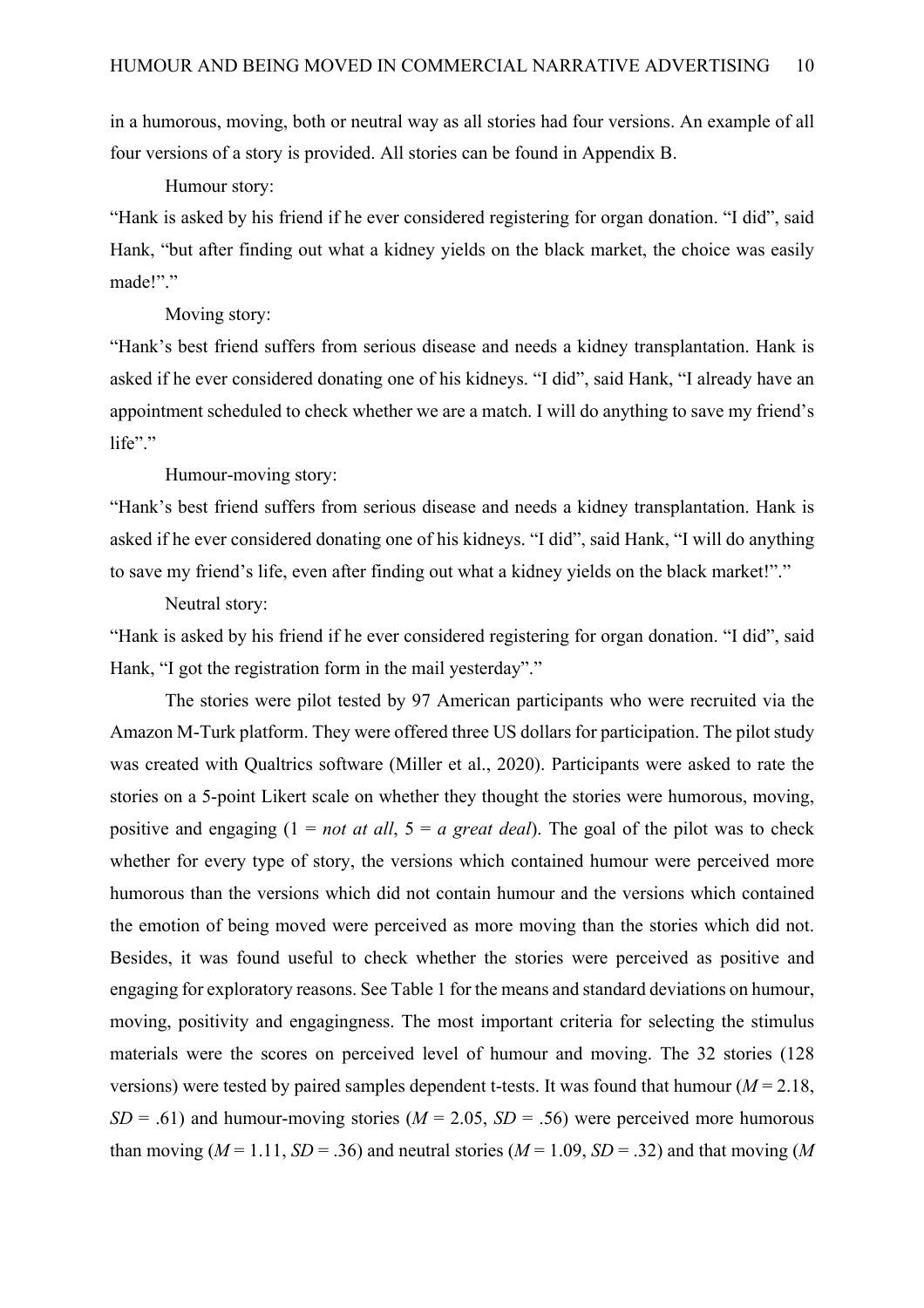$= 3.09, SD = .89$ ) and humour-moving stories ( $M = 2.27, SD = .81$ ) were perceived more moving than humour ( $M = 1.58$ ,  $SD = .59$ ) and neutral stories ( $M = 1.49$ ,  $SD = .66$ ) at  $p < .001$ .

Additionally, it is also interesting to see that moving stories  $(M = 2.54, SD = .85)$  were perceived as more positive than humour ( $M = 2.21$ ,  $SD = .69$ ), humour-moving ( $M = 2.18$ , *SD*)  $= .72$ ) and neutral stories ( $M = 1.90$ ,  $SD = .68$ ) at  $p < .001$ . This interesting finding will be further discussed in the Discussion.

#### **Table 1**

*Means and Standard Deviations (in Parentheses) on Perceived Level of Humour, Moving, Positivity and Engagingness (Columns) for Every Type of Story (Rows).*

|         | Humour    | Moving     | Positivity | Engagingness |
|---------|-----------|------------|------------|--------------|
| Humour  | 2.18(.61) | 1.58(.59)  | 2.21(.69)  | 2.16(0.73)   |
| Moving  | 1.11(.36) | 3.09(.89)  | 2.54(.85)  | 2.81(1.06)   |
| Humour- | 2.05(.56) | 2.27(.81)  | 2.18(.72)  | 2.46(.83)    |
| moving  |           |            |            |              |
| Neutral | 1.09(.32) | 1.49(0.66) | 1.90(.68)  | 1.75(.68)    |

### **Procedure**

Participants completed the experiment online from their homes or from another location of their choice. All instructions, stimuli and measures were provided via their own device. Participants were informed that they would get to read short stories and that brands of mineral water would be shown alongside them. Participants were asked to visualize the stories as good as possible, trying to imagine the scenes in their heads and imagine what it would feel like if they were there. They were asked to attentively look at the stories and brands as they would receive questions about them later.

The participants were presented with 32 conditioning trials, presented in random order. There were four different trials, representing the four levels of the within subjects design. After the subjects received instructions, the conditioning phase started. Participants were presented with a version of a story for 15000 ms, which was replaced with a blanc screen, which was replaced with the photo of a brand for 2000 ms which was replaced by a blanc screen. The choice for presenting a story for 15000 ms was based on results from the pilot study. Three stories with around the same number of words as the stories from the experiment with the highest number of words were conducted to measure reading time. The average median of these three stories was 11305 ms. The choice for 15000 ms was made to give the slowest readers the opportunity to finish every story on time. The stories to measure reading time can be found in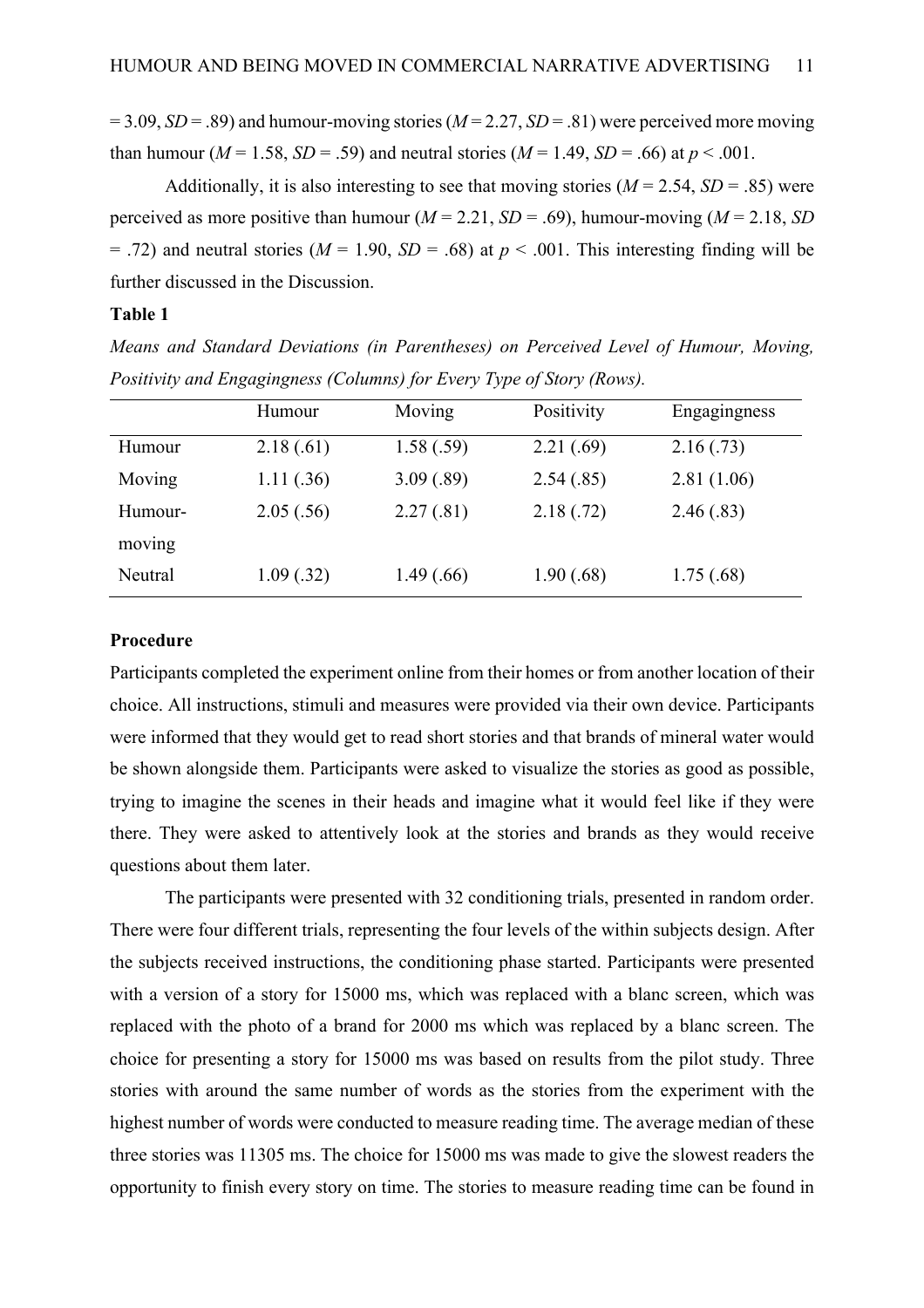Appendix C. The brand (CS) was shown after presentation of the story (US) because presenting CSi after USi was found to have the greatest effect (Strick & Volbeda, 2018) and to have the least *ad intrusiveness* (Wang & Calder, 2006). The USi were not shown more than once to each participant. Across the 32 trials, each CS was shown eight times and was associated with either humour, moving, humour-moving or neutral stories. The assignment of a CS to a certain type of story was counterbalanced between participants using four counterbalance conditions. The procedure by which this was done is as follows:

The 32 stories were divided into four sets (set A, B, C, D), meaning every set consisted of eight stories times four versions. Participants got to read only one version of each story, meaning that every participant was presented with 32 different stories of which eight humorous, eight moving, eight humour-moving and eight neutral. Every set was paired with one of the four brands (CSi). To provide an example of the procedure, this means that Participant 1 could be presented with the humour version of Story 1 combined with Brand 1, while Participant 2 could be presented with the moving version of Story 1 combined with Brand 1 (see Table 2 for clarification). The reason of the creation of the different versions and the division into sets was to make sure that every brand was not coupled to the same version of a story for every participant, ruling out the effect of irrelevant characteristics of the brand (e.g. colour of the logo) on evaluation.

#### **Table 2**

|               |           |           | Set A – Brand 1 Set B – Brand 2 Set C – Brand 3 Set D – Brand 4 |           |
|---------------|-----------|-----------|-----------------------------------------------------------------|-----------|
| Participant 1 | H         | М         | <b>HM</b>                                                       | N         |
| Participant 2 | M         | <b>HM</b> | N                                                               | Η         |
| Participant 3 | <b>HM</b> | N         | Н                                                               | М         |
| Participant 4 | N         | Н         | M                                                               | <b>HM</b> |
| Participant 5 | H         | M         | <b>HM</b>                                                       | N         |
| Etc.          | $\cdots$  | $\cdots$  | $\cdots$                                                        | $\cdots$  |

*Schematic Overview of the Setup of the Presentation of the Different Brands and Versions (Humour: H, Moving: M, Humour-Moving: HM, Neutral: N) of the Stories to the Participants.*

#### **Attitude Measure**

After the conditioning phase, participants were asked to rate each brand. The questions, "How much do you like this brand?", "How attractive do you find this brand?" and "Does this brand appeal to you?" were asked. Participants rated these items on a 7-point Likert scale (1 = *Not at all*, 7 = *Very much*). The final attitude score was calculated by averaging the scores on the three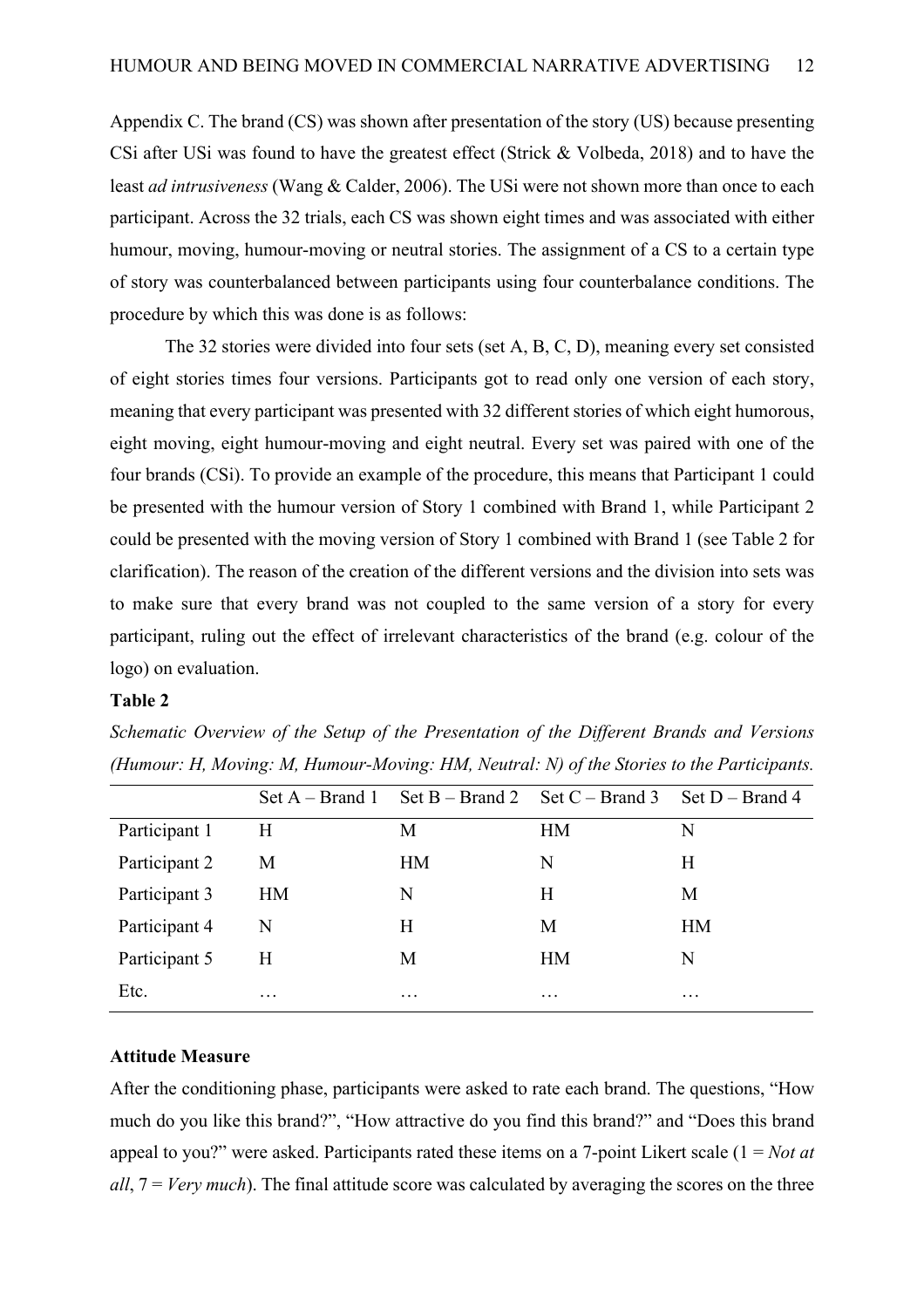items. Because of the counterbalance conditions, the scores represented the attitude towards a brand associated with one of the four types of stories. Cronbach's alpha levels for the four types of stories, being humour, moving, humour-moving and neutral, were .94, .95, .96 and .95 respectively.

#### **Exit questions**

At the end of the experiment, participants were asked demographic questions and were given the opportunity to give remarks on the study.

#### **Analysis**

The data were downloaded from the Prolific platform and were fed into SPSS for analysis. To test the hypothesis, paired samples dependent t-tests were conducted on the influence of one independent variable (story) on averaged attitude score of a brand. Story type consisted of four levels, being humour, moving, humour-moving and neutral. A number of t-tests comparing the experimental conditions (humour, moving, and humour-moving) to the neutral control group were conducted. Besides this, a two-way repeated measures analysis of variance (ANOVA) was conducted on the influence of two independent variables (humour, moving) on averaged attitude score of a brand. Both humour (high humour vs low humour) and moving (high moving vs low moving) consisted of two levels. A main effect of humour, a main effect of moving and an interaction effect of humour x moving was tested.

#### **Results**

Brand attitude scores as a function of story type are displayed in Figure 1. The paired samples dependent t-test showed that there was a significant effect of story type on brand attitude score when the story was both humorous and moving,  $F(1, 213) = 0.26$ ,  $p = .034$  with a small effect size of  $d = .146$ . Humour-moving stories ( $M = 4.65$ ,  $SD = 1.47$ ) produced a higher brand attitude score than neutral stories ( $M = 4.39$ ,  $SD = 1.46$ ). When the story type was humour, there was no significant effect on brand attitude score,  $F(1, 213) = 0.19$ ,  $p = .125$ ,  $d = .105$ , nor was this the case with moving stories,  $F(1, 213) = 0.06$ ,  $p = .630$ ,  $d = .033$ . These results indicate – consistent with the hypothesis – that humour-moving stories produced a higher brand attitude than neutral stories and a higher brand attitude than humour or moving stories alone. Humour or moving stories alone did not produce a significantly higher brand attitude than neutral stories. This is in contrast to the hypothesis.

To determine whether the positive effect of humour-moving stories on brand attitude is caused by the humour factor, by the moving factor or by interaction between the two, a 2(humour condition: high humour vs low humour) x 2(moving condition: high moving vs low moving) repeated measures ANOVA was conducted. The ANOVA showed that there was no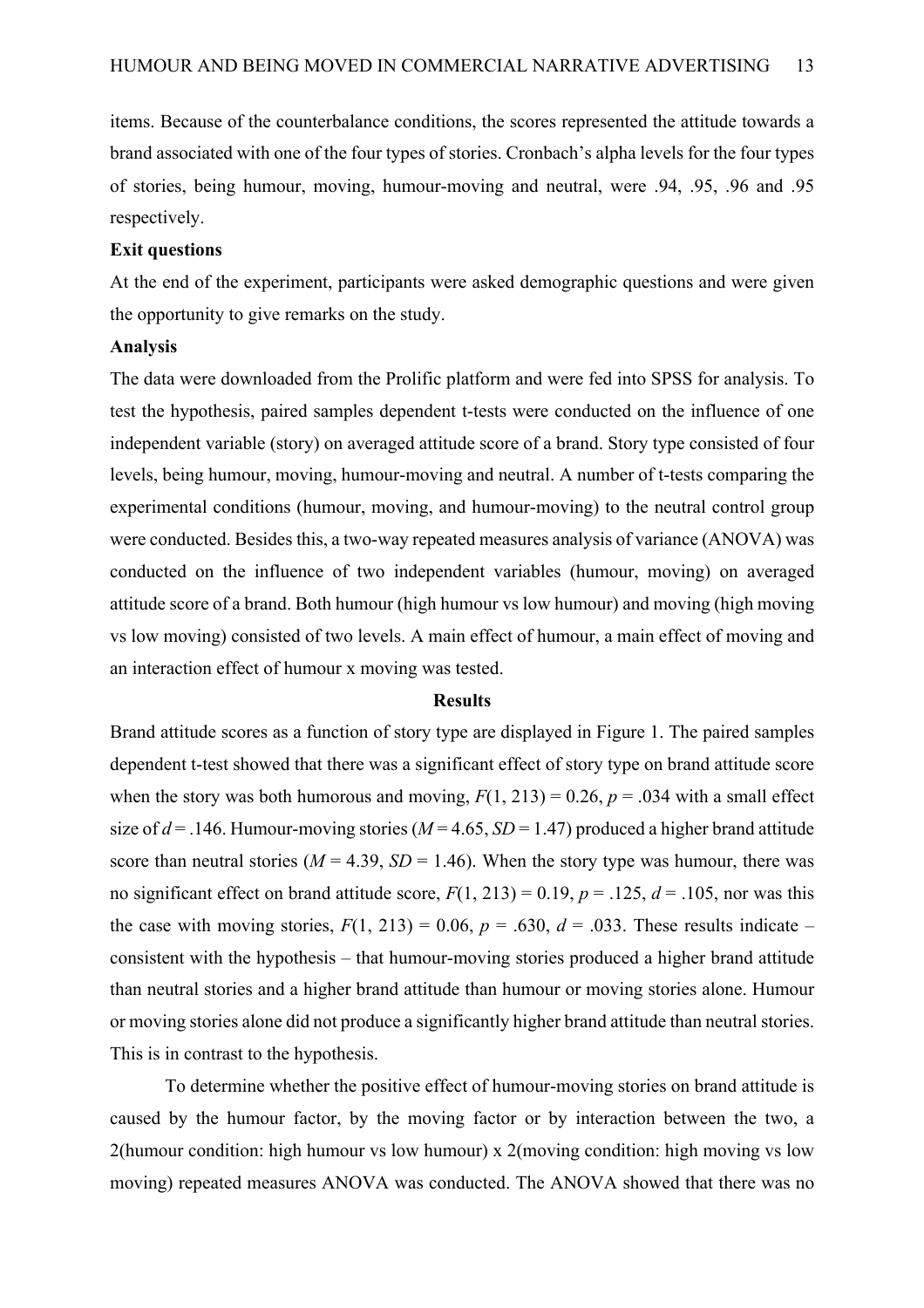main effect of moving  $F(1, 213) = .49$ ,  $p = .484$ ,  $np^2 = .002$  and also no interaction effect between humour and moving  $F(1, 213) = .004$ ,  $p = .951$ ,  $\eta_p^2 < .001$  but that here was a main effect of humour present  $F(1, 213) = 5.71$ ,  $p = .018$ ,  $\eta_p^2 = .026$ . These results indicate that the effect of humour-moving stories on brand attitude is largely caused by the humour factor. The small and non-significant interaction effect indicates that adding a moving element to a humorous story does not generate a higher brand attitude. However, the fact that the humourmoving condition was the only condition eliciting a marked increase in brand attitude, while the humour condition did not elicit a significant increase in brand attitude, combined with a small and non-significant interaction effect, suggests that adding a moving element to a humorous story does generate a higher brand attitude, but the added value is only small.

#### **Figure 1**

*Brand Attitude Scores as a Function of Story Type. Error Bars Represent 95% Confidence Intervals.*



The results from the experiment partly confirm the expectation that humorous and moving stories would generate a higher brand attitude than neutral stories, but that humourmoving stories would generate the highest attitude. The findings show that humour-moving stories indeed have the greatest effect, but that purely humorous or moving stories do not generate an effect by themselves. Further analysis showed that the effect caused by humourmoving stories is largely due to the humour element. This leaves the question why humour alone did not show to have an effect on brand attitude. This finding and more will be revisited in the Discussion section.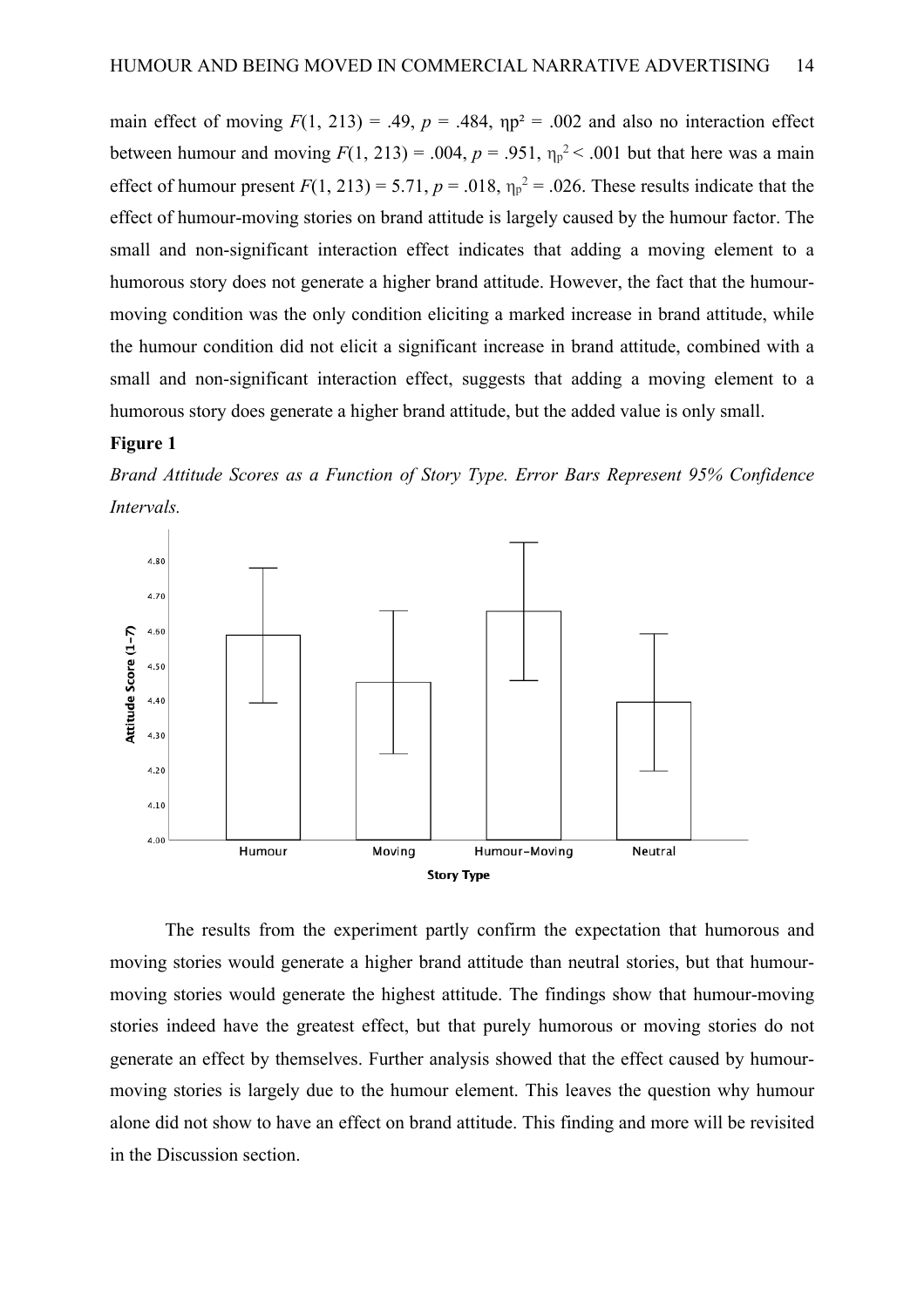#### **Discussion**

The current study examined if embedding humour, being moved or the combination of both in stories would influence the way people rated an associated commercial brand. Humour was supposed to elicit hedonic feelings, while being moved was supposed to elicit feeling of eudaimonia, which are the two factors that comprise well-being and are considered to be the most widely held goals that people pursue (Baumeister et al., 2013).

The results of this study show that stories which contained both humour and the emotion of being moved produced a more positive brand attitude when comparing this to humorous or moving stories alone. This is in line with the literature on evaluative conditioning (Eisend, 2011; Hoffman et al., 2010), transportation (Appel & Richter, 2010; Escalas, 2004; Green & Brock, 2000, 2005; Zheng, 2014) and a proposed contrast effect (Herr et al., 1983) between humour and being moved. Following the same line of theory, it was proposed that humour or moving stories alone would also produce a more positive brand attitude when comparing this to neutral stories. However, this effect was not found in this study. Humorous stories tended to cause a small increase in brand attitude, but this result was not significant. The failure to generate an effect by humour and moving stories alone does not mean that the proposed theoretical framework is not valid, given the fact that there was a significant effect of stories which were both humorous and moving of which the proposed theoretical mechanism was the same. The only difference between humorous or moving stories alone with the combination of humour and being moved, was that with the latter a contrast effect came into play. This might have accounted for making the stimulus strong enough to produce a significant effect on brand attitude. Not having found an effect of humorous and moving stories alone might be explained by the following limitations of this research.

Firstly, the stories were not related to the brands. This might have accounted for a weaker effect. Narratives are able to produce transportation (Escalas, 2004) and this causes an increased adoption of beliefs embedded in the story (Appel & Richter, 2010; Strick et al., 2015). Given the fact that these beliefs had no direct link to the brands because the story's content was not brand related, this positive effect of transportation might have had a small or non-existing effect on brand attitude. This argumentation is also backed up by Weinberger et al. (2015) who state that humour works best if the humour is related to the brand. Of course, this argument also applies to the stories containing both humour and being moved, of which a positive effect was found. This effect might have been larger when the stories were related to the brand. However, it can be argued that this limitation not just applies to the current research. Flaherty et al. (2004) state that brand-unrelated humour is the most prevalent form of humour used in advertising. It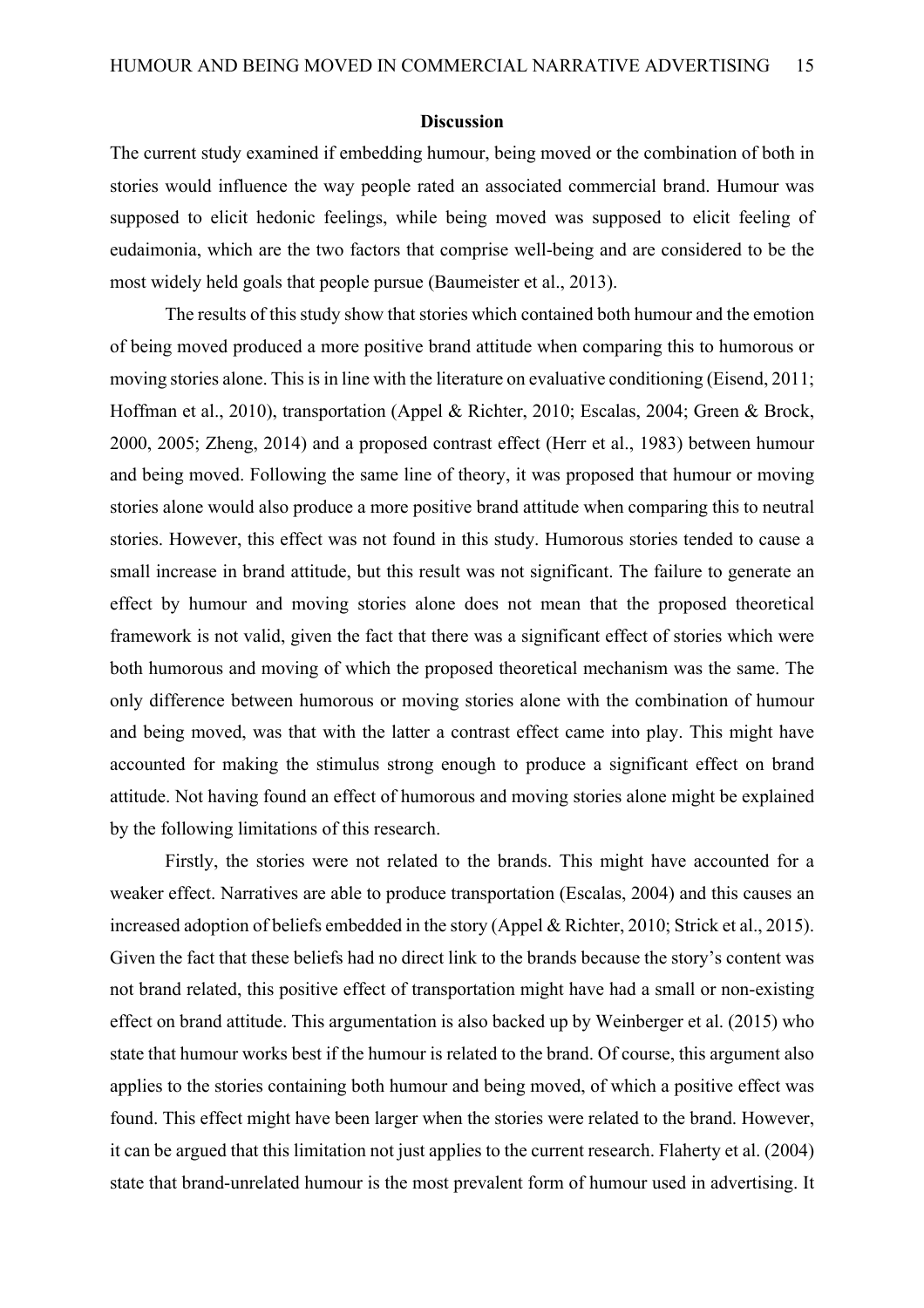is therefore valid to infer that the non-relatedness of the humour to the brands is a limitation of the use of humour in advertising in general, rather than just a limitation of the current research. Further research on brand related versus non-related narratives would be needed to provide more clarity on this topic.

Secondly, the potential effect that the emotion of being moved could generate on brand attitude might be eclipsed by the fact that humour was also present in the experiment. Humour is known to have a high capability of attracting consumers' attention (Eisend, 2009, 2011; Spotts et al., 1997). Besides, humour has the capability to distract from processing other factors: the so called *vampire effect* (Eisend, 2011). Because of the within-participant design, participants were faced with all the different kinds of stories. Humour might therefore have overshadowed the emotion of being moved. Although it is true that in the moving stories there was no humorous element present, people could still have been distracted from processing other elements because they have just read something humorous. Being faced with humorous content every few trials might have accounted for distraction from the moving content. This explanation is also supported by the findings of Berry (2019). In contrast to the current research, Berry (2019) did find an effect of moving stories on brand attitude of commercial brands but she did not include humour in her study. This indicates that the vampire effect of humour might have played a role in the current research. If further research on humour and being moved is conducted, it might be wise to use a between-participants design to rule out this effect. Note that for marketeers, this effect of humour is not necessarily a bad thing and could even be beneficial. When looking at a commercial block on television for example, companies want to stand out with their commercials. The fact that humour has a capability of overshadowing other things can make this possible.

The possibility of the presence of a vampire effect by humour is also confirmed by the factorial analysis which showed that the positive effect of stories which were both humorous and moving is largely caused by the humour factor, while the pilot study showed large potential for the effect of the moving factor. The pilot showed that the moving stories were rated as most positive, indicating that these stories should be able to elicit most positive feelings and thus generate a large effect through evaluative conditioning. This remarkable result implies that the potential impact of being moved could indeed have been overshadowed by the vampire effect of humour. Note that the pilot study was also a mix of humorous and moving stories but that apparently no vampire effect occurred there. This is probably because for every story, it was explicitly asked whether the participants thought the story was humorous, moving, positive and engaging. This made that the participants consciously thought about each story, without letting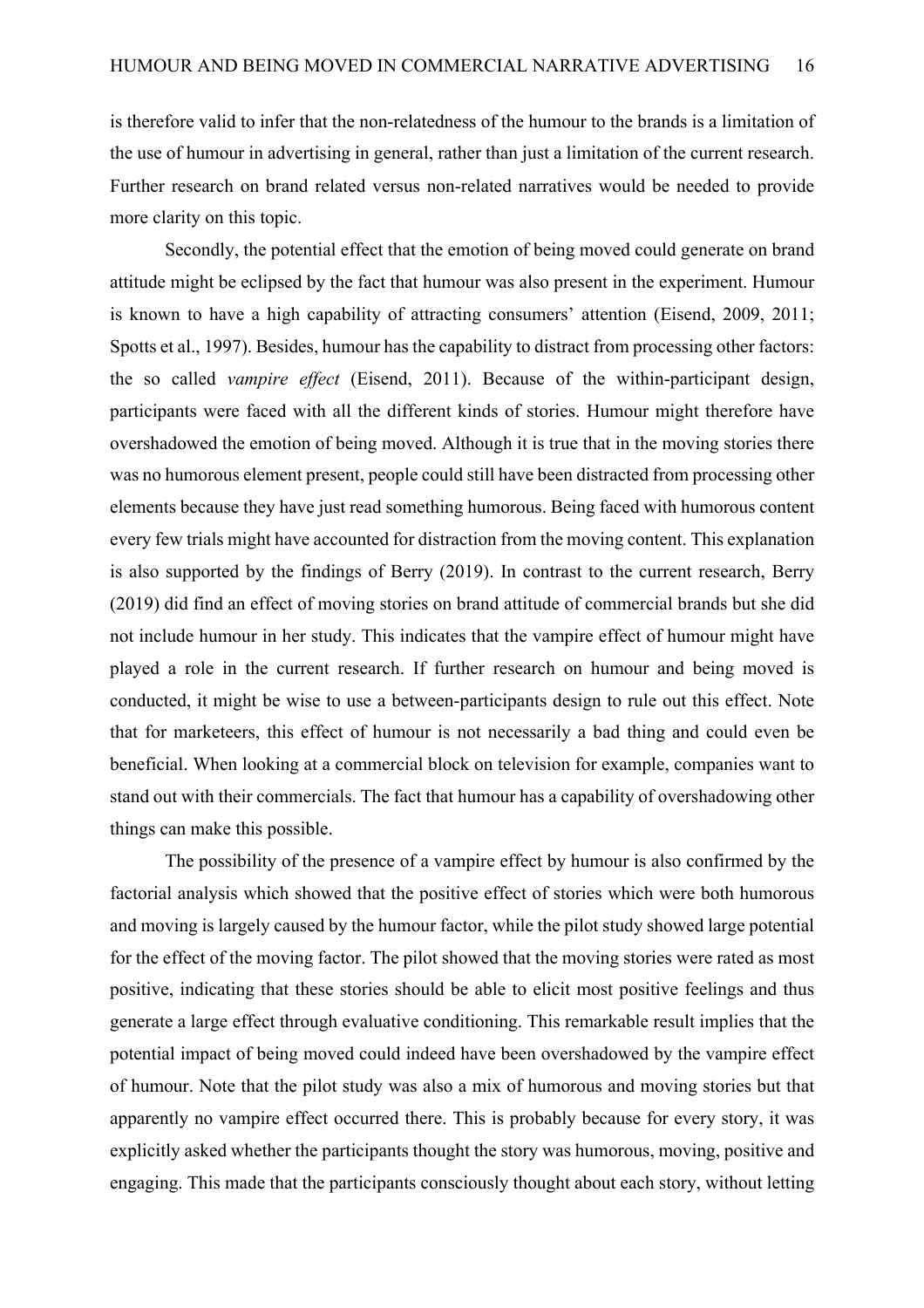them be influenced by the other stories. In the main experiment, the effect of the stories was more unconscious.

Another relevant topic to discuss is the ecological validity of this research. In this research, people were not tested in a controlled environment – that is, they went through the experiment from home, using their own device and not being bound to a certain time when participating. One could argue that this is actually comparable to real-life situations of being confronted with commercial advertising. People mostly view ads when scrolling through the web on their smartphones or computers (Arantes et al., 2018). Most ads are typically not watched attentively, like would be the case with movies for example. The average consumer often even actively avoids advertisements (Onișor & Ioniță, 2021). On the one hand, it could therefore be argued that when participating in this research, attention might be higher when comparing this to real-life situations when one would be confronted with ads. On the other hand, the average 'real' ad has a much higher capability of attracting attention than the stimuli in the current research, which were just black coloured texts on a white background. Assuming that, following this argumentation, people spend a similar amount of attention to the stimuli in this research and actual advertisements, it can be concluded that the ecological validity of this research is fairly high.

#### **Conclusion**

In the current research, humour had a great share in generating a positive brand attitude for commercial brands, but was still not capable of generating an effect of its own. Combining humour with the emotion of being moved was needed in order to achieve this. Although humour seems to partly overshadow the impact of being moved, the addition of moving appeal facilitates a contrast effect, enlarging the emotionality of the content. Capitalizing on feelings of hedonia elicited by humour is a great way to gain a more positive attitude for brands. Although the current study does not show the same impact of eudaimonia elicited by the emotion of being moved, it does not mean that in general these feelings are of less importance to people. The abundance of literature on hedonia and eudaimonia confirms that both these factors of well-being are of great significance (Baumeister et al., 2013; Carter & Williams, 2017; Deci & Ryan, 2008; Ryan & Deci, 2001). What can be stated as the most important conclusion from the current study, is that using humour for commercial purposes is most effective when combining it with the emotion of being moved.

The results of this study are based on narrative content in the form of stories, read by the audience. If the same conclusions can be made for other forms of advertising, like tv commercials, can only be confirmed by further research. Yet, these results already offer an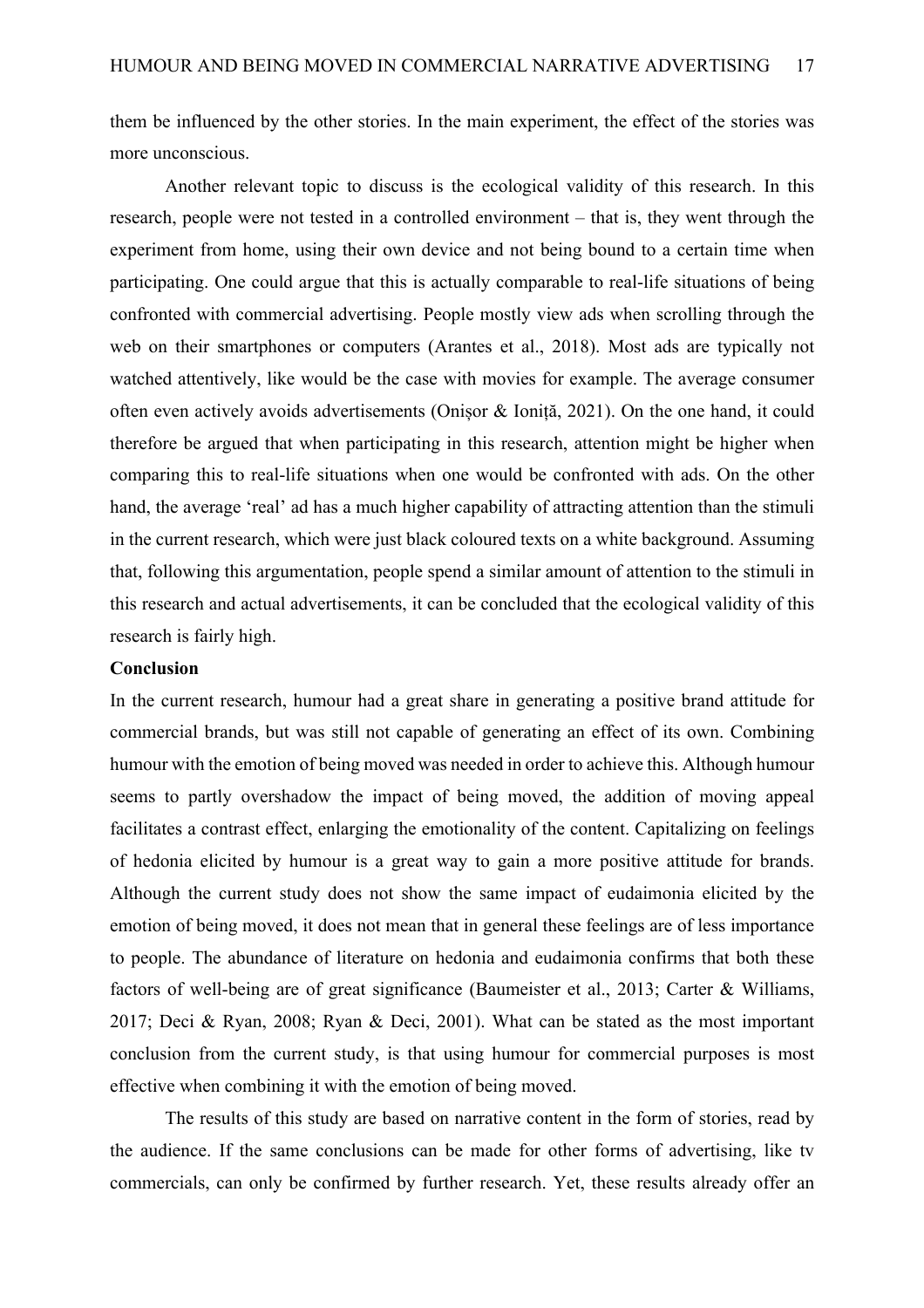indication that the combination of humour and being moved might also work with other forms of advertising. This could offer important guidance for advertisers in the commercial spheres on how to make use of humour and the emotion of being moved in their marketing techniques. The field of narrative advertising benefits most from these implications. Companies who make use of tv commercials, ads on social media or advertisement texts in magazines which employ a narrative form and use humour combined with moving elements like love, willpower or social bonding, are building a solid foundation in order to gain a positive brand attitude as perceived by consumers.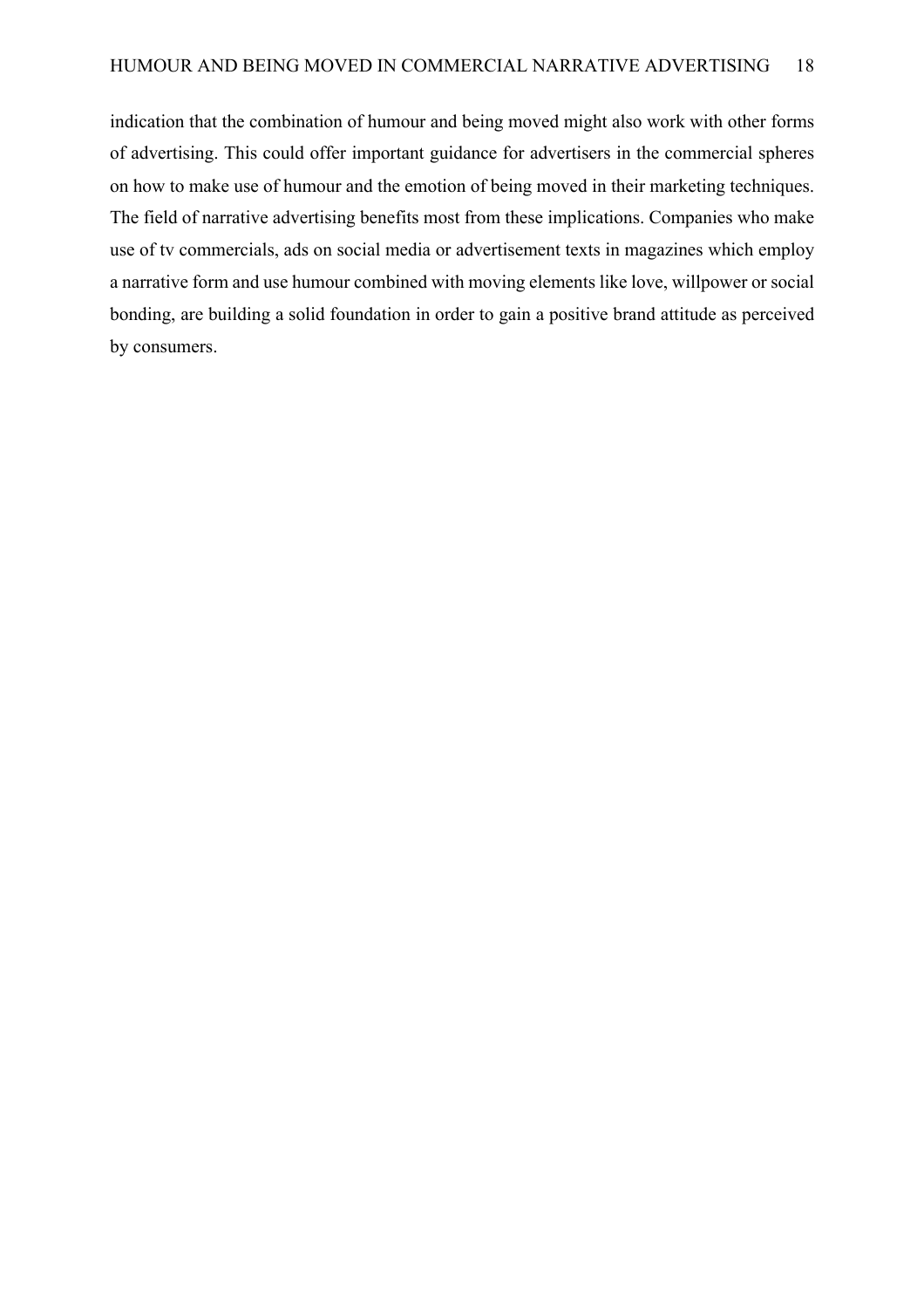#### **References**

- Appel, M., & Richter, T. (2010). Transportation and need for affect in narrative persuasion: A mediated moderation model. *Media Psychology, 13*(2), 101-135. DOI: 10.1080/15213261003799847
- Arantes, M., Figueiredo, F., Almeida, J. M., & Prates, R. O. (2018). An investigation of user actions and experiences when exposed to YouTube video ads. *In Proceedings of the 24th Brazilian Symposium on Multimedia and the Web* (pp. 283-290). DOI: 10.1145/3243082.3243107
- Baumeister, R. F., Vohs, K. D., Aaker, J. L., & Garbinsky, E. N. (2013). Some key differences between a happy life and a meaningful life. *The journal of positive psychology*, *8*(6), 505-516. DOI: 10.1080/17439760.2013.830764
- Berry, F. (2019). *Capitalising on Consumers' Feelings*. [Master thesis, Universiteit Utrecht]. Scriptiearchief Universiteit Utrecht.
- Boller, G. W., & Olson, J. C. (1991). Experiencing ad meanings: Crucial aspects of narrative/drama processing*. NA – Advances in Consumer Research*, *18*, 164-171.
- Carter, E. P., & Williams, L. (2017). Meaningful Consumption Provides Long Lasting Benefits At a High Cost. *NA – Advances in Consumer Research, 45*, 63-67.
- Centraal Beheer (2012). *Commercial Birdie (2012) - Even Apeldoorn bellen - Centraal Beheer.* [Video]. Retrieved from: https://www.youtube.com/watch?v=IQfZY5rvXX0
- Cline, T. W., Altsech, M. B., & Kellaris, J. J. (2003). When does humour enhance or inhibit ad responses?-the moderating role of the need for humour. *Journal of Advertising, 32*(3), 31-45. DOI: 10.1080/00913367.2003.10639134
- Chang, C. (2009). " Being Hooked" By Editorial Content: The Implications for Processing Narrative Advertising. *Journal of Advertising, 38*(1), 21-34. DOI: 10.2753/JOA0091- 3367380102
- Chang, C. (2012). How people tell an ad story: Western vs. Asian styles. *Asian journal of communication, 22*(3), 235-252. DOI: 10.1080/01292986.2012.681662
- Cohen, J. (1988). *Statistical power analysis for the behavior sciences (2nd ed.).* Hillsdale, NJ: Lawrence Erlbaum Assoc.
- Cova, F., & Deonna, J. A. (2014). Being moved. *Philosophical Studies, 169*(3), 447-466. DOI: 10.1007/s11098-013-0192-9
- Dailey, L., Anderson, M., Ingenito, C., Duffy, D., Krimm, P., & Thomson, S. (2006). Understanding MBA consumer needs and the development of marketing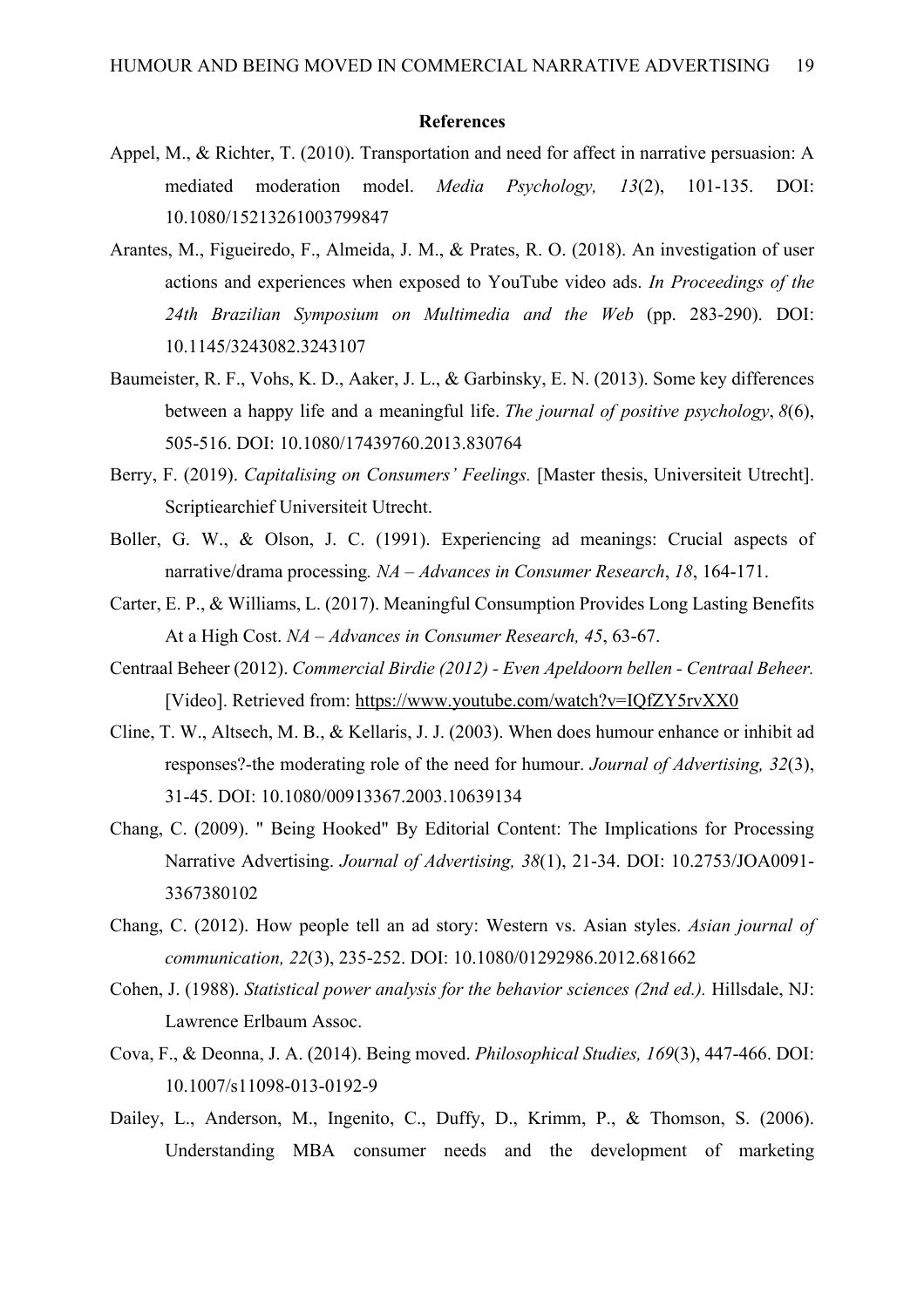strategy. *Journal of Marketing for Higher Education*, *16*(1), 143-158. DOI: 10.1300/J050v16n01\_07

- Deci, E. L., & Ryan, R. M. (2008). Hedonia, eudaimonia, and well-being: An introduction. *Journal of happiness studies*, *9*(1), 1-11. DOI: 10.1007/s10902-006-9018- 1
- Draine, S. (1998). *Inquisit [Computer software].* Seattle, WA: Millisecond Software.
- Eisend, M. (2009). A meta-analysis of humour in advertising*. Journal of the Academy of Marketing Science, 37*(2), 191-203. DOI: 10.1007/s11747-008-0096-y
- Eisend, M. (2011). How humour in advertising works: A meta-analytic test of alternative models*. Marketing letters, 22*(2), 115-132. DOI: 10.1007/s11002-010-9116-z
- Escalas, J. E. (2004). Imagine yourself in the product: Mental simulation, narrative transportation, and persuasion. *Journal of advertising, 33*(2), 37-48. DOI: 10.1080/00913367.2004.10639163
- Flaherty, K., Weinberger, M. G., & Gulas, C. S. (2004). The impact of perceived humor, product type, and humor style in radio advertising. *Journal of Current Issues & Research in Advertising, 26*(1), 25-36. DOI: 10.1080/10641734.2004.10505154
- Green, M. C., & Brock, T. C. (2000). The role of transportation in the persuasiveness of public narratives. *Journal of Personality and Social Psychology, 79*, 701–721. DOI: 10.1037/0022-3514.79.5.701
- Green, M. C., & Brock, T. C. (2005). Persuasiveness of narratives. In T. C. Brock & M. C. Green (Eds.), *Persuasion: Psychological insights and perspectives, 2,* 117–142. Thousand Oaks, CA: Sage.
- Green, M. C., Brock, T. C., & Kaufman, G. F. (2004). Understanding media enjoyment: The role of transportation into narrative worlds. *Communication Theory, 14*, 311–327. DOI: 10.1111/j.1468-2885.2004.tb00317.x
- Herr, P. M., Sherman, S. J., & Fazio, R. H. (1983). On the consequences of priming: Assimilation and contrast effects. *Journal of experimental social psychology, 19*(4), 323-340. DOI: 10.1016/0022-1031(83)90026-4
- Hofmann, W., De Houwer, J., Perugini, M., Baeyens, F., & Crombez, G. (2010). Evaluative conditioning in humans: a meta-analysis. *Psychological bulletin, 136*(3), 390. DOI: 10.1037/a0018916
- Krishnan, H. S., & Chakravarti, D. (2003). A process analysis of the effects of humourous advertising executions on brand claims memory. *Journal of consumer psychology, 13*(3), 230-245. DOI: 10.1207/S15327663JCP1303\_05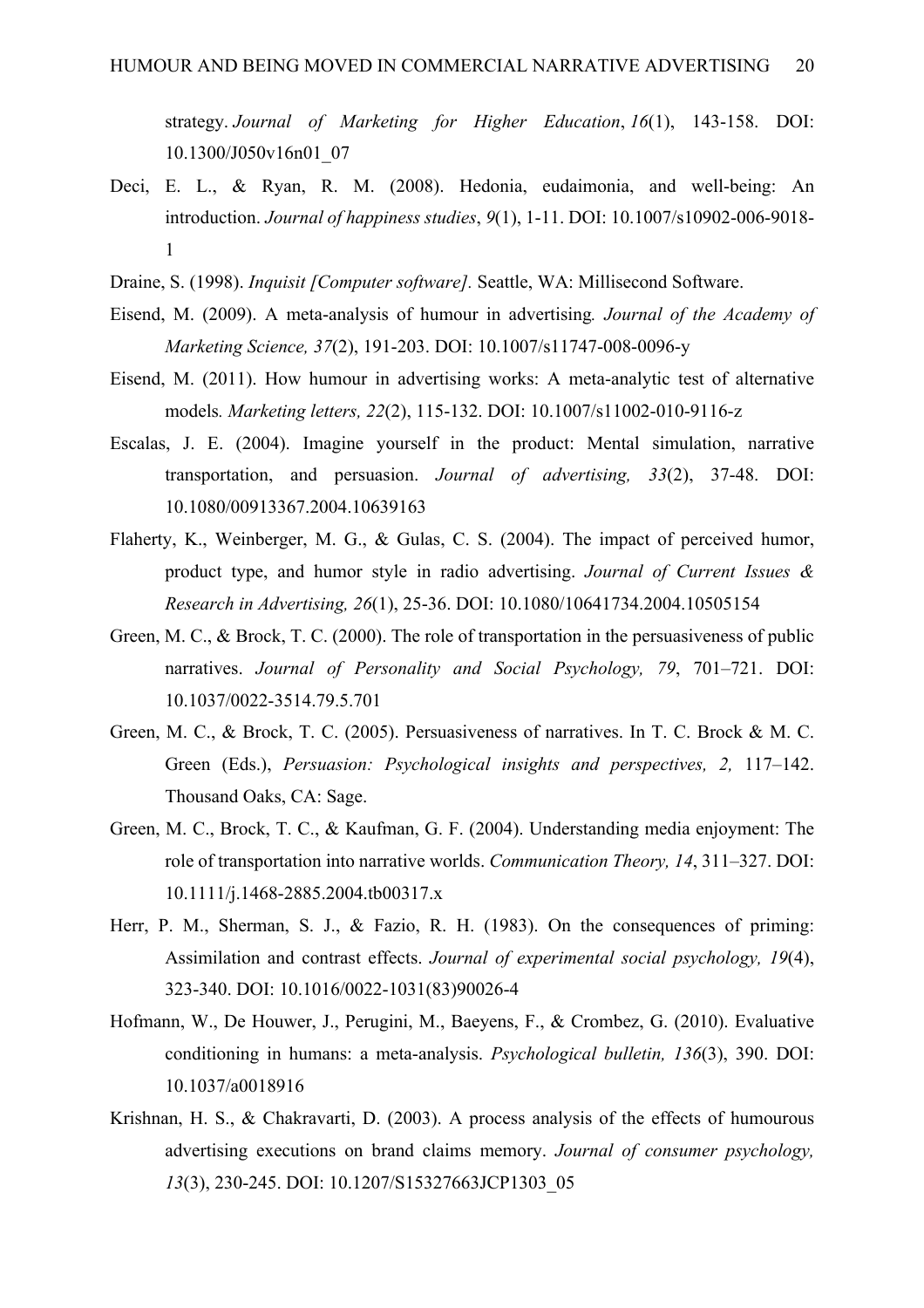- Lindfors, A. (2019). Cultivating participation and the varieties of reflexivity in stand‐up comedy. *Journal of Linguistic Anthropology, 29*(3), 276-293. DOI: 10.1111/jola.12223
- Lyubomirsky, S. (2007). *The how of happiness: A scientific approach to getting the life you want.* New York, NY:
- Miller, C. A., Guidry, J. P., Dahman, B., & Thomson, M. D. (2020). A tale of two diverse Qualtrics samples: information for online survey researchers. *Cancer Epidemiol Biomarkers Prev, 29*(4). DOI: 10.1158/1055-9965.EPI-19-0846
- Nike (2020). *You Can't Stop Us | Nike*. [Video]. Retrieved from: https://www.youtube.co m/watch?v=WA4dDs0T7sM
- Onișor, L. F., & Ioniță, D. (2021). How advertising avoidance affects visual attention and memory of advertisements. *Journal of Business Economics and Management, 22*(3), 656-674. DOI: 10.3846/jbem.2021.14546
- O'Shaugnessy, J., & O'Shaughnessy, N. (2003*). Persuasion in advertising*. Routledge.
- Panda, T. K., Panda, T. K., & Mishra, K. (2013). Does emotional appeal work in advertising? The rationality behind using emotional appeal to create favorable brand attitude. *IUP Journal of Brand Management, 10*(2), 7.
- Percy, L., & Rossiter, J. R. (1992). A model of brand awareness and brand attitude advertising strategies. *Psychology & Marketing, 9*(4), 263-274. DOI: 10.1002/mar.4220090402
- Provides, M. C. (2017). *Improving Consumer Well-Being Through Meaning vs Happiness*. ACR 2017 SAN DIEGO, 45, 63.
- Robert, C., & Wilbanks, J. E. (2012). The wheel model of humour: Humour events and affect in organizations. *Human Relations, 65*(9), 1071-1099. DOI: 10.1177/0018726711433133
- Ryan, R. M., & Deci, E. L. (2001). On happiness and human potentials: A review of research on hedonic and eudaimonic well-being. Annual review of psychology, 52(1), 141-166. DOI: 10.1146/annurev.psych.52.1.141
- Starr, M. E. (1984). The Marlboro man: Cigarette smoking and masculinity in America. *Journal of Popular Culture, 17*(4), 45.
- Spotts, H. E., Weinberger, M. G., & Parsons, A. L. (1997). Assessing the use and impact of humour on advertising effectiveness: A contingency approach. *Journal of advertising, 26*(3), 17-32. DOI: 10.1080/00913367.1997.10673526
- Strick, M. (2021). Funny and meaningful: media messages that are humorous and moving provide optimal consolation in corona times. *HUMOR, 34*(2), 155-176. DOI: 10.1515/humor-2021-0017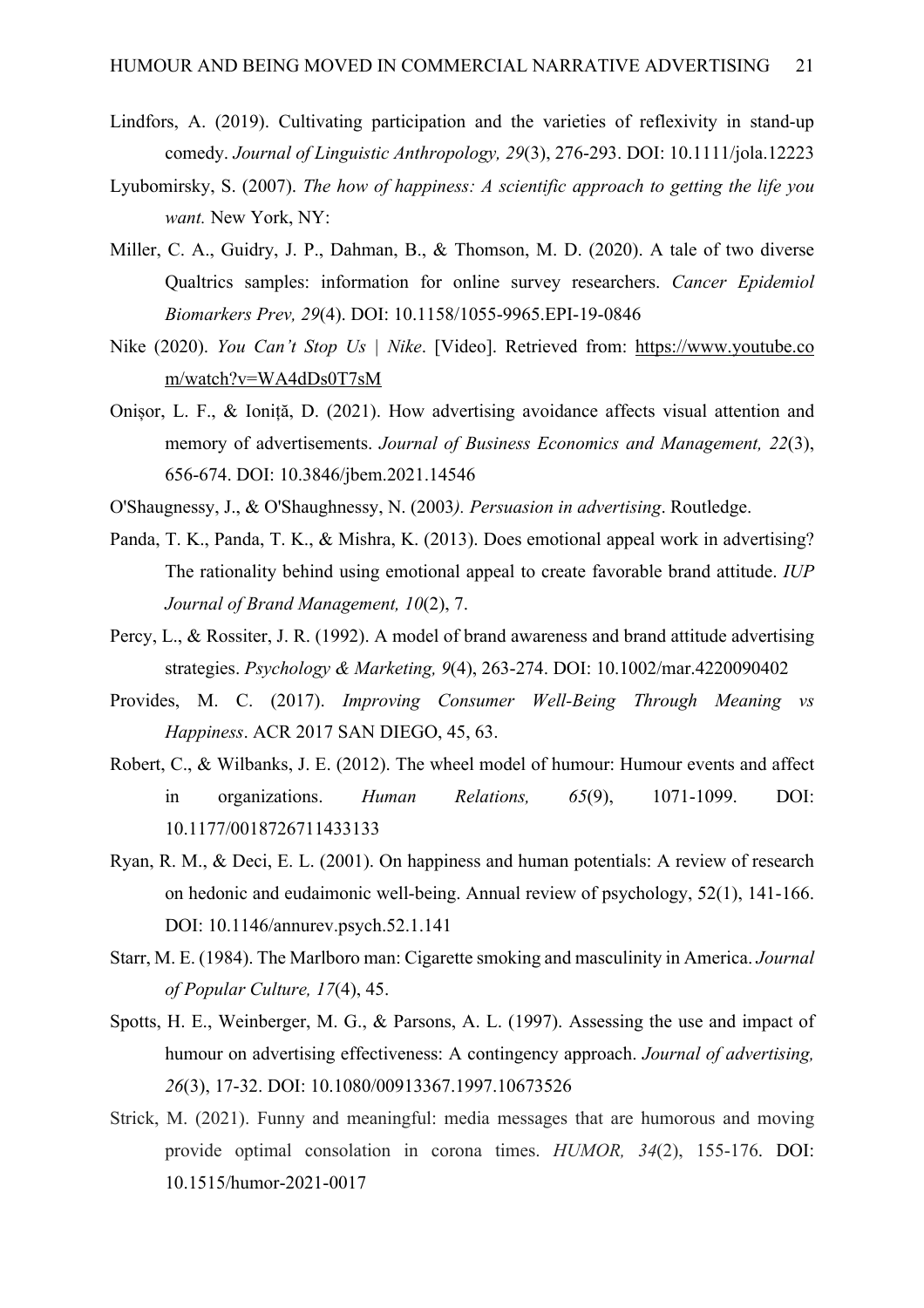- Strick, M., de Bruin, H. L., de Ruiter, L. C., & Jonkers, W. (2015). Striking the right chord: Moving music increases psychological transportation and behavioral intentions. *Journal of Experimental Psychology: Applied, 21*(1), 57. DOI: 10.1037/xap0000034
- Strick, M., Holland, R. W., Van Baaren, R., & Van Knippenberg, A. (2009). Humour in the eye tracker: Attention capture and distraction from context cues. *The Journal of General Psychology: Experimental, Psychological, and Comparative Psychology, 137*(1), 37- 48. DOI: 10.1080/00221300903293055
- Strick, M., & Van Soolingen, J. (2018). Against the odds: Human values arising in unfavourable circumstances elicit the feeling of being moved. *Cognition and Emotion, 32*(6), 1231- 1246. DOI: 10.1080/02699931.2017.1395729
- Strick, M., & Volbeda, M. (2018). When the valence of unconditioned stimuli evolves over time: Evaluative conditioning with good-ending and bad-ending stories. *Journal of Experimental Social Psychology, 74*, 50-55. DOI: 10.1016/j.jesp.2017.08.006
- Sutherland, M., & A. K. Sylvester (2000). *Advertising and the Mind of the Consumer.* Sydney, NSW, Australia: Allen and Unwin.
- Tungate, M. (2007). *Adland: a global history of advertising*. Kogan Page Publishers.
- Wang, J., & Calder, B. J. (2006). Media transportation and advertising. *Journal of Consumer Research, 33*(2), 151-162. DOI: 10.1086/506296
- Weinberger, M. G., Spotts, H. E., Campbell, L., & Parsons, A. L. (1995). The use of humour in different advertising media. *Journal of Advertising Research, 35*, 44 –56.
- Zheng, L. (2014). Narrative transportation in radio advertising: A study of the effects of dispositional traits on mental transportation. *Journal of Radio & Audio Media, 21*(1), 36-50. DOI: 10.1080/19376529.2014.891213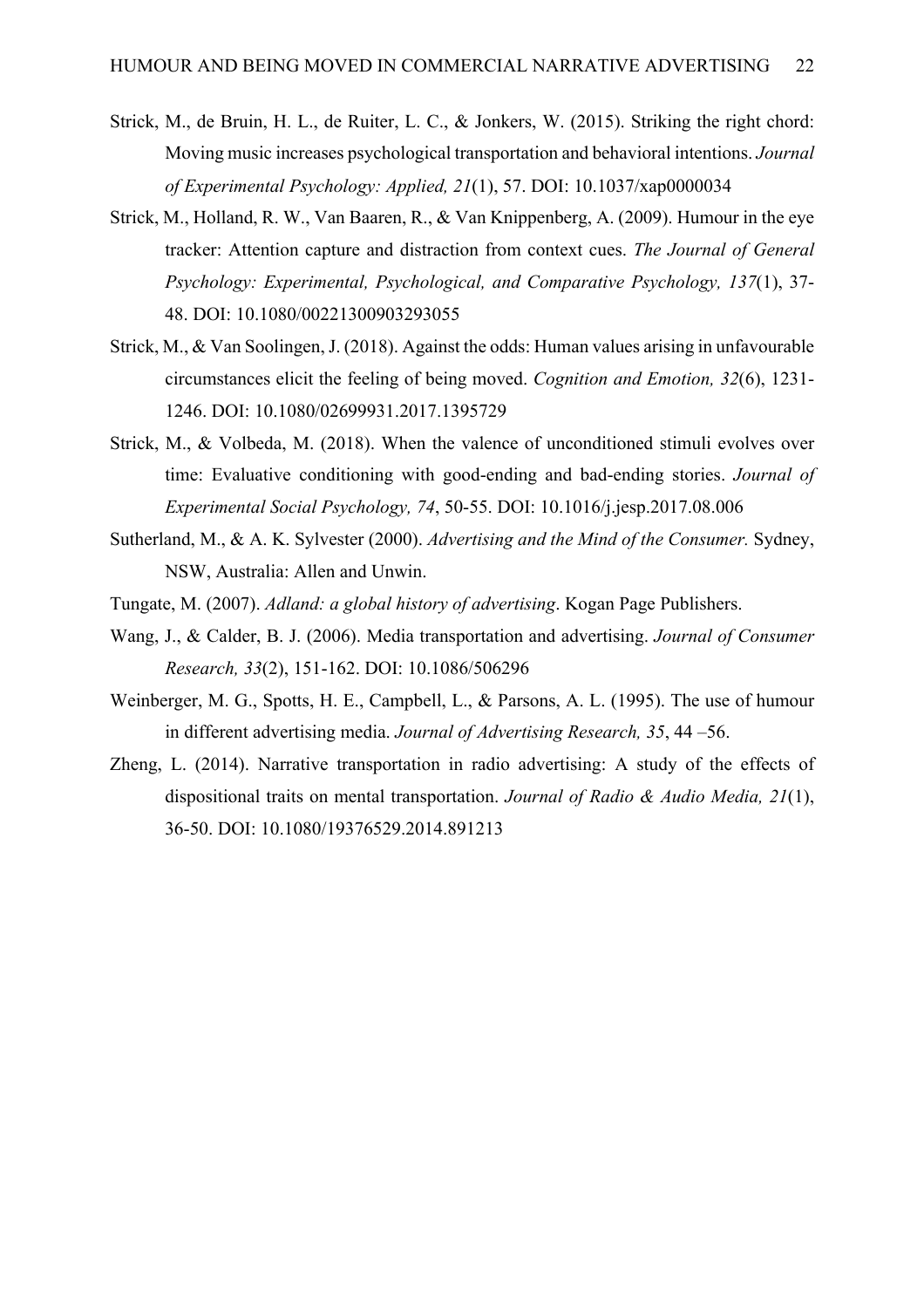# **Appendix A Photos of brands used as CSi**

Brand 1



Brand 2

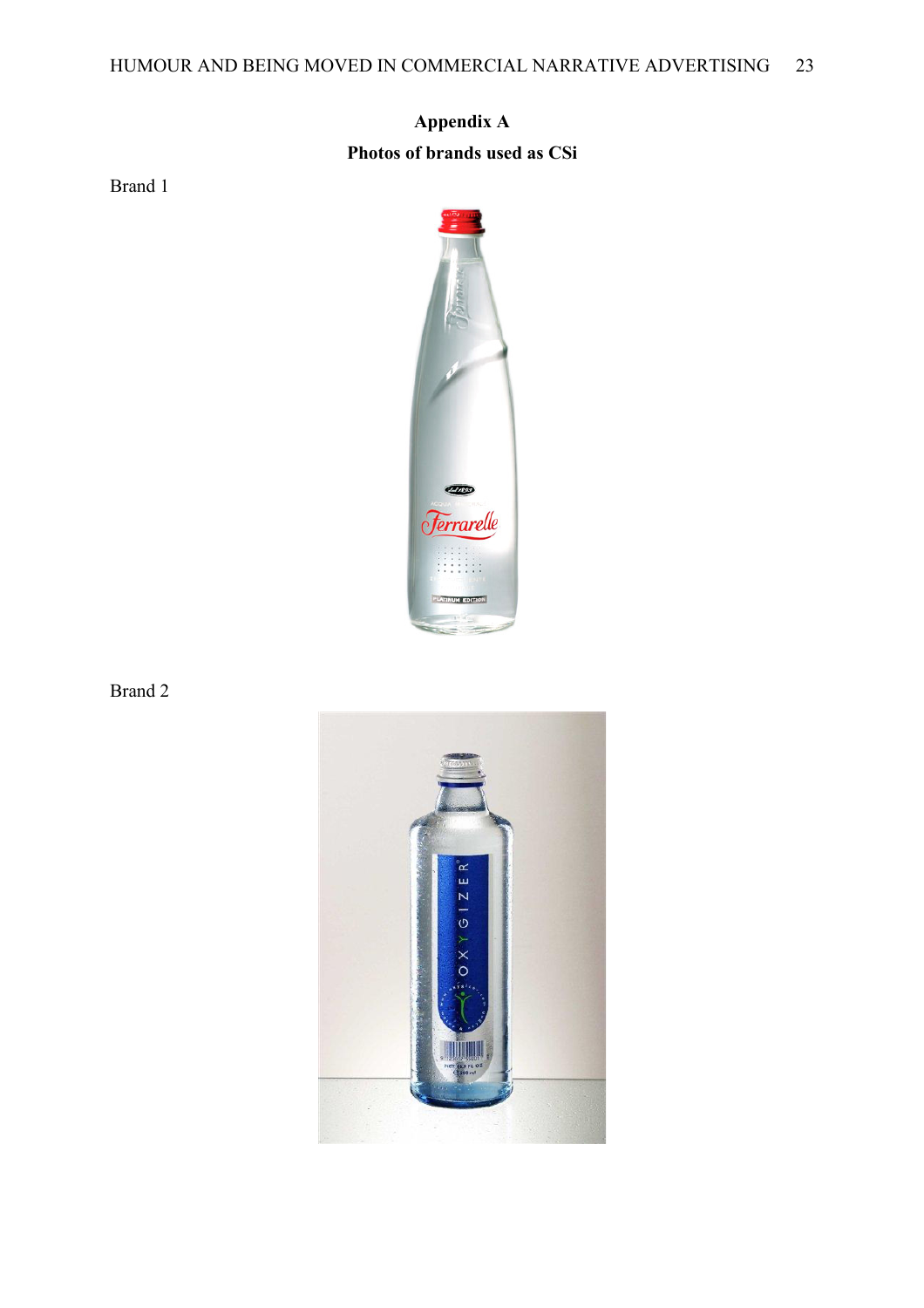Brand 3



Brand 4

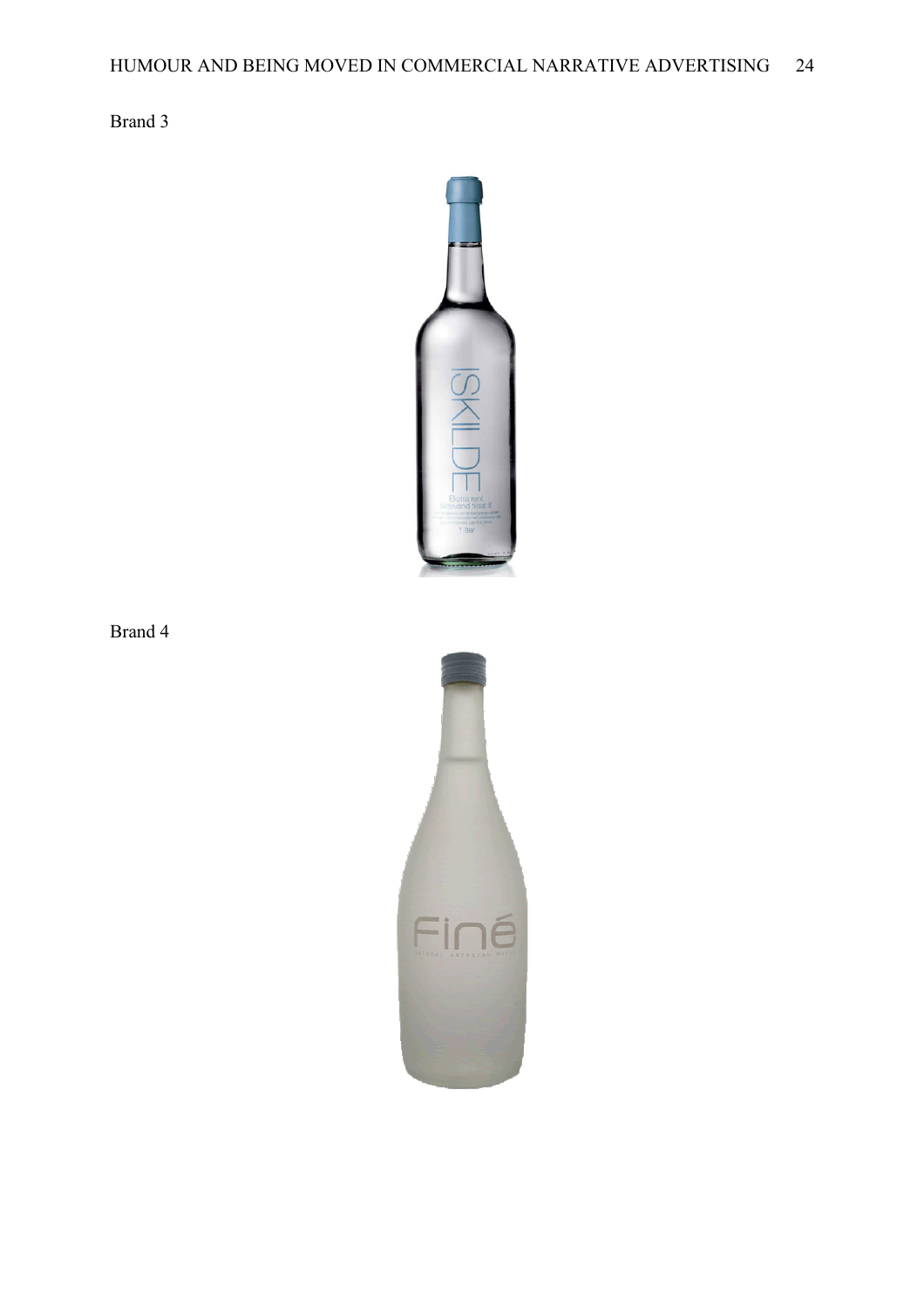## **Appendix B**

## **Humour, moving, humour-moving and neutral stories used as USi**

Set A

1.

## **Humour**

Because it was fashionable, Lisa had decided to shave off all her hair. When she went out for a walk today, she pinned a button on her jacket saying: "I'm too sexy for my hair".

## **Moving**

Due to antidepressant treatment, Lisa had lost all her hair. When she went out for a walk today, she pinned a button on her jacket saying: "Don't worry, I will recover".

## **Humour-moving**

Due to antidepressant treatment, Lisa had lost all her hair. When she went out for a walk today, she pinned a button on her jacket saying: "I'm too sexy for my hair".

## **Neutral**

Because it was fashionable, Lisa had decided to shave off all her hair. When she went out for a walk today, she pinned a button on her jacket saying: "Hello!".

## 2.

## **Humour**

The nurse showed Gina a list of things she should not do because of her temporary antibiotics treatment: no sugar; no alcohol; no driving, etc. Gina asked the nurse: "Can you add: 'No vacuuming'?".

## **Moving**

The nurse showed Gina a list of things she should not do because of her terminal cancer treatment: no sugar; no alcohol; no driving, etc. Gina told the nurse: "I will enjoy my time nonetheless".

## **Humour-moving**

The nurse showed Gina a list of things she should not do because of her terminal cancer treatment: no sugar; no alcohol; no driving, etc. Gina asked the nurse: "Can you add: 'No vacuuming'?".

## **Neutral**

The nurse showed Gina a list of things she should not do because of her temporary antibiotics treatment: no sugar; no alcohol; no driving, etc. Gina told the nurse: "Thank you for the information!".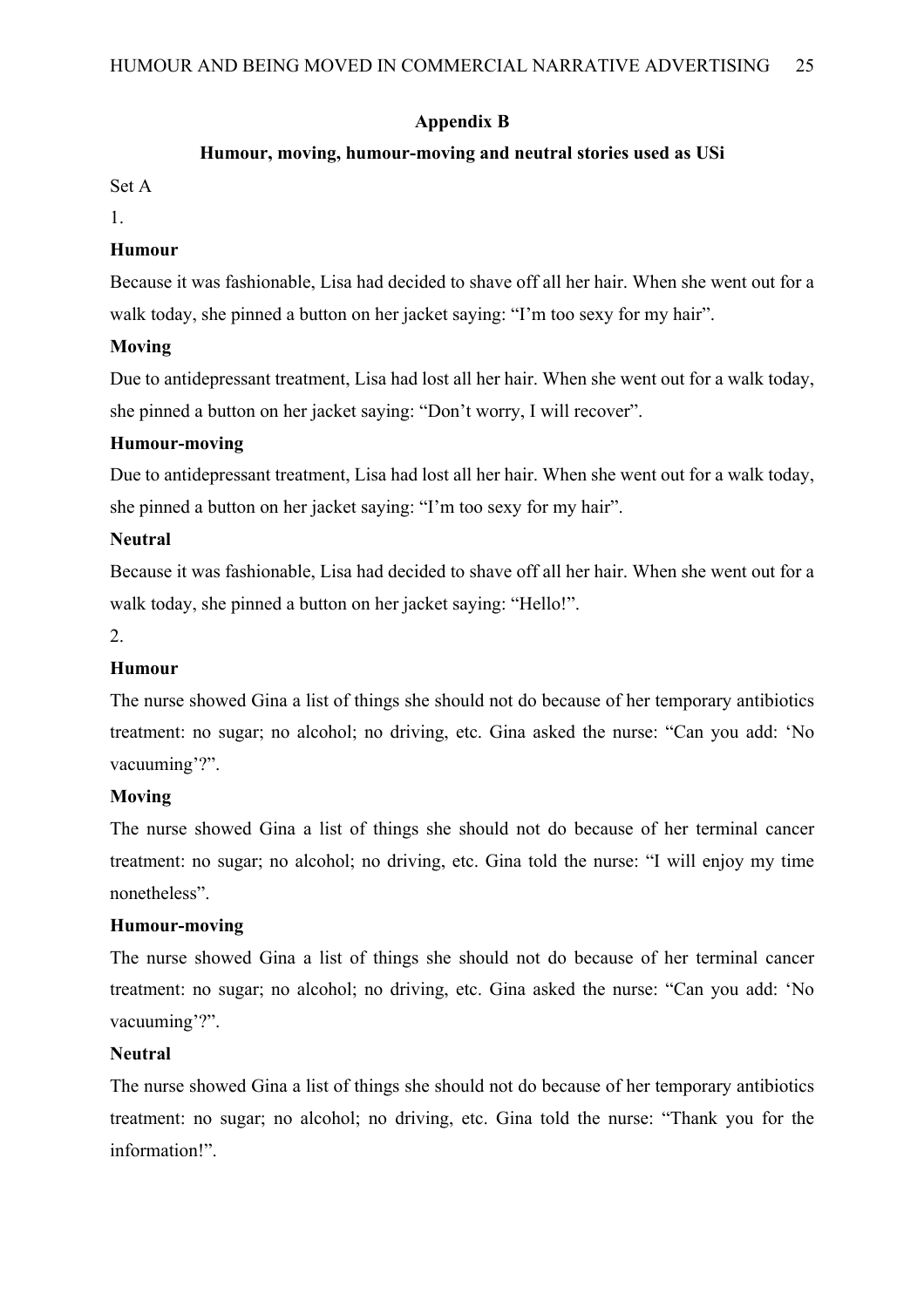## **Humour**

To reduce her headache caused by adjusting to her new glasses, Rose was taking heavy painkillers, causing her to feel nauseous and sick. When I visited her she said: "Why are there never any good side effects? Just once I'd like to read a medication bottle that says, 'May cause extreme sexiness.'".

#### **Moving**

To slow down her terminal pancreatic cancer, Rose was taking different types of heavy medicine, causing her to feel nauseous and sick. When I visited her she said: "There are never any good side effects, but if one of these pills gives me an extra week or month to live with my family, it is all worth it".

#### **Humour-moving**

To slow down her terminal pancreatic cancer, Rose was taking different types of heavy medicine, causing her to feel nauseous and sick. When I visited her she said: "Why are there never any good side effects? Just once I'd like to read a medication bottle that says, 'May cause extreme sexiness.'".

#### **Neutral**

To reduce her headache caused by adjusting to her new glasses, Rose was taking heavy painkillers, causing her to feel nauseous and sick. When I visited her she said: "I hope this feeling will not last longer than a few days".

## 4.

#### **Humour**

Trent went on a sabbatical from work. When his friend asked him what he was most looking forward to, he said: "Not having to fill in my tax returns this year!".

#### **Moving**

Trent unexpectedly lost his job and is getting in serious financial trouble. When his wife asked him how he was doing, he said: "As long as I'm with you, I think we'll be okay".

### **Humour-moving**

Trent unexpectedly lost his job and is getting in serious financial trouble. When his friend asked him how he was doing, he said: "At least I don't have to worry about filling in my tax returns now!".

#### **Neutral**

Trent went on a sabbatical from work. When his friend asked him what he was most looking forward to, he said: "I don't know, I haven't thought about it yet"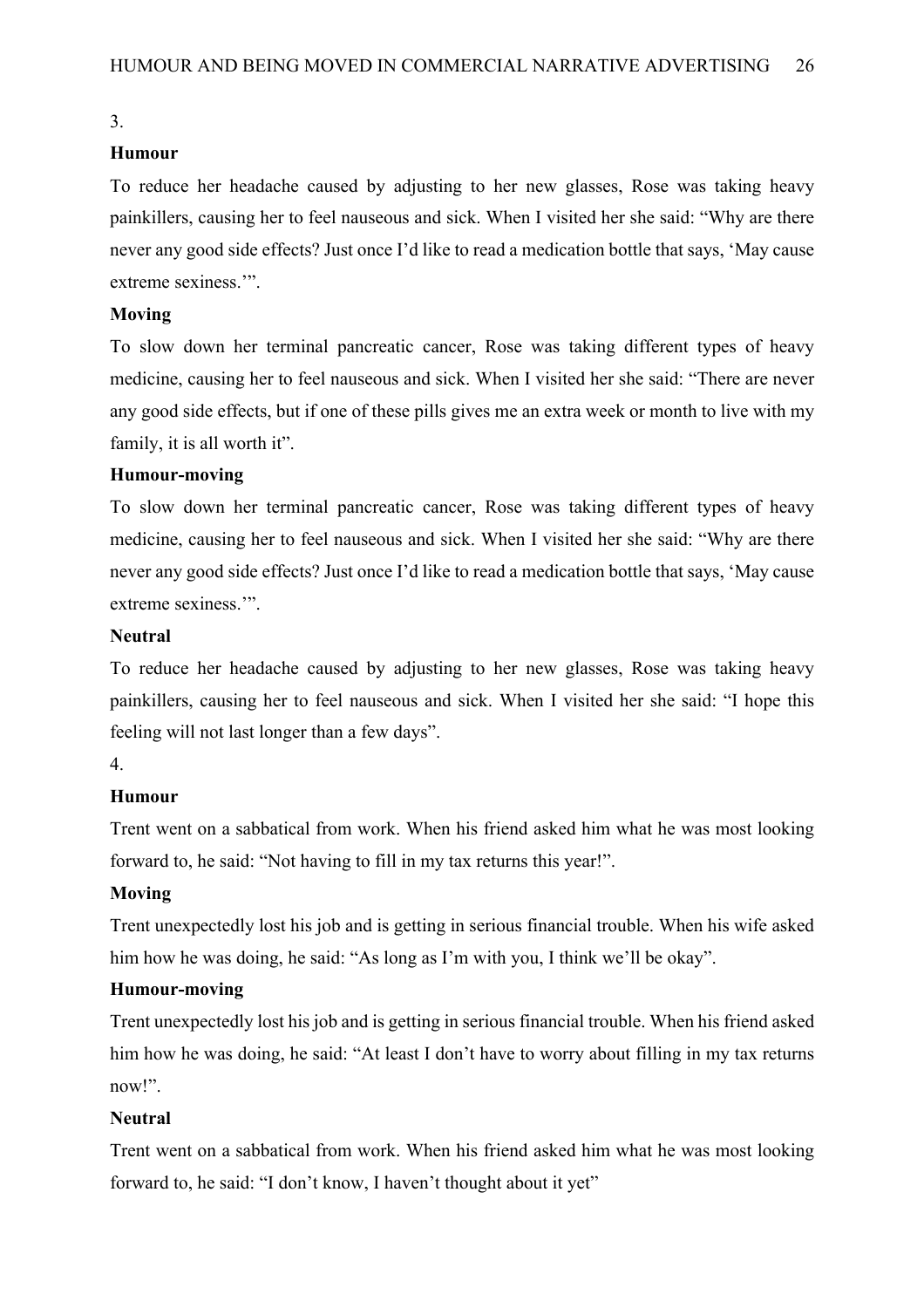## **Humour**

Elisabeth and her friend were late night cooking, when all of a sudden the power went out and the kitchen turned completely dark. Her friend turned to Elisabeth and said: "Oh no, what now?" Elisabeth responded with: "Always look on the bright side of life!".

### **Moving**

Elisabeth is suffering from illness which will result in complete blindness soon. When her friend asked her how she is holding up, she said: "It's difficult, but I'm glad I was able to see my children grow up".

## **Humour-moving**

Elisabeth is suffering from illness which will result in complete blindness soon. When her friend asked her how she is holding up, she said: "Always look on the bright side of life!".

## **Neutral**

Elisabeth and her friend were late night cooking, when all of a sudden the power went out and the kitchen turned completely dark. Elisabeth turned to her friend and said: "I hope the power will turn back on, so we can continue cooking".

6.

## **Humour**

Luke and Alex are identical twins. Alex got the news from the company he works for that he can work abroad for a year. When Alex told his mother the news, he ended with: "Don't worry mom, at least there will still be one of us around!"

### **Moving**

Luke and Alex are identical twins. Alex found out that he suffers from a chronic disease, which will lead to his death. When Alex told his mother the sad news, he ended with: "Please take good care of Luke, mom".

### **Humour-moving**

Luke and Alex are identical twins. Alex found out that he suffers from a chronic disease, which will lead to his death. When Alex told his mother the sad news, he ended with: "Don't worry mom, at least there will still be one of us around!".

### **Neutral**

Luke and Alex are identical twins. Alex got the news from the company he works for that he can work abroad for a year. When Alex told his mother the news, he ended with: "I hope I will like it out there".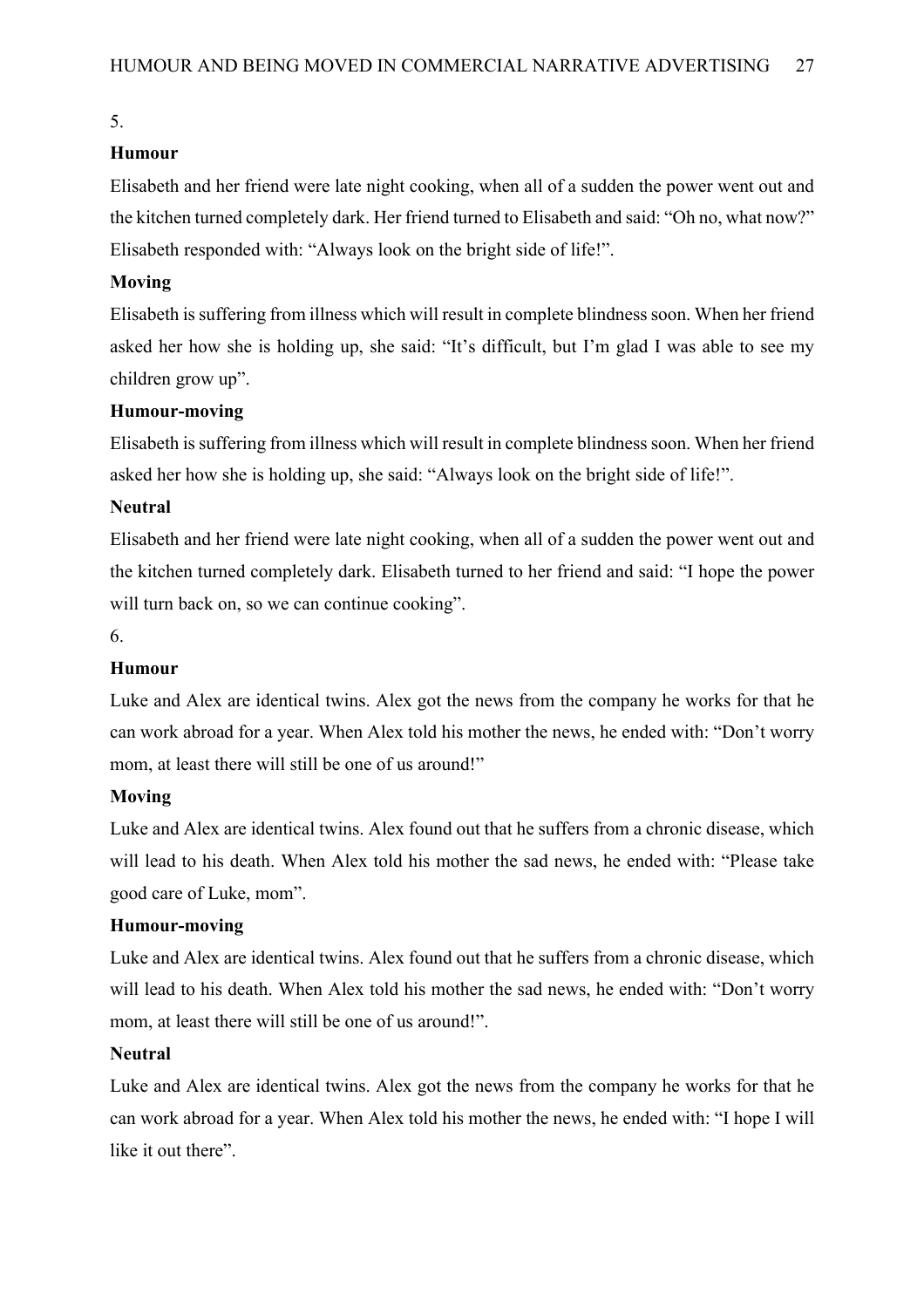## **Humour**

Katie works at a hospital and agreed to work a double shift today because one of her colleagues called in sick. She looks in the mirror and says with a grin: "Bye bye to my night of wining  $\&$ dining".

## **Moving**

Although it is very demanding, Katie manages to work two jobs to have enough to eat. She smiles and says: "I want my children to have the opportunities I never had, even if it means dedicating my whole life to them".

## **Humour-moving**

Although it is very demanding, Katie manages to work two jobs to have enough to eat. She looks in the mirror and says with a grin: "I want my children to have the opportunities I never had. So bye bye to my night of wining & dining".

## **Neutral**

Katie works at a hospital and agreed to work a double shift today because one of her colleagues called in sick. "I don't mind working some extra hours now and then", she says.

## 8.

## **Humour**

Hank is asked by his friend if he ever considered registering for organ donation. "I did", said Hank, "but after finding out what a kidney yields on the black market, the choice was easily made!".

## **Moving**

Hank's best friend suffers from serious disease and needs a kidney transplantation. Hank is asked if he ever considered donating one of his kidneys. "I did", said Hank, "I already have an appointment scheduled to check whether we are a match. I will do anything to save my friend's life".

## **Humour-moving**

Hank's best friend suffers from serious disease and needs a kidney transplantation. Hank is asked if he ever considered donating one of his kidneys. "I did", said Hank, "I will do anything to save my friend's life, even after finding out what a kidney yields on the black market!".

## **Neutral**

Hank is asked by his friend if he ever considered registering for organ donation. "I did", said Hank, "I got the registration form in the mail yesterday".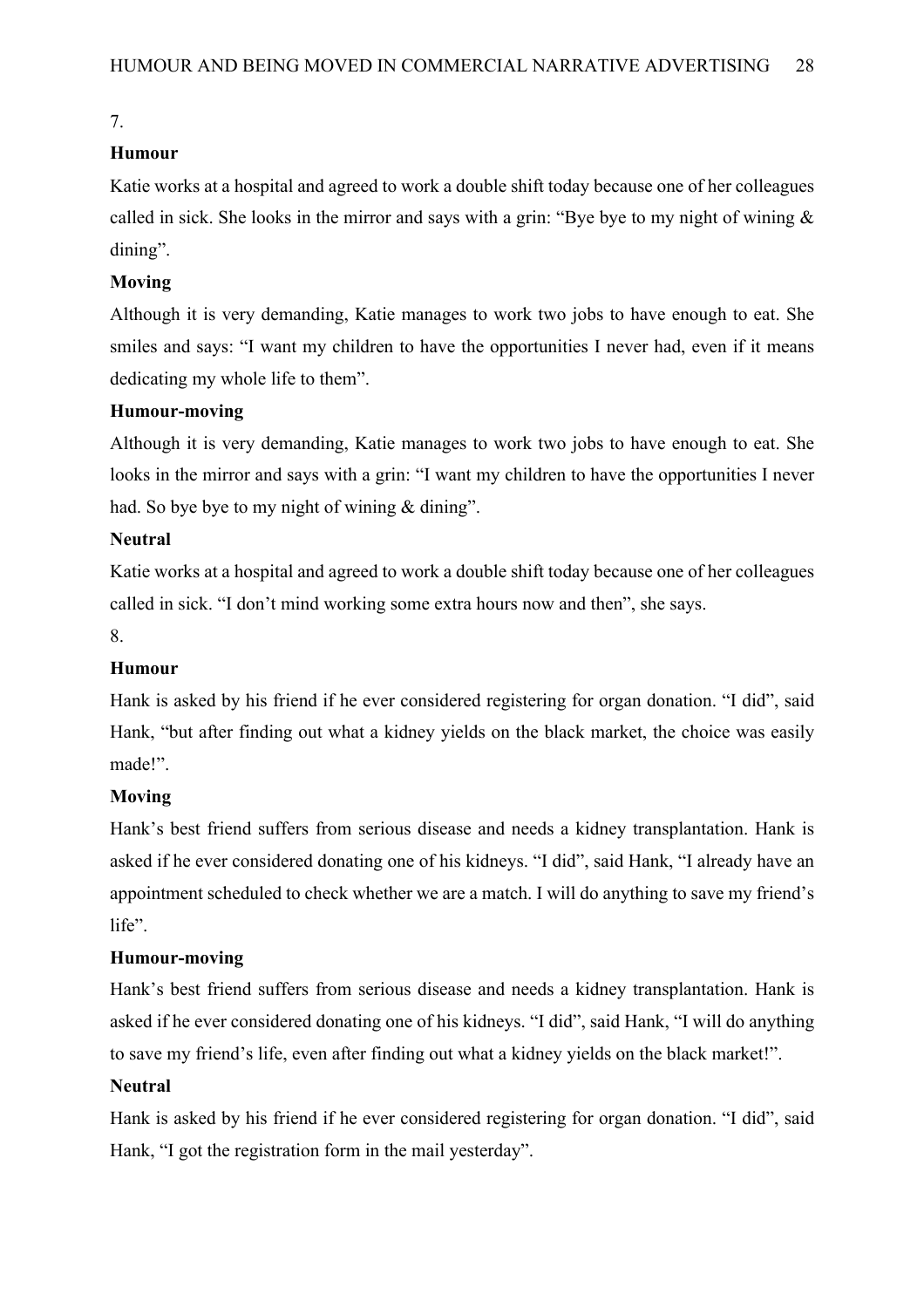### Set B

### 9.

## **Humour**

One day, Jermaine heard that his house contains asbestos and that it will take a week of construction work to make his place liveable again. When his friend asks him where he is going to live during that week, he answers: "I don't know yet, but I heard the coffee at the homeless shelter is actually pretty good!".

## **Moving**

After years of hard work, Jermaine was finally able to buy his dream house. One day the house catches fire and is completely destroyed. Jermaine must look for a new place. When his friend asks him what he is going to do, he answers: "I don't know yet, but I'll find a way. Even though this breaks my heart, I know I will be okay".

## **Humour-moving**

After years of hard work, Jermaine was finally able to buy his dream house. One day the house catches fire and is completely destroyed. Jermaine must look for a new place. When his friend asks him what he is going to do, he answers: "I don't know yet, but I heard the coffee at the homeless shelter is actually pretty good!".

## **Neutral**

One day, Jermaine heard that his house contains asbestos and that it will take a week of construction work to make his place liveable again. When his friend asks him where he is going to live during that week, he answers: "I don't know yet, but I'll ask my father for advice". 10.

### **Humour**

Francesca got injured during a hockey game and her physiotherapist told her that she will not be able to walk for at least a week. "That's bad", she says, "but that also means no taking out the trash for a week!".

### **Moving**

Francesca suffers from ALS and during a consult, her doctor told her that she will probably not be able to walk anymore within a few months. "That's terrible", she says, "but I'm gonna make the best use of my legs in the few months that I have left".

## **Humour-moving**

Francesca suffers from ALS and during a consult, her doctor told her that she will probably not be able to walk anymore within a few months. "That's terrible", she says, "but that also means no more taking out the trash!".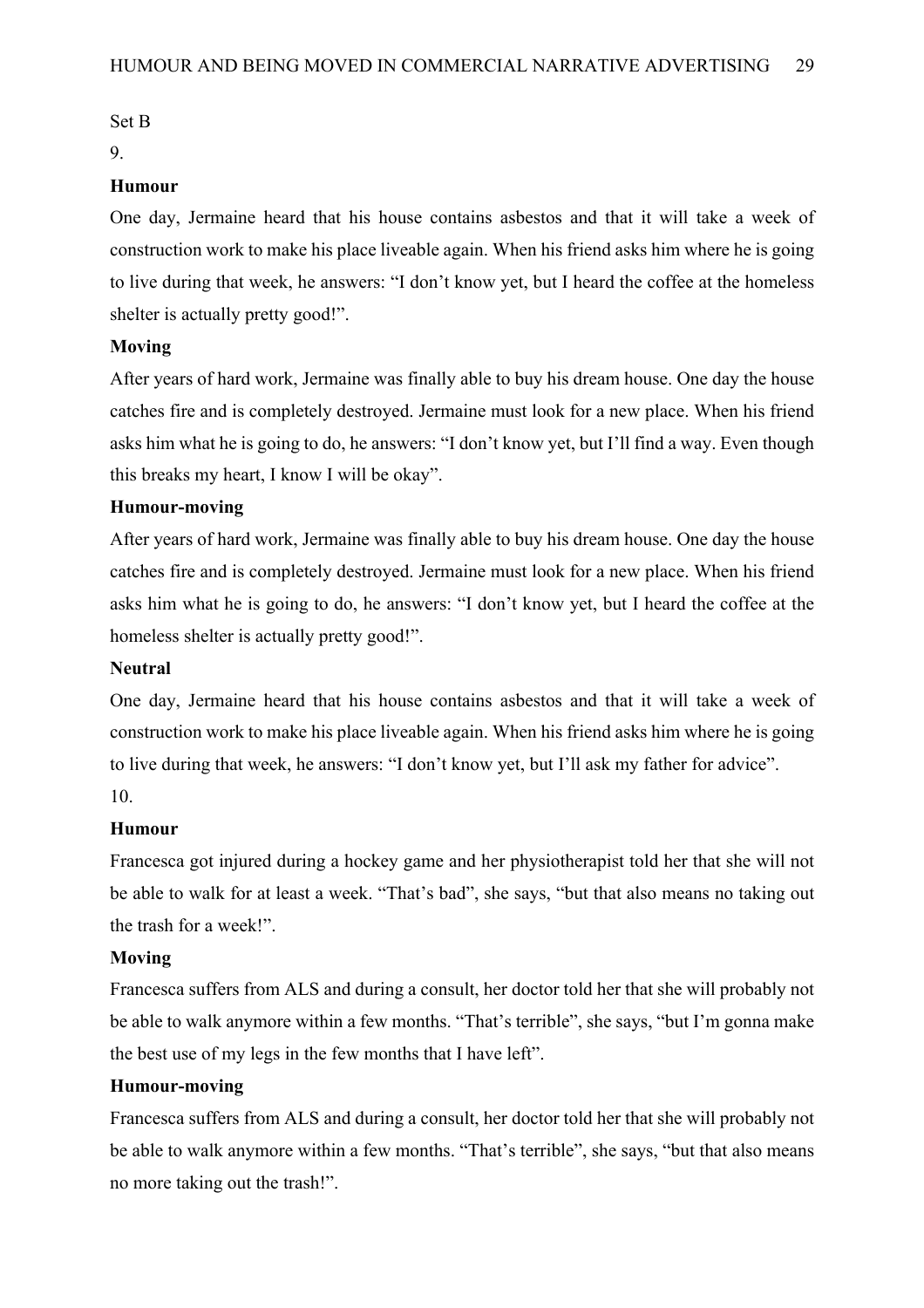## **Neutral**

Francesca got injured during a hockey game and her physiotherapist told her that she will not be able to walk for at least a week. "That's bad", she says, "thank you for your help".

## 11.

## **Humour**

Joey got in an accident where he broke a few of his fingers. "Will I be able to play the piano?" he asks his doctor. "Yes, in a few weeks should be able to" the doctor answered. "Sweet!", joey said with a grin, "I have never been able to do that!".

## **Moving**

Joey suffers from an incurable disease in which he is slowly losing the ability to move his hands and fingers. "Will I be able to play the piano?" he asks his doctor. "Probably not, I'm afraid", the doctor answered. "Playing the piano was my big passion", Joey said, "but the good memories will last forever".

## **Humour-moving**

Joey suffers from an incurable disease in which he is slowly losing the ability to move his hands and fingers. "Will I be able to play the piano?" he asks his doctor. "Probably not, I'm afraid", the doctor answered. "Well that's okay", Joey said with a grin, "I have never been able to do that anyway".

### **Neutral**

Joey got in an accident where he broke a few of his fingers. "Will I be able to play the piano?", he asks his doctor. "Yes, in a few weeks should be able to" the doctor answered. "Thank you doctor", Joey said.

12.

## **Humour**

Frank is a retired doctor, who has mostly worked with cancer patients during his career. "What do you think of people who make jokes about cancer?", Frank's wife asks him. "It depends, but they definitely have a weird sense of tumour", Frank responded.

### **Moving**

Frank recovered from testicular cancer, having lost one of his testicles during treatment. "Do you think the process of being ill changed you?", his wife asked him. Frank responded: "I may have lost one of my testicles, but I'm glad I survived. I think I will appreciate life with you and the kids even more now".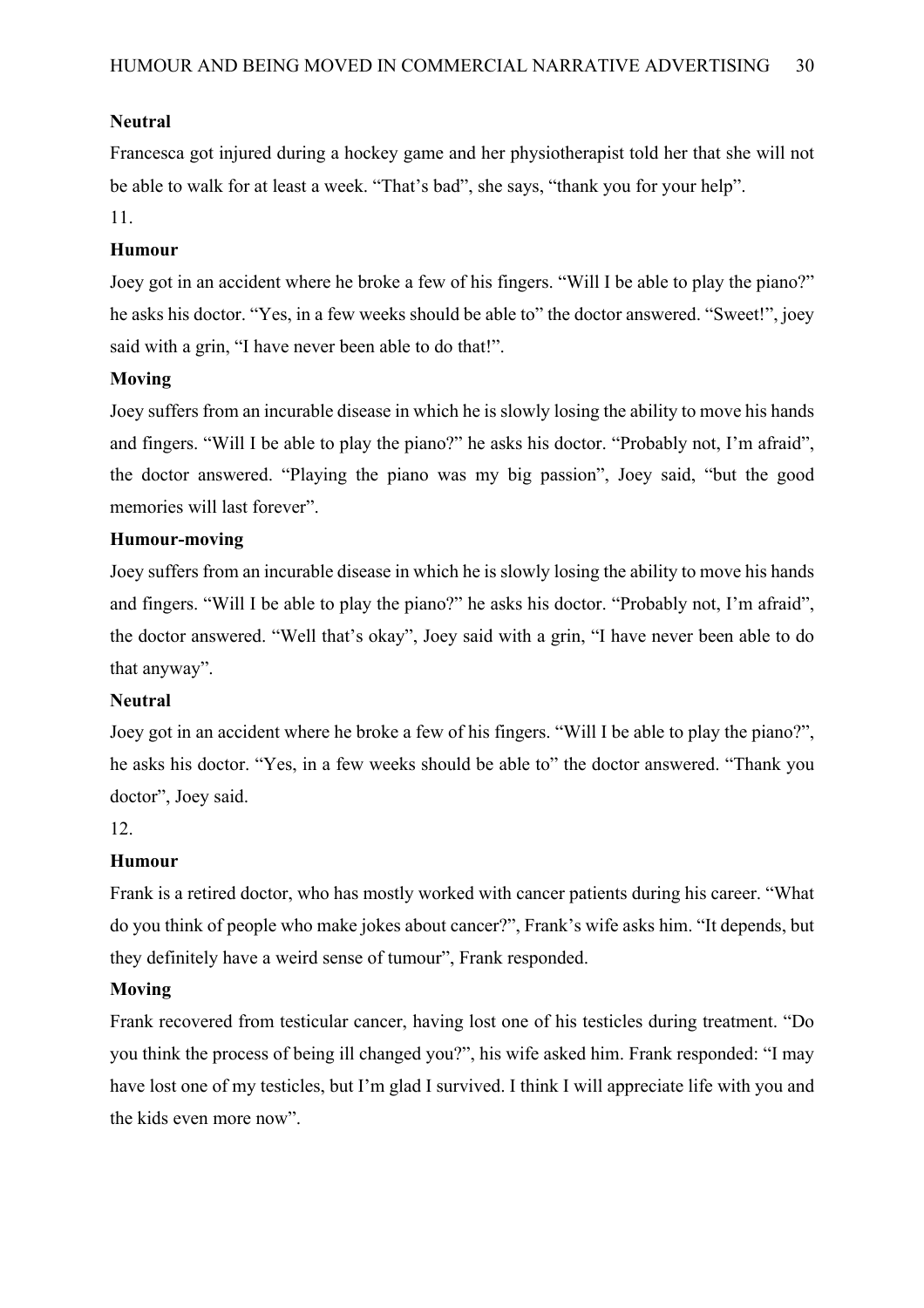### **Humour-moving**

Frank recovered from testicular cancer, having lost one of his testicles during treatment. "Do you think the process of being ill changed you?" his wife asked him. "Yes and no", Frank responded "I may have lost one of my testicles, but I have not lost my sense of tumour!".

### **Neutral**

Franks is a retired doctor, who has mostly worked with cancer patients during his career. "What do you think of people who make jokes about cancer?" Frank's wife asks him. "It depends, but you should always be careful on this subject", Frank responded.

13.

### **Humour**

As Kenny is getting into his forties, his hair starts to get thinner and thinner. One day, he decides it's time to shave it all off, to be ahead of his hair falling out naturally. His friend Peter visits and says: "That's a bald move man!".

### **Moving**

Kenny suffers from lung cancer and will go into chemotherapy soon. Because he knows what's coming, he decides to shave off his hair already before chemo starts. His friend Peter visits and says: "To support you during this difficult time, I will also shave off my hair. You'll get through this buddy!".

### **Humour-moving**

Kenny suffers from lung cancer and will go into chemotherapy soon. Because he knows what's coming, he decides to shave off his hair already before chemo starts. His friend Peter visits and says: "That's a bald move man!".

### **Neutral**

As Kenny is getting into his forties, his hair starts to get thinner and thinner. One day, he decides it's time to shave it all off, to be ahead of his hair falling out naturally. His friend Peter visits and says: "That looks okay on you".

### 14.

### **Humour**

Julia suffers from an appendicitis infection and just got the news that she cannot go home and has to stay in the hospital for the coming days because she needs to be under inspection of a doctor until she is cured. "I would rather go home", she said, "although room service doesn't sound bad at all!"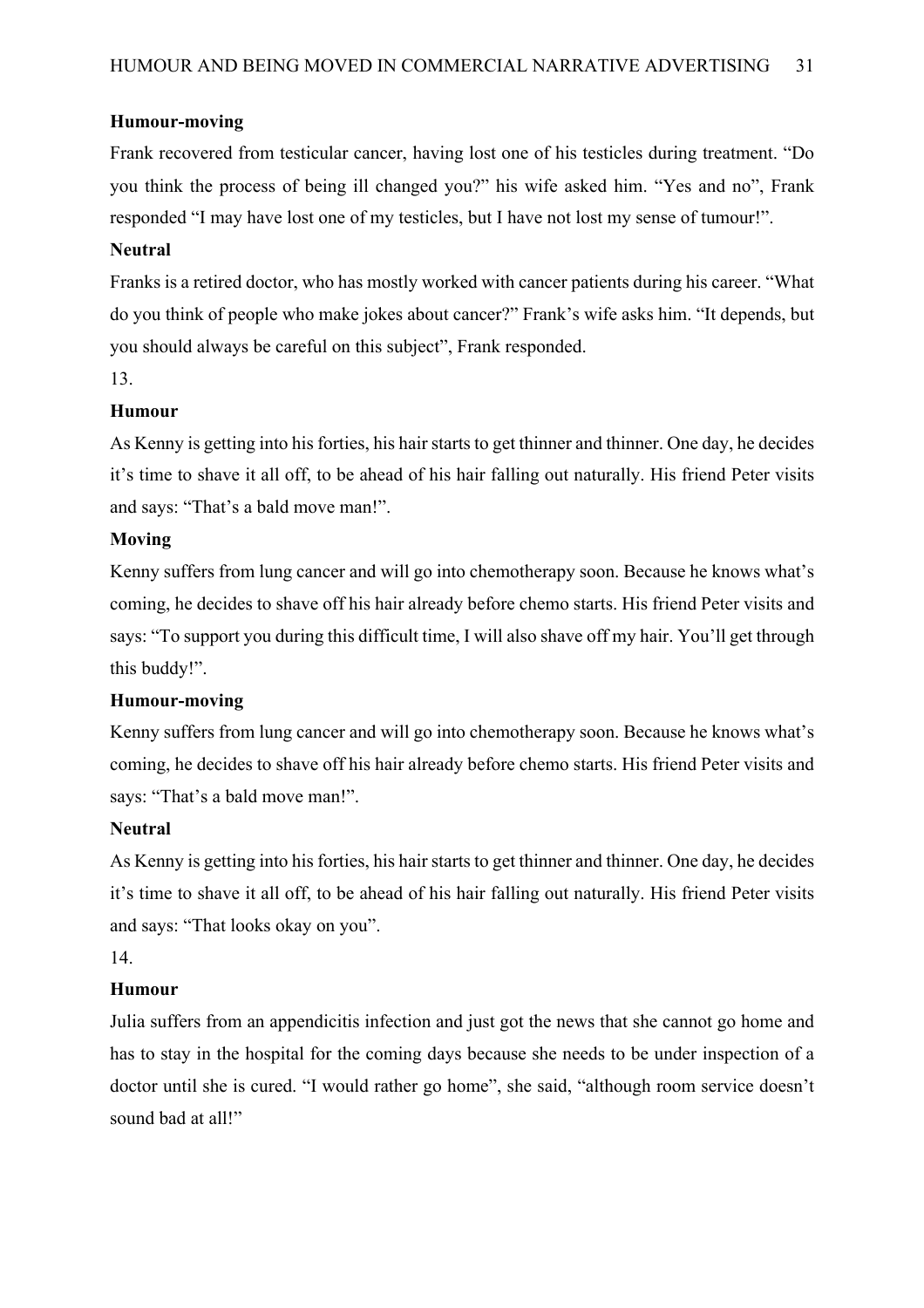### **Moving**

Julia just got admitted to the hospital and got the news that she cannot go home for the coming weeks because her liver cancer is getting worse and worse. "That's bad news", she said, "but if that means I can overcome my cancer and survive, it's all worth it."

### **Humour-moving**

Julia just got admitted to the hospital and got the news that she cannot go home for the coming weeks because her liver cancer is getting worse and worse. "That's bad news", she said, "although room service doesn't sound bad at all!"

## **Neutral**

Julia suffers from an appendicitis infection and just got the news that she cannot go home for the coming days because she needs to be under inspection of a doctor until she is cured. "I would rather go home", she said, "but a few days in the hospital could not be that bad".

## 15.

## **Humour**

A few years ago, Marie got in a cycling accident where she broke her leg and was wheelchairbound for two weeks. Her friend asks her what it was like to be in a wheelchair. "It does bring a lot of struggles" Marie says, "but it also has its benefits, like VIP wheelchair seats at concerts!".

### **Moving**

A few years ago, Marie got in a heavy car accident and is paralysed from the hip down. Her friend asks her how being bounded to a wheelchair has changed her life. "It does bring some struggles" Marie says, "but being confined to a wheelchair doesn't bother me, as my mind is free to roam the universe".

## **Humour-moving**

A few years ago, Marie got in a heavy car accident and is paralysed from the hip down. Her friend asks her how being bounded to a wheelchair has changed her life. "It does bring a lot of struggles" Marie says, "but it also has its benefits, like VIP wheelchair seats at concerts!".

### **Neutral**

A few years ago, Marie got in a cycling accident where she broke her leg and was wheelchair bounded for two weeks. Her friend asks her what it was like to be in a wheelchair. "It does bring a lot of struggles" Marie says, "but luckily it was only for two weeks".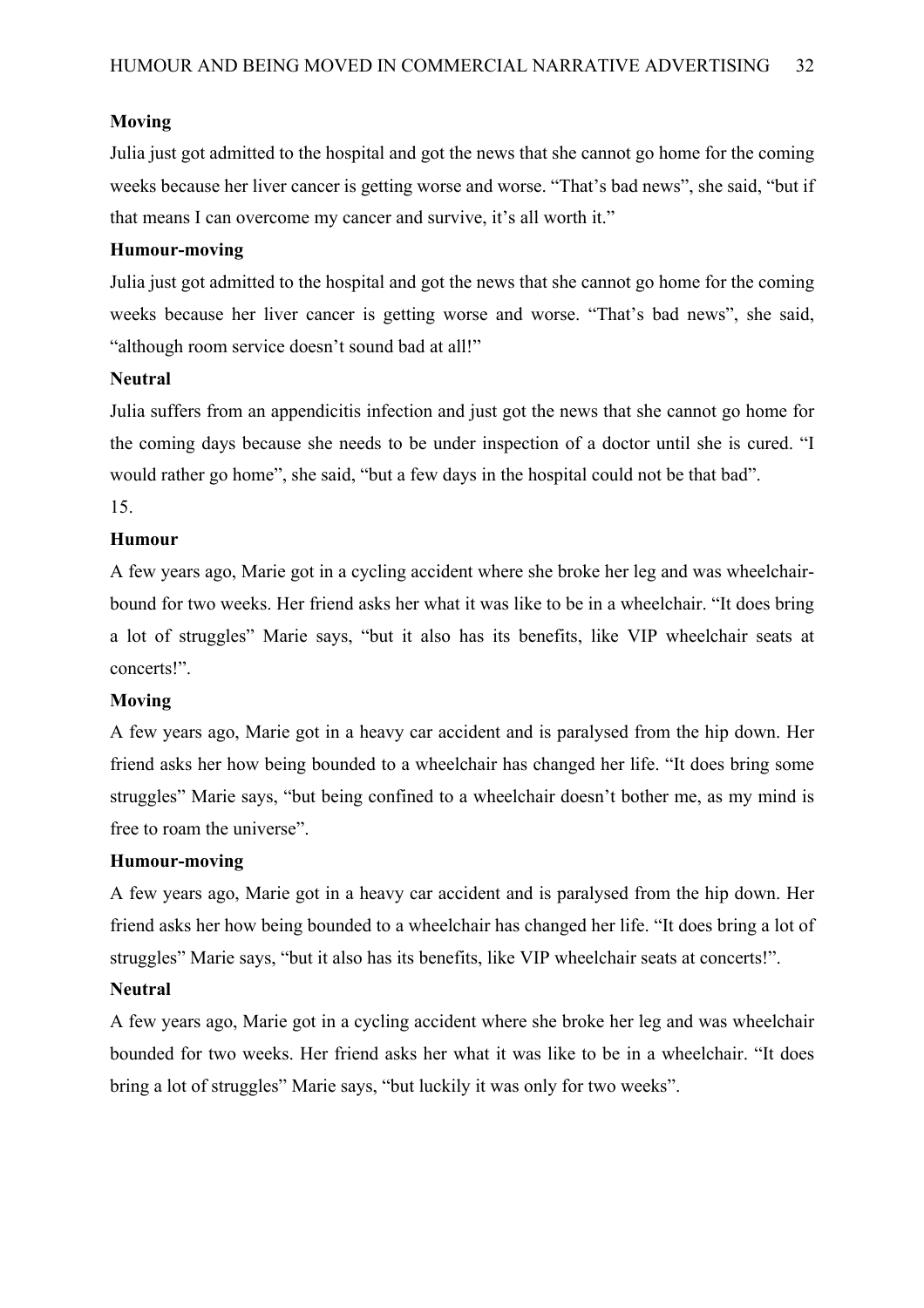## **Humour**

Robert broke his leg and has to stay in bed for two weeks. His friends visits him to see how he was doing. Robert said with a grin: "Finally I can skip going to the gym without having to feel guilty!".

## **Moving**

Robert suffers from chronic disease and is undergoing heavy medical treatment at the moment. His doctor tells him that he should take it easy and stay in bed for the coming weeks. "It's so tough doctor", he says, "but I know all I need is hope and strength".

## **Humour-moving**

Robert suffers from chronic disease and is undergoing heavy medical treatment at the moment. His doctor tells his that he should take it easy and stay in bed for the coming weeks. Robert says with a grin: "Finally I can skip going to the gym without having to feel guilty!".

### **Neutral**

Robert broke his leg and has to stay in bed for two weeks. His friends visits him to see how he was doing. "I hope my leg will recover properly during this period", Robert says.

Set C

17.

### **Humour**

Janice works at an ice cream shop where it is extremely busy on Saturdays. "How do you cope with this?", her co-worker asks her. Janice responds: "I just keep my head cool!".

### **Moving**

Janice works at an ice cream shop and just manages to feed her new-born twins. When she gets fired, her co-worker asks her how she will hold up. "I don't know yet", Janice responds. "My babies have got to eat, so I have to stay strong to get some food on the table".

## **Humour-moving**

Janice works at an ice cream shop and just manages to feed her new-born twins. When she gets fired, her co-worker asks her how she will hold up. "I don't know yet", Janice responds, "but I will keep my head cool".

### **Neutral**

Janice works at an ice cream shop where it is extremely busy on Saturdays. "How do you cope with this?", her co-worker asks her. "I just stay calm", Janice responds.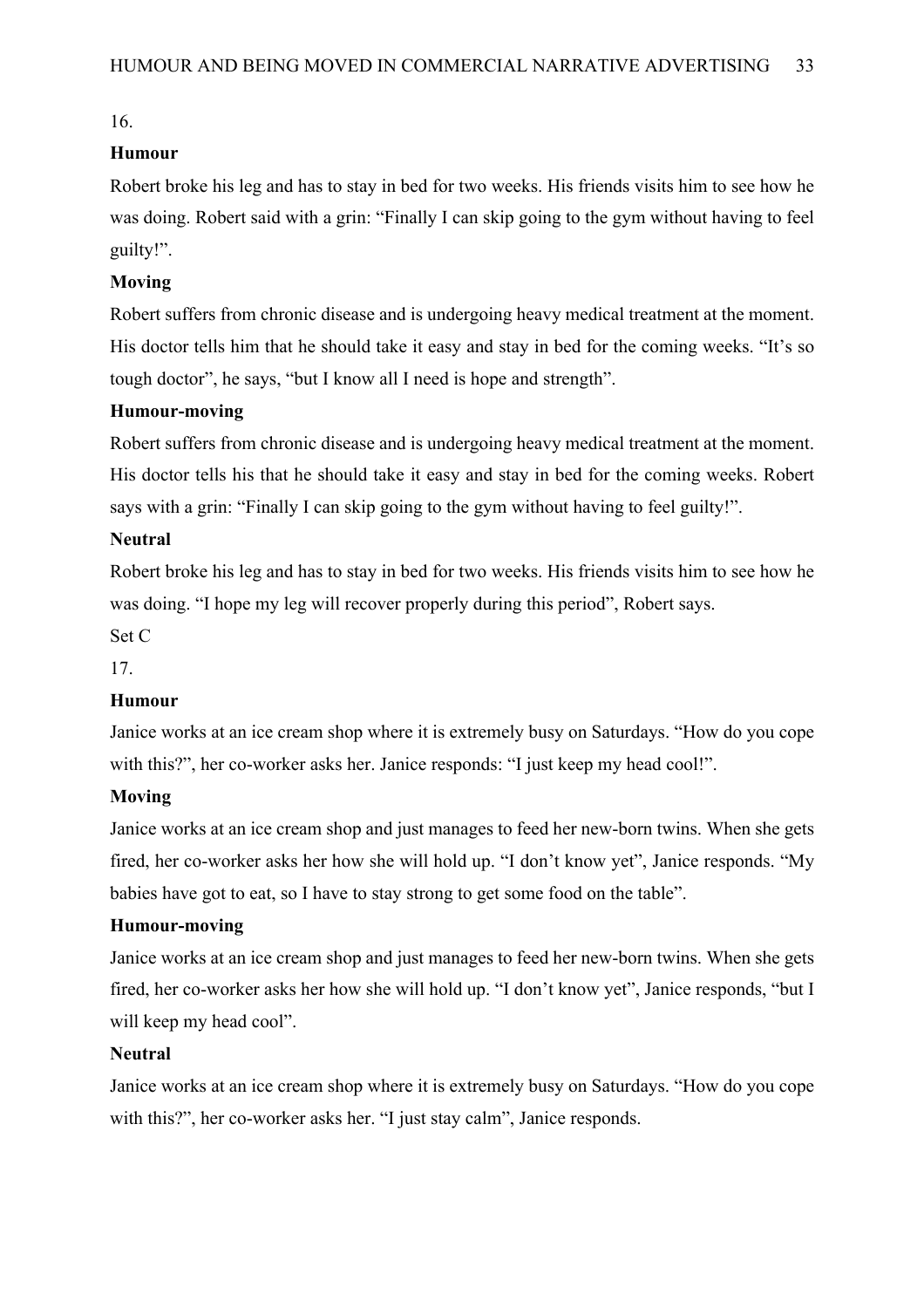### **Humour**

Rupert has an infection in his ears, which temporary causes him to lose about 80% of his hearing. For this to cure, he has to undergo an antibiotic treatment for a week. His best friend asks him what he thinks of having dinner together after that week, to celebrate his healing. "That sounds like music to my ears", Rupert said.

#### **Moving**

Six months ago, Rupert had an accident at work at which he lost about 80% of his hearing. This got him very depressed and he hasn't really enjoyed life since the accident. To cheer Rupert up, his best friend asks him what he thinks of going on a skiing trip together. "I would love that", Rupert said. "I'm so glad to have a friend like you".

#### **Humour-moving**

Six months ago, Rupert had an accident at work at which he lost about 80% of his hearing. This got him very depressed and he hasn't really enjoyed life since the accident. To cheer Rupert up, his best friend asks him what he thinks of going on a skiing trip together. "That sounds like music to my ears", Rupert said.

#### **Neutral**

Rupert has an infection in his ears, which temporary causes him to lose about 80% of his hearing. For this to cure, he has to undergo an antibiotic treatment for a week. This is a bit disappointing for him, but he knows this is a temporary setback and he will eventually regain his hearing.

19.

#### **Humour**

Sarah has an infection in her arm which makes it necessary that she undergoes a small surgery. Today is the day of the surgery. Before going to the hospital, she draws a dotted line on her arm with a marker and writes next to it: "Cut here".

#### **Moving**

Sarah has a dangerous infection in her arm which makes it necessary that her arm is amputated. Today is the day of the surgery and Sarah realises she's going to wake up without her left arm in a few hours. Before going to the hospital, she strokes her arm a few times, smiles and says: "Farewell".

#### **Humour-moving**

Sarah has a dangerous infection in her arm which makes it necessary that her arm is amputated. Today is the day of the surgery and Sarah realises she's going to wake up without her left arm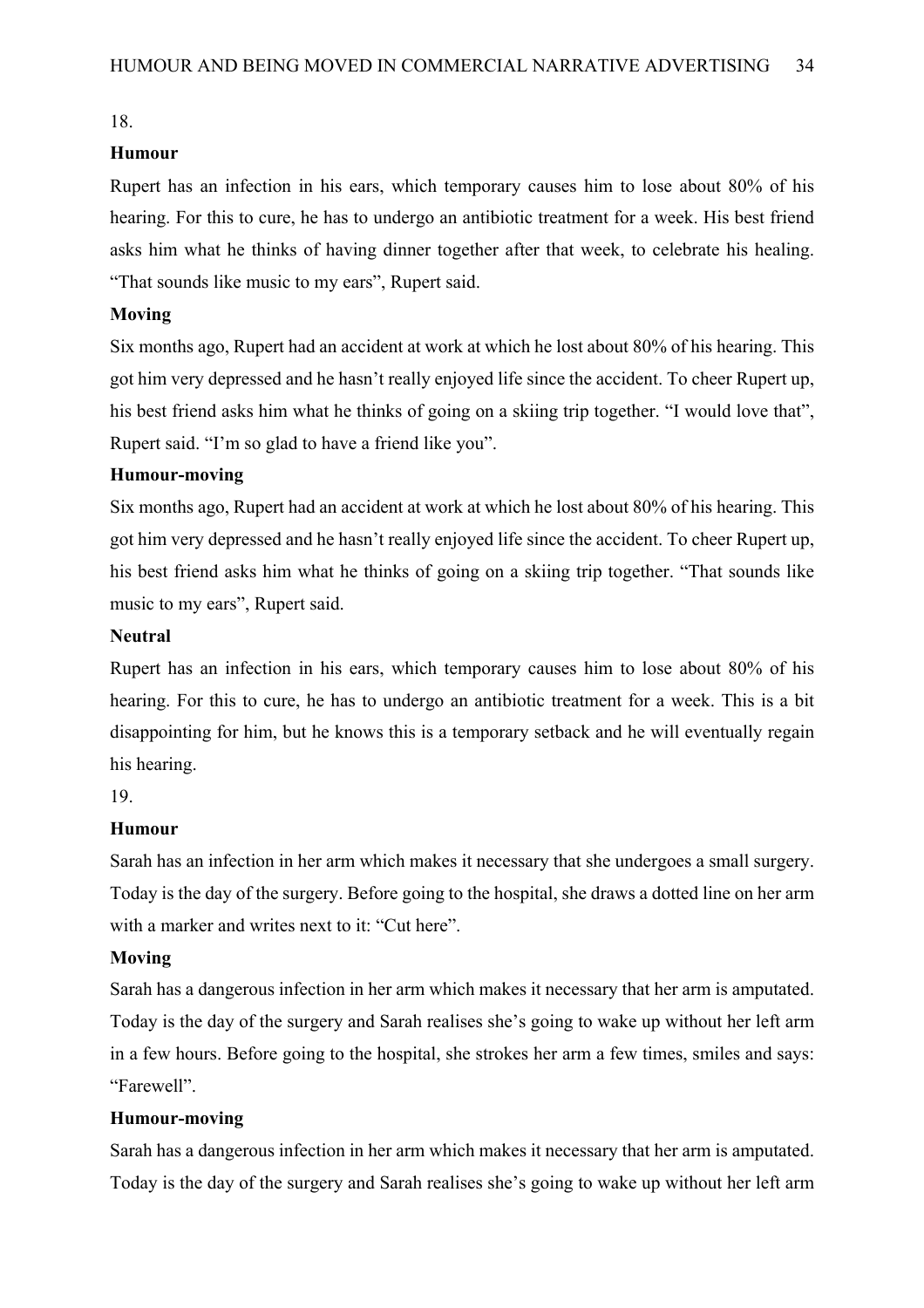in a few hours. Before going to the hospital, she draws a dotted line on her arm with a marker and writes next to it: "Cut here".

### **Neutral**

Sarah has an infection in her arm which makes it necessary that she undergoes a small surgery. Today is the day of the surgery. Before going to the hospital, she drops by her parents to have lunch.

20.

## **Humour**

"I'm afraid I have bad news", is what the doctor said to Markus. "The scan shows that your leg is broken in two places. From now on you should focus on working less and resting more." "That's nasty doctor", Markus said. "Luckily I have always been very good at those things!".

### **Moving**

"I'm afraid I have bad news", is what the doctor said to Markus. "The scan shows that your tumour hasn't decreased in size. From now on you should focus on working less and resting more." "That's awful doctor", Markus said, "but I know I can overcome this horrible disease".

## **Humour-moving**

"I'm afraid I have bad news", is what the doctor said to Markus. "The scan shows that your tumour hasn't decreased in size. From now on you should focus on working less and resting more." "That's awful doctor", Markus said. "Luckily I have always been very good at those things!".

### **Neutral**

"I'm afraid I have bad news", is what the doctor said to Markus. "The scan shows that your leg is broken in two places. From now on you should focus on working less and resting more." "That's nasty doctor", Markus said, "but of course I will take your advice".

#### 21.

### **Humour**

Rita once in a while looked after the cat of her neighbours, until one day she heard that the cat was very sick and needed to be put down. "I feel bad for my neighbours", Rita said to her friend, "but I also seriously wonder how that cat spilled her other eight lives."

### **Moving**

Rita never married nor did she have many friends. She considered her best friend to be her cat, which she'd had for ages. One day, her cat gets very sick and needs to be put down. "I'm gonna miss you so much", Rita says to the cat, "and no other cat can ever replace you".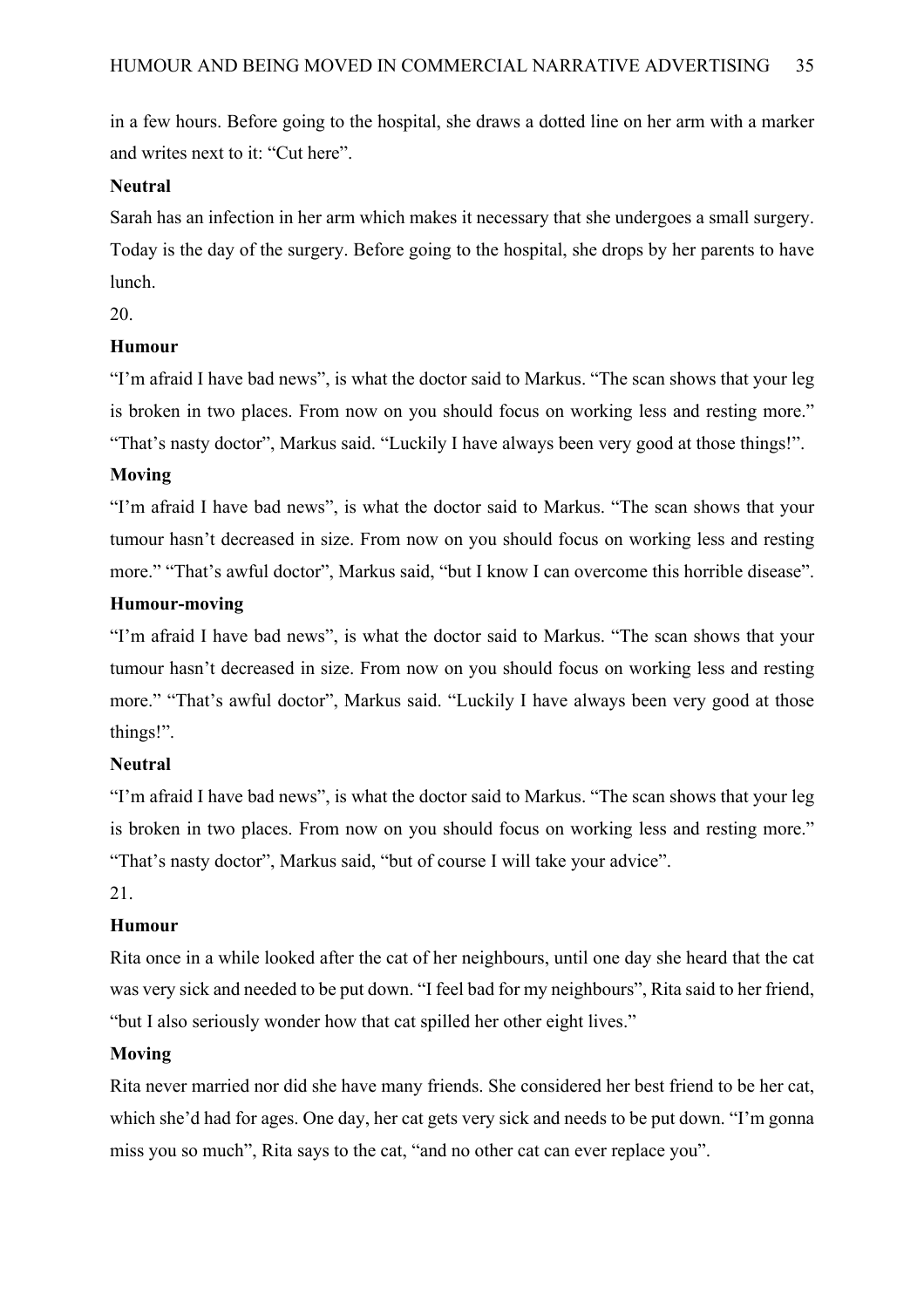### **Humour-moving**

Rita never married nor did she have many friends. She considered her best friend to be her cat, which she'd had for ages. One day, her cat gets very sick and needs to be put down. "I'm gonna miss you so much", Rita says to the cat, "but I also seriously wonder how you spilled your other eight lives".

### **Neutral**

Rita once in a while looked after the cat of her neighbours, until one day she heard that the cat was very sick and needed to be put down. "I feel bad for my neighbours", Rita said to her friend, "but I'm sure they'll have a new cat in no time".

#### 22.

## **Humour**

Peter had suffered from food poisoning and has been in bed for the past days, feeling very nauseous. When his little son Charlie came up to his bed and asked him: "Why are you so sick daddy?". Peter said: "Being sick is just my body's way of saying I'm way too awesome and I need to slow down so everyone else can catch up!".

#### **Moving**

Peter is diagnosed with stomach cancer and has been in bed for weeks, feeling really terrible. When his little son Charlie came up to his bed and asked him: "Why are you so sick daddy?". Peter said: "Because there is something really bad in my stomach son. But I try really hard to make it come out".

### **Humour-moving**

Peter is diagnosed with stomach cancer and has been in bed for weeks, feeling really terrible. When his little son Charlie came up to his bed and asked him: "Why are you so sick daddy?". Peter said: "Being sick is just my body's way of saying I'm way too awesome and I need to slow down so everyone else can catch up!".

### **Neutral**

Peter had suffered from food poisoning and has been in bed for the past days, feeling very nauseous. When his little son Charlie came up to his bed and asked him: "Why are you so sick daddy?". Peter said: "I ate something my stomach could not handle son".

23.

### **Humour**

Lois got in an accident where she bruised several fingers on both hands. Her boyfriend asks her how she thinks this will affect her. "I don't really know", Lois answers, "but I do know who will have to do the dishes from now on!".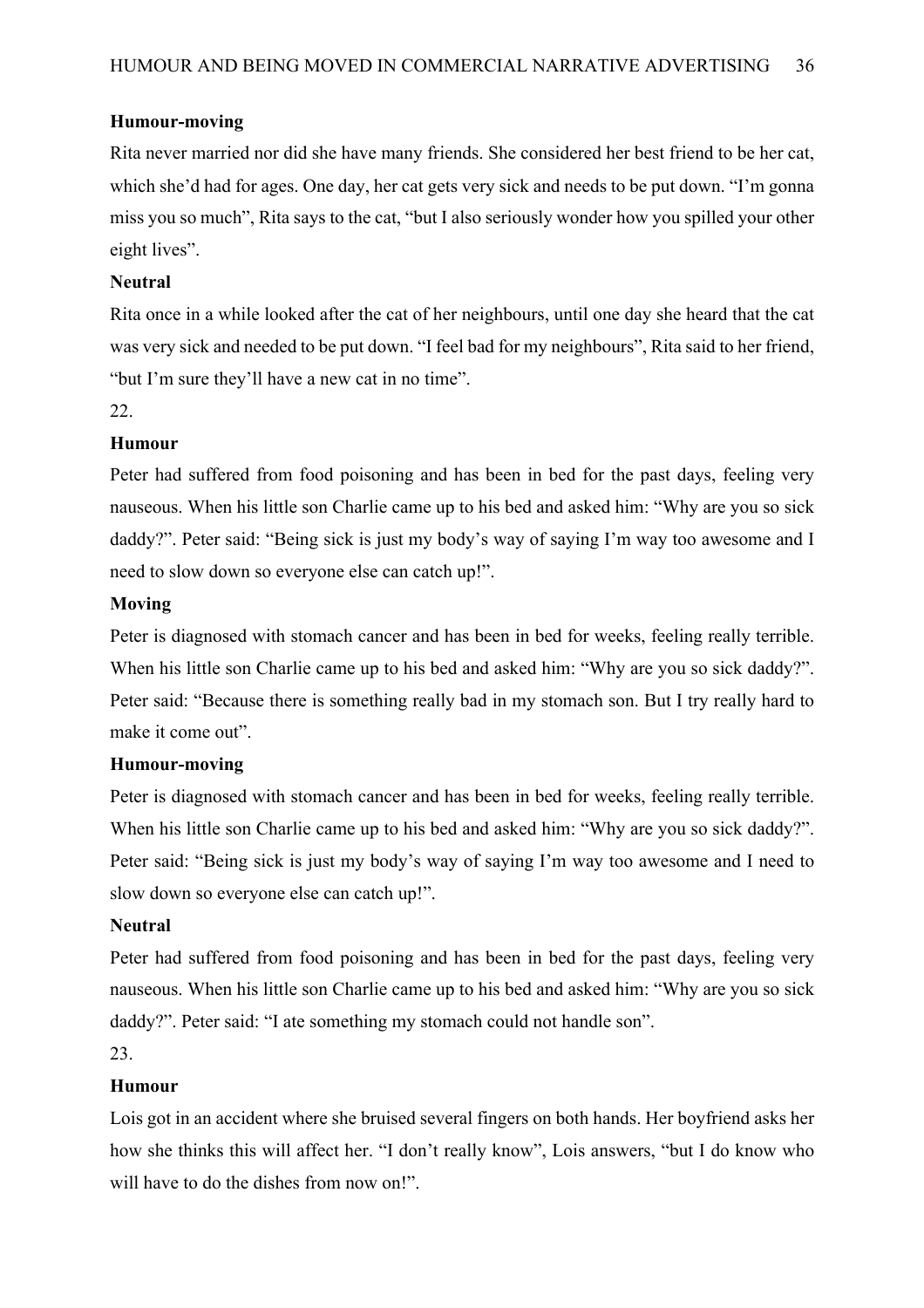### **Moving**

Lois suffers from a chronic disease in her muscles which has led to a point where she can't move her hands anymore. Her boyfriend asks her how she thinks this will affect their relationship. "I don't know", Lois answers, "but does it matter? Our love is so strong, we can overcome anything"

### **Humour-moving**

Lois suffers from a chronic disease in her muscles which has led to a point where she can't move her hands anymore. Her boyfriend asks her how she thinks this will affect their relationship. "I don't know", Lois answers, "but I do know who will have to do the dishes from now on!".

## **Neutral**

Lois got in an accident where she bruised several fingers on both hands. Her boyfriend asks her how she thinks this will affect her. "I don't really know", Lois answers, "but it's probably going to be pretty annoying sometimes".

24.

## **Humour**

Yasmin just recovered from an infection in her lungs and had to spend three days per week in the hospital for the past two weeks. Her friend asks her what it was like having to be in the hospital so much. Yasmin replied with a big smile: "Well, I still had a four-day weekend left every week, which is more than I was used to!".

### **Moving**

Yasmin is terminally ill and has to spend three days per week in the hospital to be under surveillance. Her friend asks her what it's like having to be in the hospital so much. Yasmin replied: "Well, it's hard. But if that means I can spend the other four days with my husband and kids, than it's all worth it".

### **Humour-moving**

Yasmin is terminally ill and has to spend three days per week in the hospital to be under surveillance. Her friend asks her what it's like having to be in the hospital so much. Yasmin replied with a big smile: "Well, I still have a four-day weekend left every week, which is more than I was used to!".

### **Neutral**

Yasmin just recovered from an infection in her lungs and had to spend three days per week in the hospital for the past two weeks. Her friend asks her what it was like having to be in the hospital so much. "Well, it was necessary, so I was okay with it", Yasmin replied.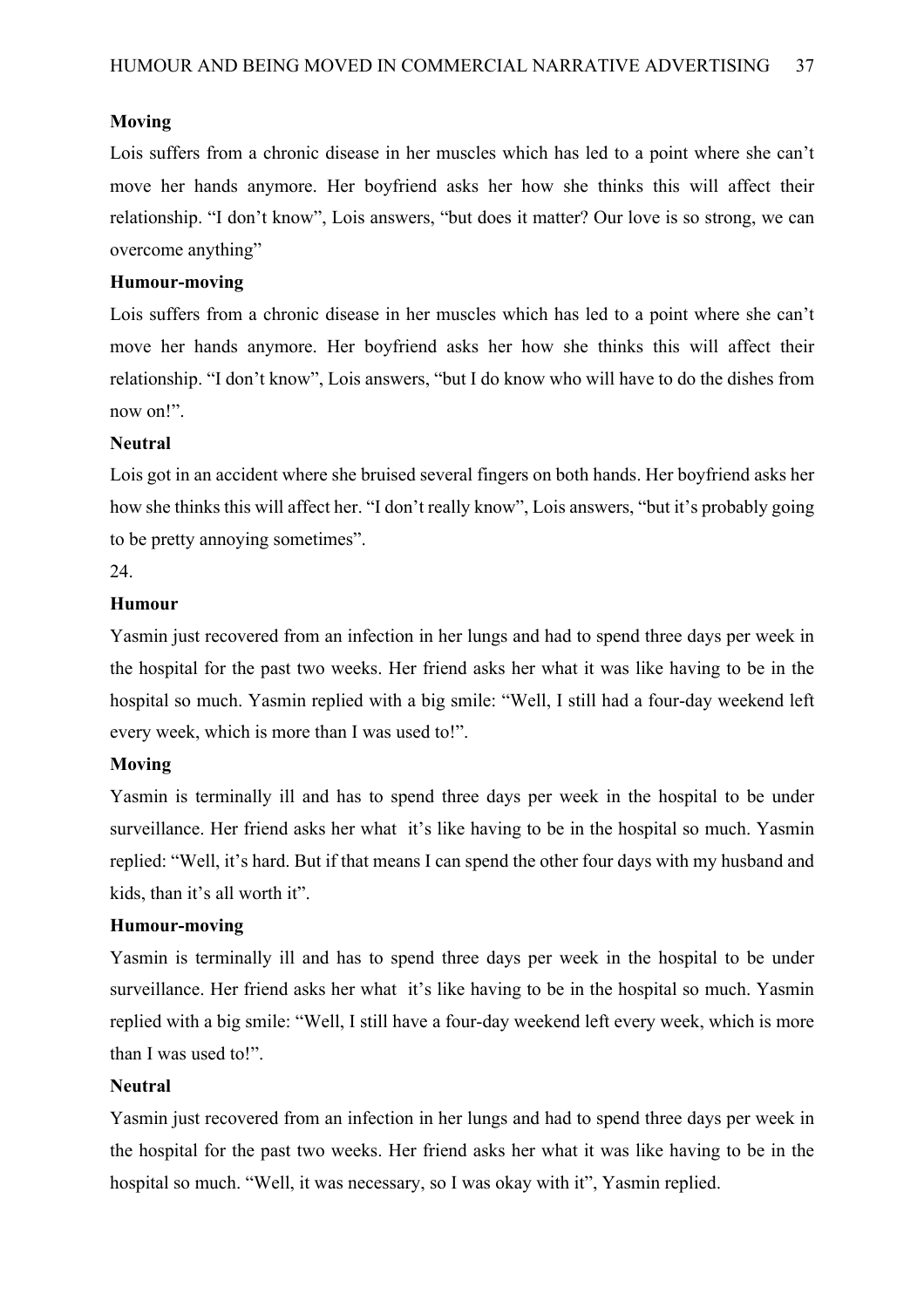#### Set D

25.

#### **Humour**

Sandro has an appointment with the dietician to go through a list of foods he should and should not eat because of his new found allergies. As he sits down at the office of the dietician, he smiles and says: "So, what's on the menu?".

#### **Moving**

Sandro has an appointment with the dietician to go through a list of foods he should and should not eat because of his terminal liver cancer. As he sits down at the office of the dietician, he says: "I know your advice will help me live as healthy as possible during my last years, I'm thankful for your help".

#### **Humour-moving**

Sandro has an appointment with the dietician to go through a list of foods he should and should not eat because of his terminal liver cancer. As he sits down at the office of the dietician, he smiles and says: "So, what's on the menu?".

## **Neutral**

Sandro has an appointment with the dietician to go through a list of foods he should and should not eat because of his new found allergies. As he sits down at the office of the dietician, he says: "I'm really curious about what you're going to tell me".

#### 26.

#### **Humour**

Lucas is a professional football player, who is injured at his left leg for three months already. When asked in an interview how he feels about not being able to play football during this time, he smiles and says: "What do you mean? I still have my right leg!".

#### **Moving**

Lucas used to be a professional football player, until he lost his left leg from above the knee in a tragic accident. When asked in an interview how he feels about not being able to play football again, he says: "I'm trying to make the best of it. I started doing wheelchair football and I really enjoy it!".

### **Humour-moving**

Lucas used to be a professional football player, until he lost his left leg from above the knee in a tragic accident. When asked in an interview how he feels about not being able to play football again, he smiles and says: "What do you mean? I still have my right leg!".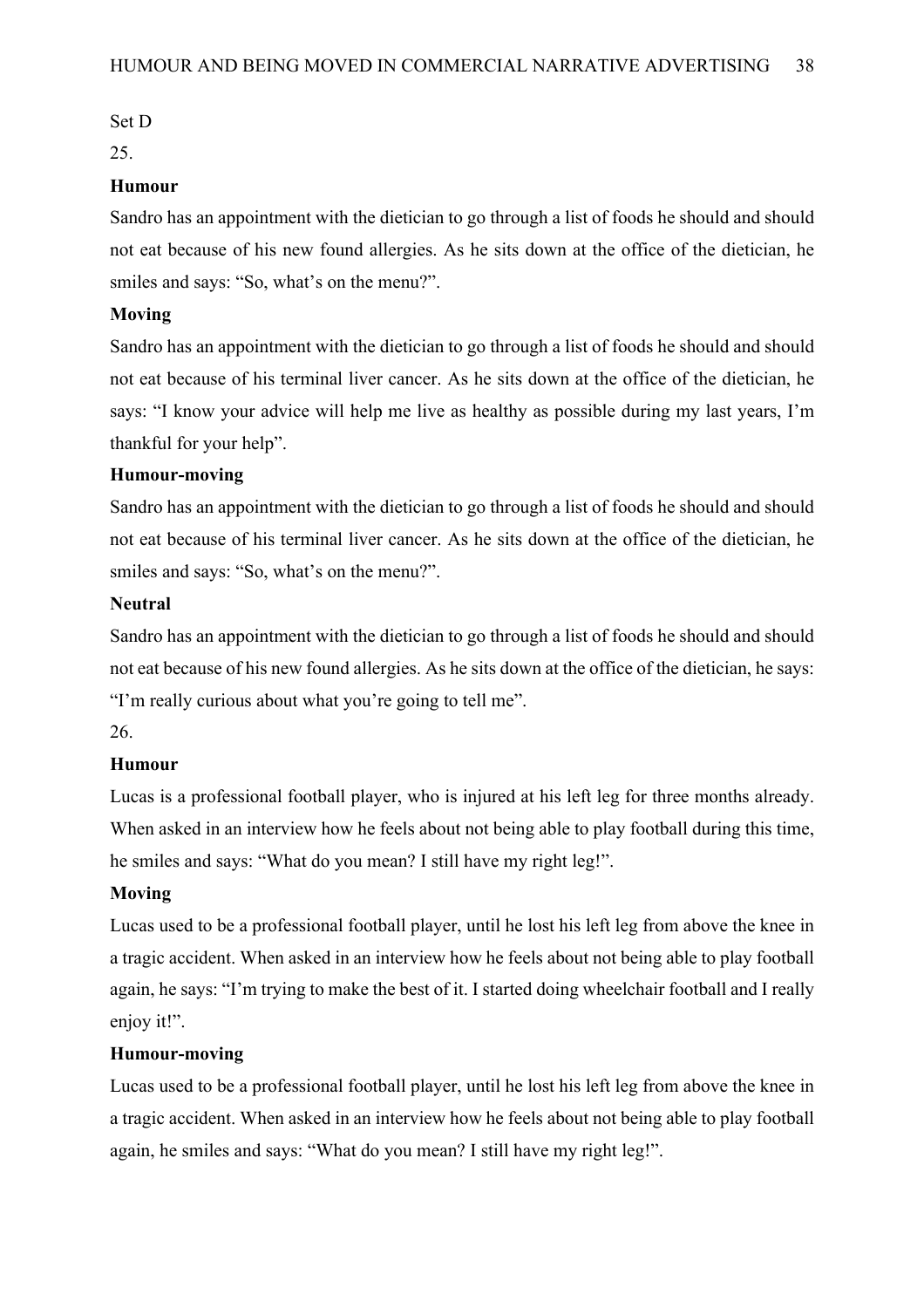## **Neutral**

Lucas is a professional football player, who is injured at his left leg for three months already. When asked in an interview how he feels about not being able to play football during this time, he says: "It's tough, but I'm almost recovered".

## 27.

## **Humour**

After having heard from two different specialists that a hair transplant will not be possible, Neill grins and asks his wife: "There is no such thing as a third opinion, right?".

## **Moving**

After having heard from two different doctors that his cancer cannot be cured, Neill tells his wife: "I'm gonna have to accept my fate. I will enjoy every last minute I have left with you".

### **Humour-moving**

After having heard from two different doctors that his cancer cannot be cured, Neill grins and asks his wife: "There is no such thing as a third opinion, right?".

### **Neutral**

After having heard from two different specialists that a hair transplant will not be possible, Neill tells his wife: "Well, I guess I'll have to accept getting older."

### 28.

### **Humour**

Jason suffers from COVID-19 which has led him to feel quite weak the last couple of days. One day he is watching TV with his wife and she asks him to change the channel. As Jason grabs for the remote, he grins and says: "Why aren't there such things like light-weight remote controls?"

### **Moving**

Jason suffers from an autoimmune disease which causes him to feel weaker every day. One day he is watching TV with his wife and they see a beautiful film. As Jason grabs her hand, he smiles and says: "This disease is demanding for me, but I'm so grateful we can still enjoy a beautiful film together".

### **Humour-moving**

Jason suffers from an autoimmune disease which causes him to feel weaker every day. One day he is watching TV with his wife and she asks him to change the channel. As Jason grabs for the remote, he grins and says: "Why aren't there such things like light-weight remote controls?".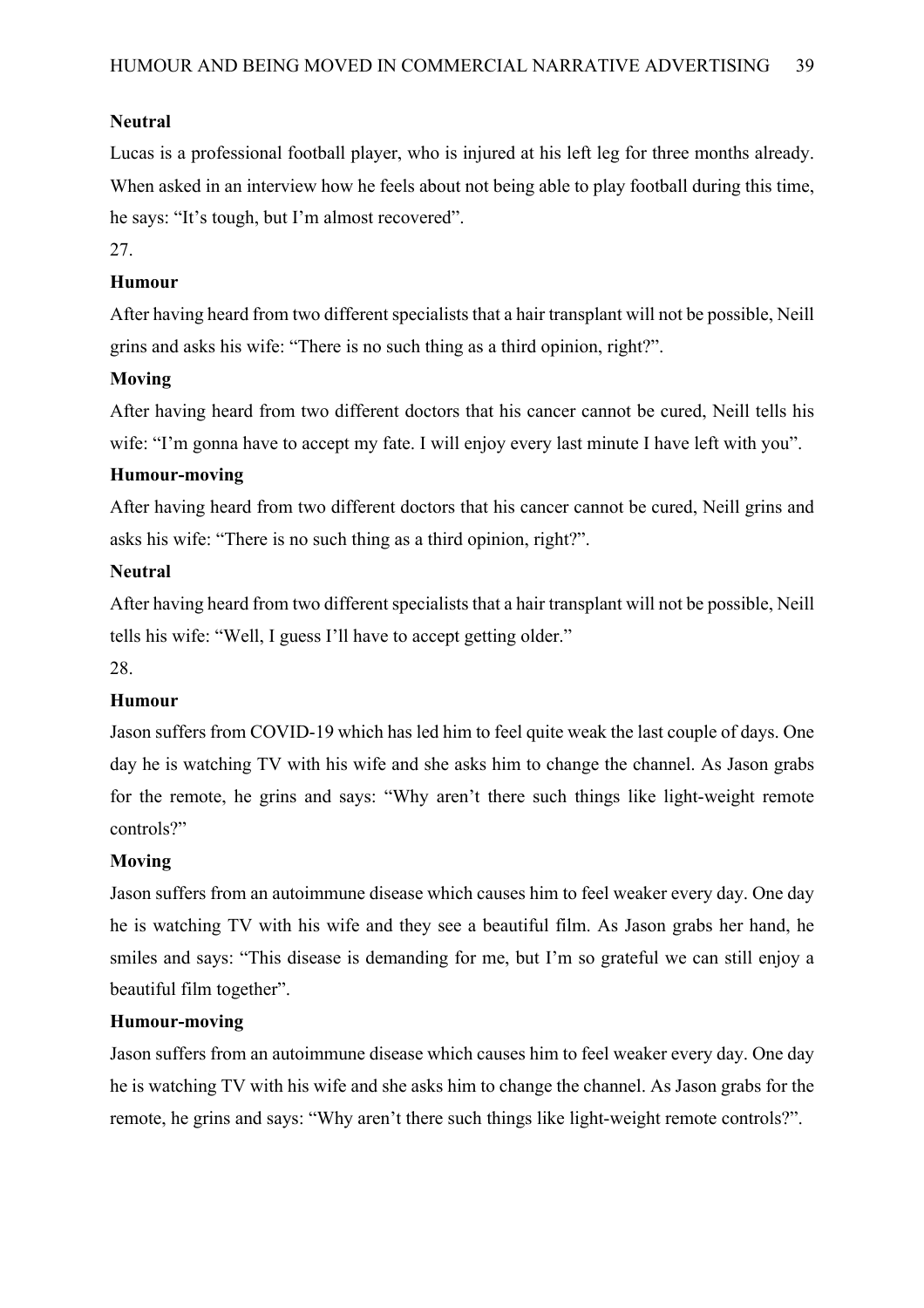## **Neutral**

Jason suffers from COVID-19 which has led him to feel quite weak the last couple of days. One day he is watching TV with his wife and she asks him to change the channel. As Jason grabs for the remote, he says: "Let's check if there is any news about the latest developments in our country".

## 29.

## **Humour**

Kate works at a company that produces breast protheses. At her local grocery shop, she sees a table with two pumpkins lying on it. Kate laughs and says to the shopkeeper: "Great you also sell breast protheses here!".

### **Moving**

Kate suffered from breast cancer and had her breast removed. At her local grocery shop, she sees a table with beautiful fresh vegetables on it. Kate wipes away a tear and says to the shopkeeper: "I think your fresh veggies have kept me alive".

### **Humour-moving**

Kate suffered from breast cancer and had her breasts removed. At her local grocery shop, she sees a table with two pumpkins lying on it. Kate laughs and says to the shopkeeper: "So great you also sell breast protheses here!".

### **Neutral**

Kate needs to do some quick grocery shopping after work. At her local grocery shop, she sees a table with beautiful fresh vegetables on it. Kate says to the shopkeeper: "You sell many different vegetables in this shop. I don't even know the names of some of them".

30.

## **Humour**

A famous actor has his bicycle stolen. Surprisingly, the thief took only a part of it. The front wheel is still in the bicycle stand. As the actor is looking at the wheel, a reporter asks him if the event will ruin his day. The actor smiles and says: "Not at all. My favourite saying is: If there's a wheel, there's a way".

### **Moving**

Due to a severe car accident, a famous actor gets paralyzed from the waist down. He has to be in a wheelchair for the rest of his life. A reporter asks him if being in a wheelchair will ruin his career. The actor smiles and says: "I am very hopeful. My favourite saying is: If there's a will, there's a way".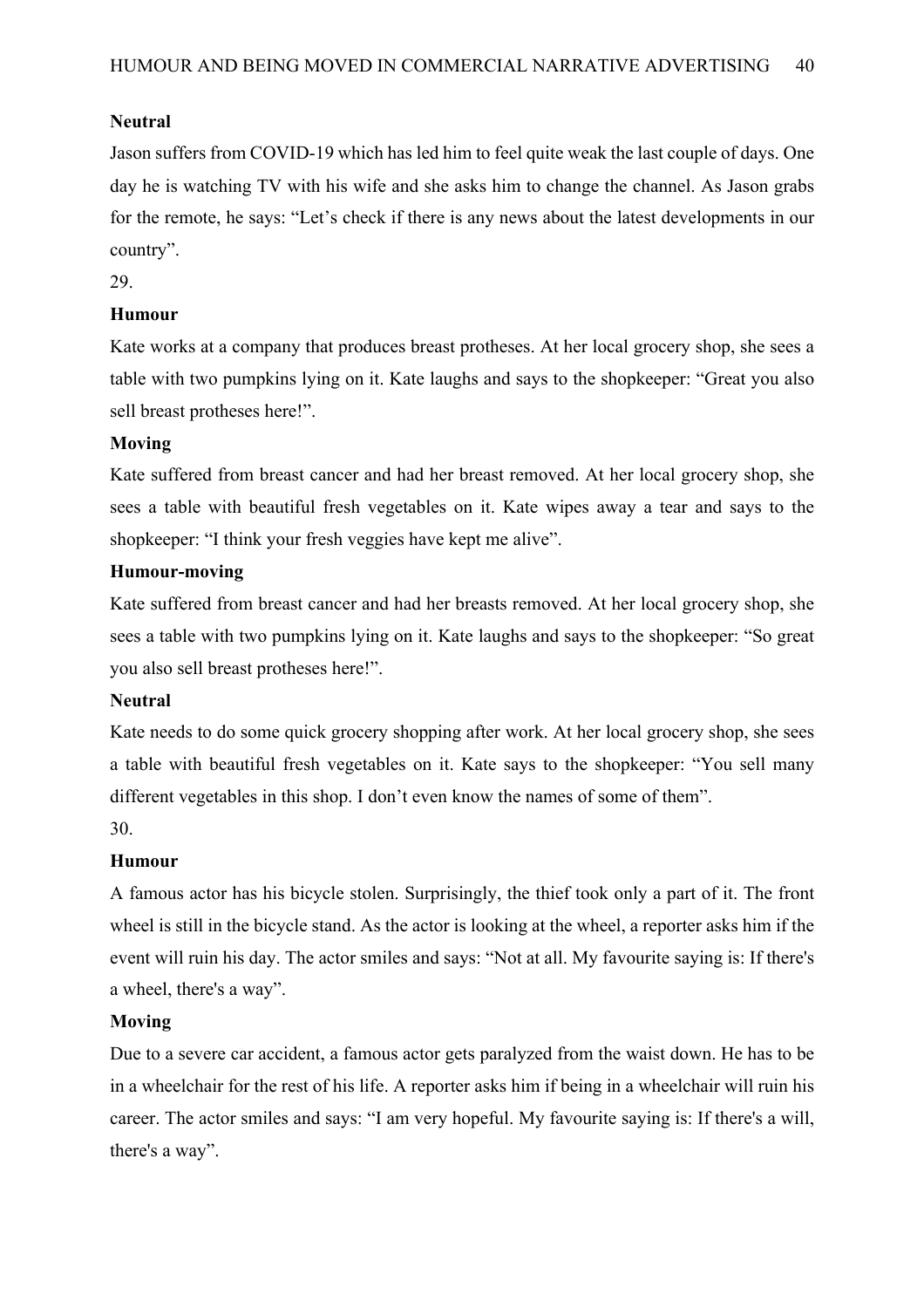## **Humour-moving**

Due to a severe car accident, a famous actor gets paralyzed from the waist down. He has to be in a wheelchair for the rest of his life. A reporter asks him if being in a wheelchair will ruin his career. The actor smiles and says: "Not at all. My favourite saying is: If there's a wheel, there's a way".

### **Neutral**

A famous actor has his bicycle stolen. As the actor is looking around at the empty bicycle stand, a reporter asks how he is doing. The actor shrugs and says: "I just lost my bicycle. But it is not a big deal. It was an old bike, and I didn't ride it very much anyway. I can probably get a new one soon".

31.

## **Humour**

Leslie is sitting at home, knitting a sweater. Her best friend asks if she ever worries about the future. Leslie smiles and says: "We should not take life too seriously. Nobody gets out of it alive anyway".

### **Moving**

Leslie suffers from a terminal brain disease. Her best friend asks if she worries about the future. Leslie smiles and said: "I take every day as it comes. Nobody has guarantees about the future anyway".

### **Humour-moving**

Leslie suffers from a terminal brain disease. Her best friend asks if she worries about the future. Leslie smiles and said: "We should not take life too seriously. Nobody gets out of it alive anyway".

### **Neutral**

Leslie is sitting at home, knitting a sweater. Her best friend asks what she is making. Leslie says: "This is a sweater I was taught to knit in my art class last year. I may keep it for myself or give it away."

32.

### **Humour**

Chris cares for dementia patients who have trouble recognizing the faces of their family and friends. When somebody asks him how bad the disease is, Chris says: "Well, one good thing for the patients with dementia is that they meet new people every day".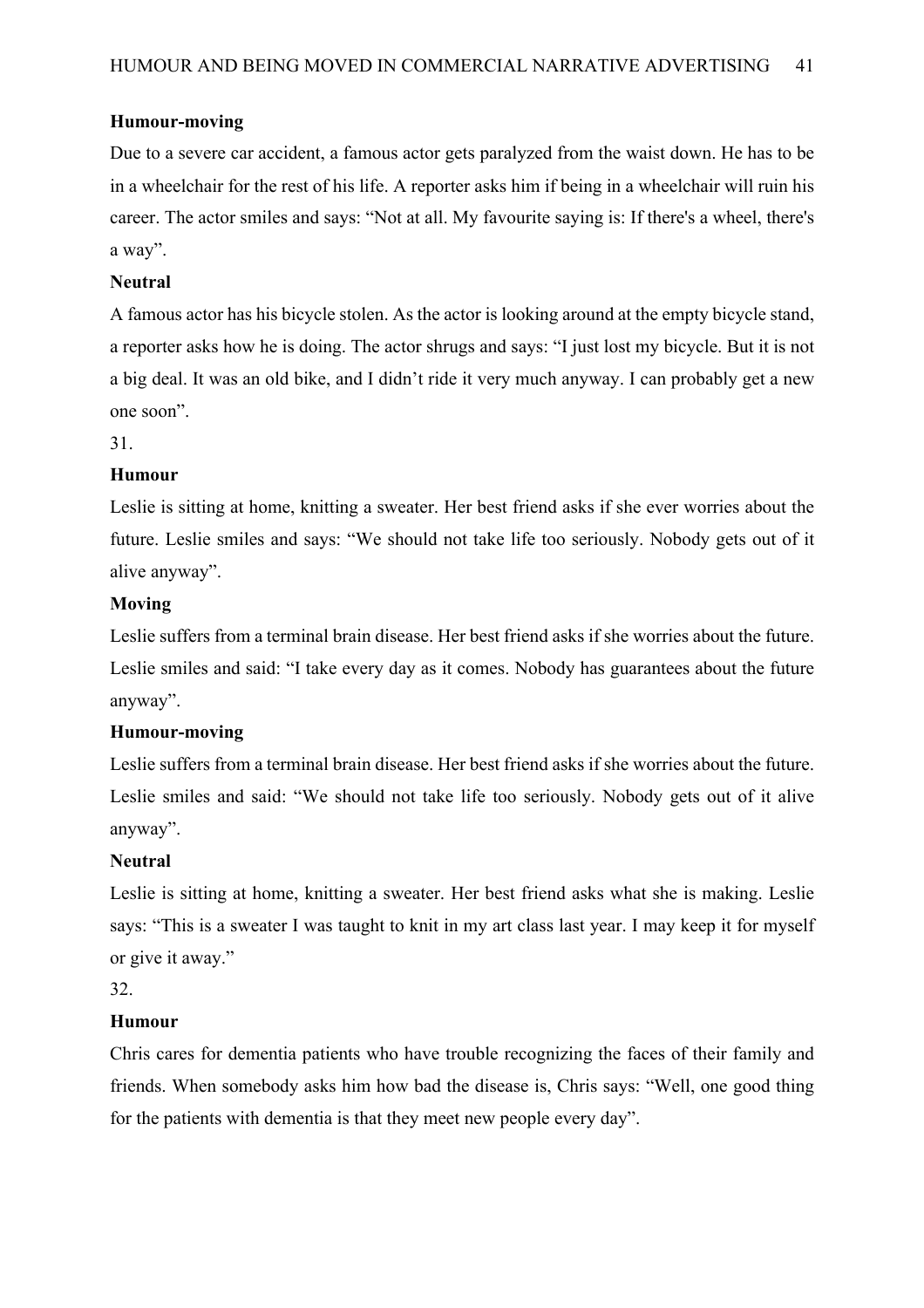### **Moving**

Chris suffers from severe dementia. He no longer recognizes the faces of his family and friends. One day, the psychologist walks in and asks how he feels. Chris says: "I focus on what I can do, not on what I cannot do. This keeps me happy and grateful every day".

## **Humour-moving**

Chris suffers from severe dementia. He no longer recognizes the faces of his family and friends. One day, the psychologist walks in and asks how he feels. Chris says: "Well. One good thing about having dementia is that I meet new people every day".

## **Neutral**

Chris works in a home where they offer physical care, temporary care, day care, and permanent care for the elderly. When somebody asks him how he experiences his job, Chris says: "The work is tough, and the days are long. But most days, I like my job".